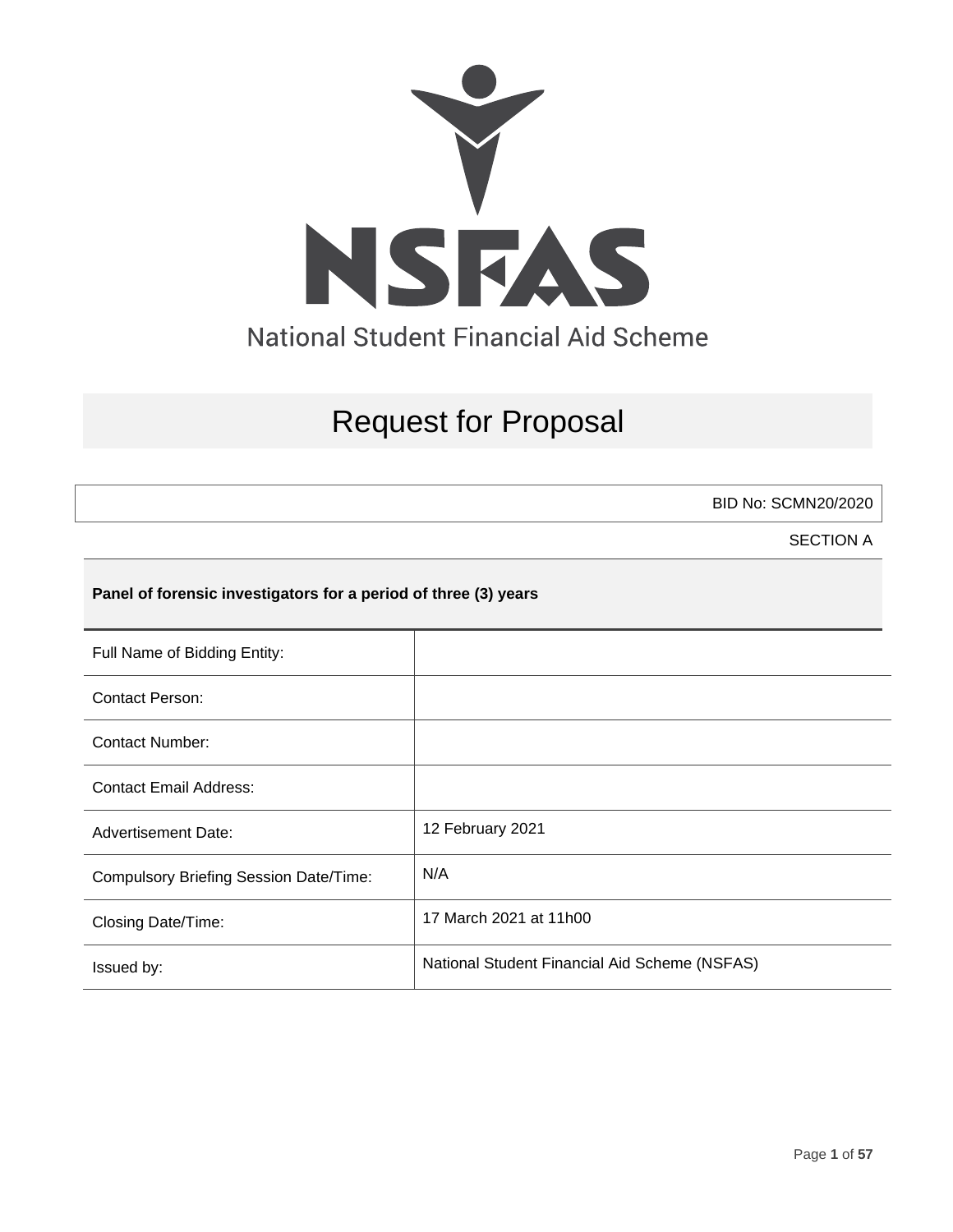## **INVITATION TO BID (SBD1)**

|                                                                                                                                                                      | YOU ARE HEREBY INVITED TO BID FOR REQUIREMENTS OF THE NATONAL STUDENT FINANCIAL AID SCHEME (NSFAS) |                                                             |                       |                                                                                     |                                                                 |                                                   |             |                                               |                              |
|----------------------------------------------------------------------------------------------------------------------------------------------------------------------|----------------------------------------------------------------------------------------------------|-------------------------------------------------------------|-----------------------|-------------------------------------------------------------------------------------|-----------------------------------------------------------------|---------------------------------------------------|-------------|-----------------------------------------------|------------------------------|
| <b>BID NUMBER:</b>                                                                                                                                                   |                                                                                                    | <b>SCMN20/2020</b><br><b>CLOSING DATE:</b><br>17 March 2021 |                       | <b>CLOSING TIME:</b>                                                                |                                                                 | 11:00AM                                           |             |                                               |                              |
| Panel of forensic investigators for a period of three (3) years<br>DESCRIPTION                                                                                       |                                                                                                    |                                                             |                       |                                                                                     |                                                                 |                                                   |             |                                               |                              |
|                                                                                                                                                                      |                                                                                                    |                                                             |                       | BID RESPONSE DOCUMENTS MAY BE DEPOSITED IN THE BID BOX SITUATED AT (STREET ADDRESS) |                                                                 |                                                   |             |                                               |                              |
| <b>NSFAS Office, 10 Brodie Road</b>                                                                                                                                  |                                                                                                    |                                                             |                       |                                                                                     |                                                                 |                                                   |             |                                               |                              |
| 1st Floor, House Vincent Building                                                                                                                                    |                                                                                                    |                                                             |                       |                                                                                     |                                                                 |                                                   |             |                                               |                              |
| Wynberg, Cape Town                                                                                                                                                   |                                                                                                    |                                                             |                       |                                                                                     |                                                                 |                                                   |             |                                               |                              |
| 7801                                                                                                                                                                 |                                                                                                    |                                                             |                       |                                                                                     |                                                                 |                                                   |             |                                               |                              |
| BIDDING PROCEDURE ENQUIRIES MAY BE DIRECTED TO                                                                                                                       |                                                                                                    |                                                             |                       |                                                                                     |                                                                 | <b>TECHNICAL ENQUIRIES MAY BE DIRECTED TO:</b>    |             |                                               |                              |
| <b>CONTACT PERSON</b>                                                                                                                                                |                                                                                                    | <b>SCM</b>                                                  |                       |                                                                                     | <b>CONTACT PERSON</b>                                           |                                                   |             | <b>SCM</b>                                    |                              |
| <b>TELEPHONE NUMBER</b>                                                                                                                                              |                                                                                                    | 021 763 3200                                                |                       |                                                                                     | <b>TELEPHONE NUMBER</b>                                         |                                                   |             | 021 763 3200                                  |                              |
| <b>FACSIMILE NUMBER</b>                                                                                                                                              |                                                                                                    | N/A                                                         |                       |                                                                                     | <b>FACSIMILE NUMBER</b>                                         |                                                   |             | N/A                                           |                              |
| <b>E-MAIL ADDRESS</b>                                                                                                                                                |                                                                                                    |                                                             | SCM@NSFAS.ORG.ZA      |                                                                                     | <b>E-MAIL ADDRESS</b>                                           |                                                   |             |                                               | SCM@NSFAS.ORG.ZA             |
| <b>SUPPLIER INFORMATION</b>                                                                                                                                          |                                                                                                    |                                                             |                       |                                                                                     |                                                                 |                                                   |             |                                               |                              |
| NAME OF BIDDER                                                                                                                                                       |                                                                                                    |                                                             |                       |                                                                                     |                                                                 |                                                   |             |                                               |                              |
| POSTAL ADDRESS                                                                                                                                                       |                                                                                                    |                                                             |                       |                                                                                     |                                                                 |                                                   |             |                                               |                              |
| STREET ADDRESS                                                                                                                                                       |                                                                                                    |                                                             |                       |                                                                                     |                                                                 |                                                   |             |                                               |                              |
|                                                                                                                                                                      | CODE<br><b>NUMBER</b><br><b>TELEPHONE NUMBER</b>                                                   |                                                             |                       |                                                                                     |                                                                 |                                                   |             |                                               |                              |
| <b>CELLPHONE NUMBER</b>                                                                                                                                              |                                                                                                    |                                                             |                       |                                                                                     |                                                                 |                                                   |             |                                               |                              |
| <b>FACSIMILE NUMBER</b>                                                                                                                                              |                                                                                                    | CODE                                                        |                       |                                                                                     |                                                                 | <b>NUMBER</b>                                     |             |                                               |                              |
| <b>E-MAIL ADDRESS</b>                                                                                                                                                |                                                                                                    |                                                             |                       |                                                                                     |                                                                 |                                                   |             |                                               |                              |
| VAT REGISTRATION NUMBER                                                                                                                                              |                                                                                                    |                                                             |                       |                                                                                     |                                                                 |                                                   |             |                                               |                              |
| <b>SUPPLIER</b><br><b>COMPLIANCE STATUS</b>                                                                                                                          |                                                                                                    | <b>SYSTEM PIN:</b>                                          | <b>TAX COMPLIANCE</b> |                                                                                     | <b>OR</b>                                                       | CENTRAL SUPPLIER<br>DATABASE No:                  | <b>MAAA</b> |                                               |                              |
| <b>B-BBEE STATUS</b>                                                                                                                                                 |                                                                                                    |                                                             |                       | <b>TICK APPLICABLE BOX]</b>                                                         |                                                                 | <b>B-BBEE STATUS LEVEL SWORN</b>                  |             |                                               | <b>[TICK APPLICABLE BOX]</b> |
| <b>LEVEL VERIFICATION</b><br><b>CERTIFICATE</b>                                                                                                                      |                                                                                                    |                                                             | Yes                   | □ No                                                                                | <b>AFFIDAVIT</b>                                                |                                                   |             | ∣ Yes                                         | $\mathsf{L}$<br>No           |
|                                                                                                                                                                      |                                                                                                    |                                                             |                       |                                                                                     |                                                                 |                                                   |             |                                               |                              |
| [A B-BBEE STATUS LEVEL VERIFICATION CERTIFICATE/ SWORN AFFIDAVIT (FOR EMES & QSEs) MUST BE SUBMITTED IN<br><b>ORDER TO QUALIFY FOR PREFERENCE POINTS FOR B-BBEE]</b> |                                                                                                    |                                                             |                       |                                                                                     |                                                                 |                                                   |             |                                               |                              |
| 1<br><b>ACCREDITED</b><br>REPRESENTATIVE IN SOUTH                                                                                                                    | ARE YOU THE                                                                                        |                                                             | $\Box$ Yes            | ∣_ No                                                                               | $\mathbf{2}$                                                    | ARE YOU A FOREIGN<br>BASED SUPPLIER FOR THE GOODS |             | $\mathsf{T}$ Yes<br><b>IF YES, ANSWER THE</b> | $\Box$ No                    |
| AFRICA FOR THE GOODS<br>/SERVICES /WORKS OFFERED?                                                                                                                    |                                                                                                    |                                                             |                       | <b>IF YES ENCLOSE PROOFI</b>                                                        | <b>/SERVICES/WORKS OFFERED?</b><br><b>QUESTIONNAIRE BELOW 1</b> |                                                   |             |                                               |                              |
| <b>QUESTIONNAIRE TO BIDDING FOREIGN SUPPLIERS</b>                                                                                                                    |                                                                                                    |                                                             |                       |                                                                                     |                                                                 |                                                   |             |                                               |                              |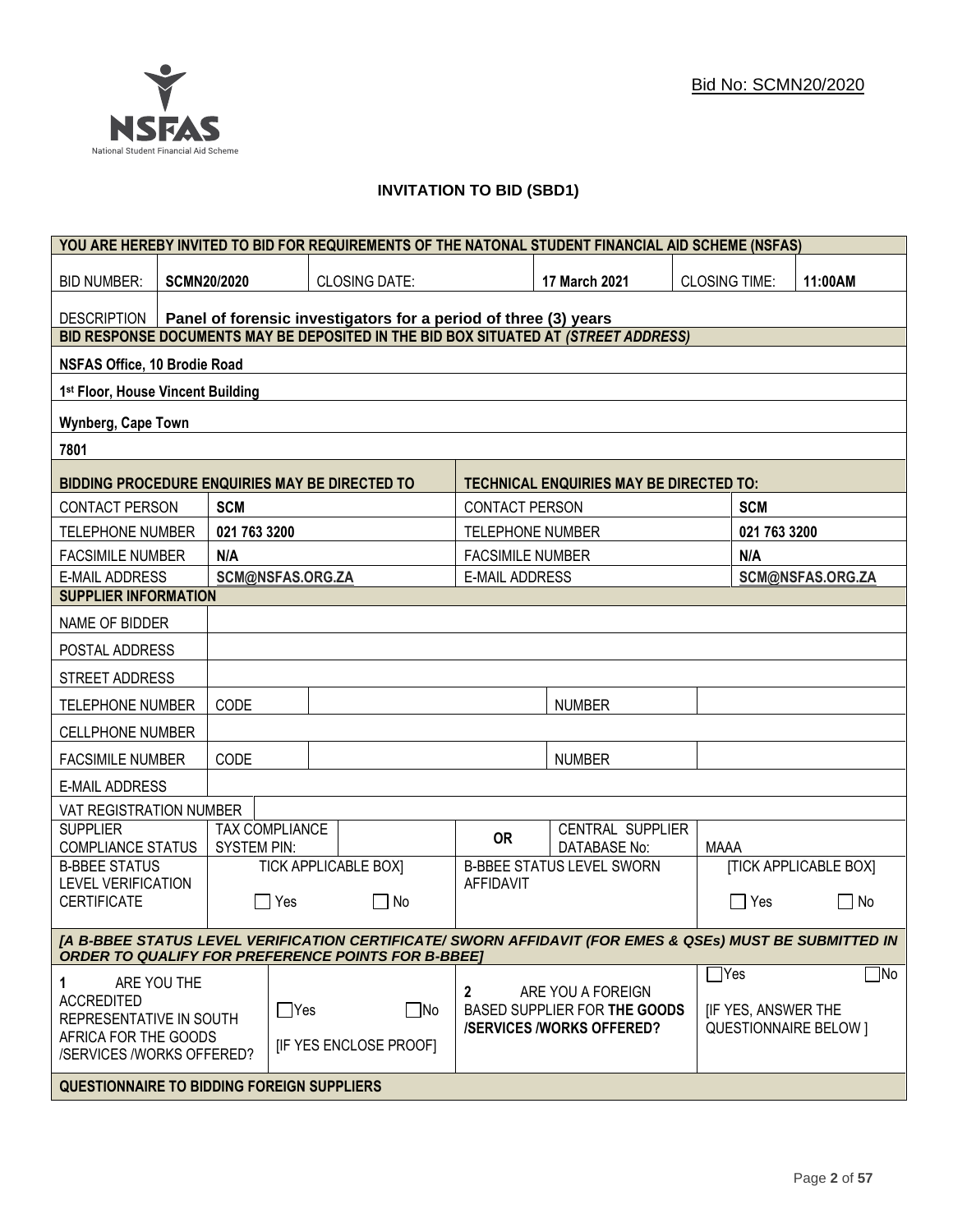

| IS THE ENTITY A RESIDENT OF THE REPUBLIC OF SOUTH AFRICA (RSA)?                                                                                                                                                                                                                     | $\Box$ YES $\Box$ NO |
|-------------------------------------------------------------------------------------------------------------------------------------------------------------------------------------------------------------------------------------------------------------------------------------|----------------------|
| DOES THE ENTITY HAVE A BRANCH IN THE RSA?                                                                                                                                                                                                                                           | $\Box$ YES $\Box$ NO |
| DOES THE ENTITY HAVE A PERMANENT ESTABLISHMENT IN THE RSA?                                                                                                                                                                                                                          | $\Box$ YES $\Box$ NO |
| DOES THE ENTITY HAVE ANY SOURCE OF INCOME IN THE RSA?                                                                                                                                                                                                                               | $\Box$ YES $\Box$ NO |
| IS THE ENTITY LIABLE IN THE RSA FOR ANY FORM OF TAXATION?<br>IF THE ANSWER IS "NO" TO ALL OF THE ABOVE, THEN IT IS NOT A REQUIREMENT TO REGISTER FOR A TAX COMPLIANCE STATUS<br>SYSTEM PIN CODE FROM THE SOUTH AFRICAN REVENUE SERVICE (SARS) AND IF NOT REGISTER AS PER 2.3 BELOW. | $\Box$ YES $\Box$ NO |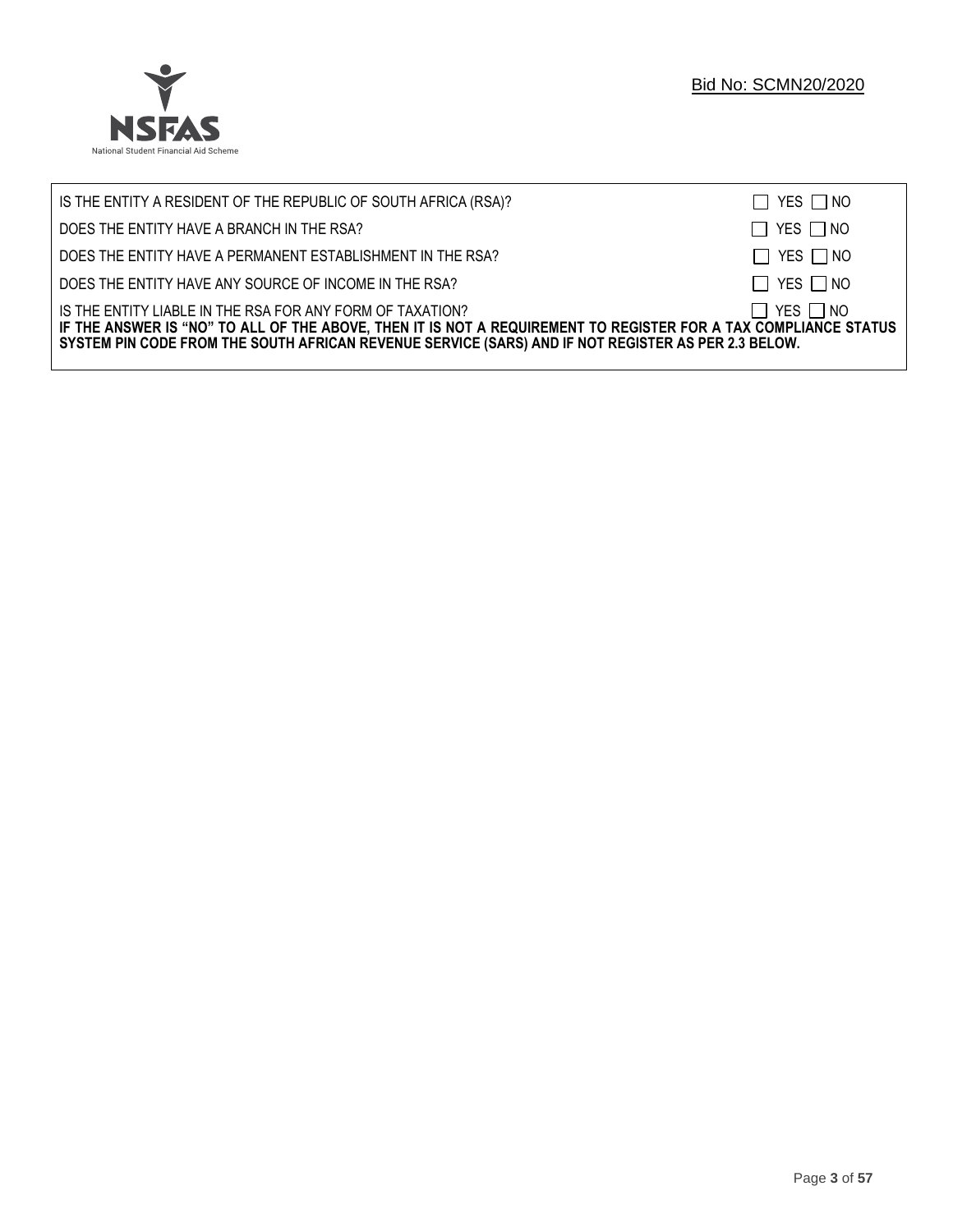

## **TERMS AND CONDITIONS FOR BIDDING**

| $\overline{1}$ . | <b>BID SUBMISSION:</b>                                                                                    |
|------------------|-----------------------------------------------------------------------------------------------------------|
|                  | 1.1. BIDS MUST BE DELIVERED BY THE STIPULATED TIME TO THE CORRECT ADDRESS. LATE BIDS WILL NOT BE ACCEPTED |
|                  | FOR CONSIDERATION.                                                                                        |
|                  | 1.2. ALL BIDS MUST BE SUBMITTED ON THE OFFICIAL FORMS PROVIDED-(NOT TO BE RE-TYPED) OR IN THE MANNER      |
|                  | PRESCRIBED IN THE BID DOCUMENT.                                                                           |
|                  | 1.3. THIS BID IS SUBJECT TO THE PREFERENTIAL PROCUREMENT POLICY FRAMEWORK ACT, 2000 AND THE PREFERENTIAL  |
|                  | PROCUREMENT REGULATIONS, 2017, THE GENERAL CONDITIONS OF CONTRACT (GCC) AND, IF APPLICABLE, ANY           |
|                  | OTHER SPECIAL CONDITIONS OF CONTRACT.                                                                     |
|                  | 1.4. THE SUCCESSFUL BIDDER WILL BE REQUIRED TO FILL IN AND SIGN A WRITTEN CONTRACT FORM (SBD7).           |
|                  |                                                                                                           |
| 2.               | <b>TAX COMPLIANCE REQUIREMENTS</b>                                                                        |
| 2.1              | BIDDERS MUST ENSURE COMPLIANCE WITH THEIR TAX OBLIGATIONS.                                                |
| 2.2              | BIDDERS ARE REQUIRED TO SUBMIT THEIR UNIQUE PERSONAL IDENTIFICATION NUMBER (PIN) ISSUED BY SARS TO        |
|                  | ENABLE THE ORGAN OF STATE TO VERIFY THE TAXPAYER'S PROFILE AND TAX STATUS.                                |
| 2.3              | APPLICATION FOR TAX COMPLIANCE STATUS (TCS) PIN MAY BE MADE VIA E-FILING THROUGH THE SARS WEBSITE         |
|                  | WWW.SARS.GOV.ZA.                                                                                          |
| 2.4              | BIDDERS MAY ALSO SUBMIT A PRINTED TCS CERTIFICATE TOGETHER WITH THE BID.                                  |
| 2.5              | IN BIDS WHERE CONSORTIA / JOINT VENTURES / SUB-CONTRACTORS ARE INVOLVED, EACH PARTY MUST SUBMIT A         |
|                  | SEPARATE TCS CERTIFICATE / PIN / CSD NUMBER.                                                              |
| 2.6              | WHERE NO TCS PIN IS AVAILABLE BUT THE BIDDER IS REGISTERED ON THE CENTRAL SUPPLIER DATABASE (CSD), A      |
|                  | CSD NUMBER MUST BE PROVIDED.                                                                              |
| 2.7              | NO BIDS WILL BE CONSIDERED FROM PERSONS IN THE SERVICE OF THE STATE, COMPANIES WITH DIRECTORS WHO         |
|                  | ARE PERSONS IN THE SERVICE OF THE STATE, OR CLOSE CORPORATIONS WITH MEMBERS PERSONS IN THE SERVICE        |
|                  | OF THE STATE."                                                                                            |
|                  | NR: EAILHRE TO DROVINE LOR COMPLY WITH ANY OF THE AROVE DARTICHLARS MAY RENNER THE RID INVALID            |

## **NB: FAILURE TO PROVIDE / OR COMPLY WITH ANY OF THE ABOVE PARTICULARS MAY RENDER THE BID INVALID**.

|  | SIGNATURE OF BIDDER: |
|--|----------------------|
|--|----------------------|

SIGNATURE OF BIDDER: ……………………………………………

CAPACITY UNDER WHICH THIS BID IS SIGNED: …………………………………………… (Proof of authority must be submitted e.g. company resolution)

DATE: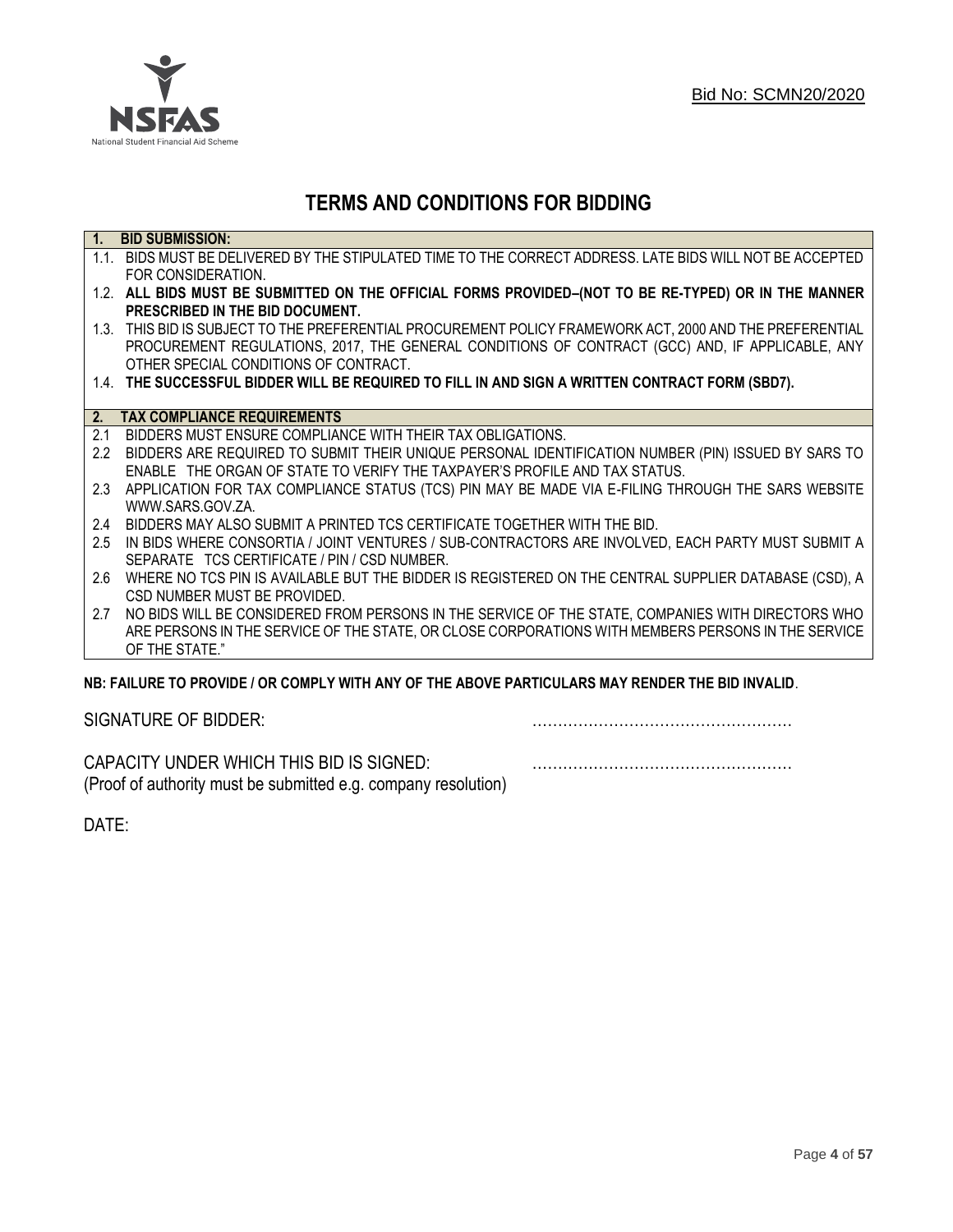

#### **NSFAS overview**

The National Student Financial Aid Scheme (NSFAS) is a statutory body providing financial aid to eligible students who wish to study at public universities and Technical Vocational Education and Training (TVET) colleges. NSFAS is mandated to manage and distribute funds in accordance with the provisions of the NSFAS Act (Act 56 of 1999).

### **Fraud and Corruption**

All providers are to take note of the implications of contravening the Prevention and Combating of Corrupt Activities Act, Act No 12 of 2004 and any other Act applicable.

The National Student Financial Aid Scheme is committed to conducting business ethically and is constantly introducing proactive measures to ensure that we identify and appropriately respond to any unlawful and unethical business practices. All NSFAS tenders are subject to certain audit processes and limited due diligence checks with the intend to identify any possible unlawful or unethical practices.

#### **Reporting of any unlawful or unethical incidents to NSFAS**

Should any bidder, potential or current supplier of NSFAS or any other third party:

- receive any irregular contact or correspondence from anyone presenting themselves as an employee or representative of NSFAS
- receive any contact or correspondence from anyone soliciting any bribe of any form
- become aware of any irregular or illegal conduct by any party who has a relationship with NSFAS or any NSFAS official

you are requested to immediately report it to NSFAS's Governance, Risk and Compliance (GRC) Department. All information provided to the NSFAS GRC department will be treated with utmost confidentiality and in terms of the Protected Disclosures Act, Act 26 of 2000.

Please forward any information or direct any queries to the following NSFAS GRC staff members:

- Ms Amanda Basson: [amandab@nsfas.org.za](mailto:amandab@nsfas.org.za)
- Mr Corné Mellet : [corneme@nsfas.org.za](mailto:corneme@nsfas.org.za)

#### **Reporting of any unlawful or unethical incidents to the South African Police**

Bidders, current or potential NSFAS suppliers or any other third party who become aware of any unlawful and unethical conduct are encouraged to report the matter to the South African Police. NSFAS request that details of such reports made to the SAP be shared with NSFAS official listed above so as to enable consolidation of possible related investigations.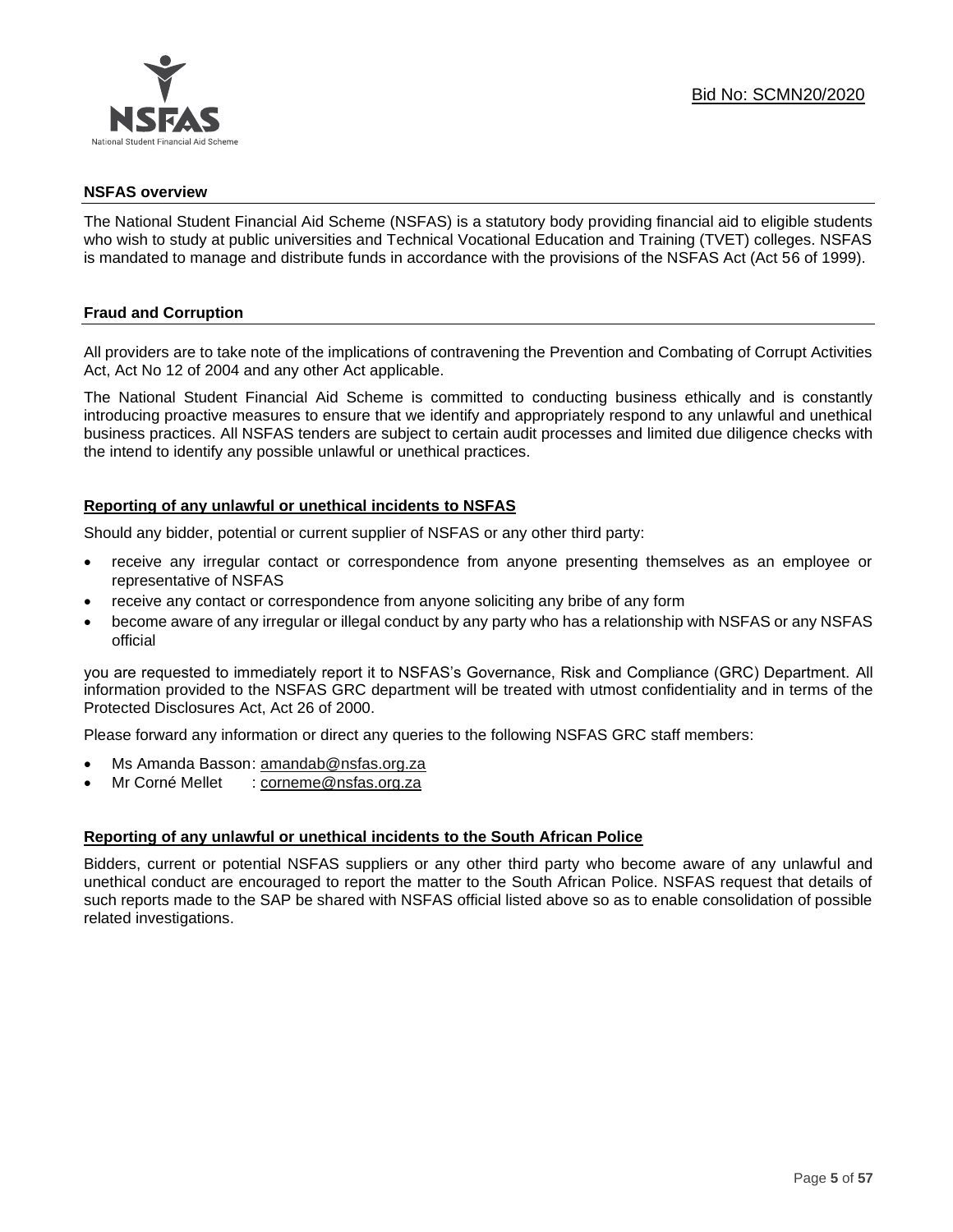

#### **Clarifications / Additional information / Rights**

### **Clarification**

Any clarification required by a bidder regarding the meaning or interpretation of the bid specifications, or any other aspect concerning the bid, are to be requested in writing by email from scm@nsfas.org.za. The bid number should be mentioned in all correspondence. Telephonic requests for clarification will not be accepted. Bidder are reminded that NSFAS SCM officials will never contact bidders telephonically or by other method other that through the official SCM email address listed above.

#### **Additional Information**

During the evaluation of the bids, additional information may be requested in writing from bidders, for clarity. Replies to such requests must be submitted, within 5 (five) working days from the date of request, or as otherwise indicated. Failure to comply, may lead to your bid being disregarded.

### **Rights**

NSFAS reserves the right to appoint more than one (1) service provider. NSFAS further reserves the right to engage with the short-listed bidders for price negotiation and a site inspection where necessary. NSFAS in addition reserves the right to invite the shortlisted for a presentation as part of the bid process. NFAS reserves the right to not select the lowest price. In addition, NSFAS reserves the right to not award the tender to the shortlisted bidder should any risk arise from any NSFAS due diligence assessment performed. NSFAS reserves the right to award the contract in whole or in parts.

#### **Consent**

By responding to this tender, both the entity and its directors provide consent to NSFAS to perform background checks which would include amongst others, the relevant Transunion checks, should it wish to do so.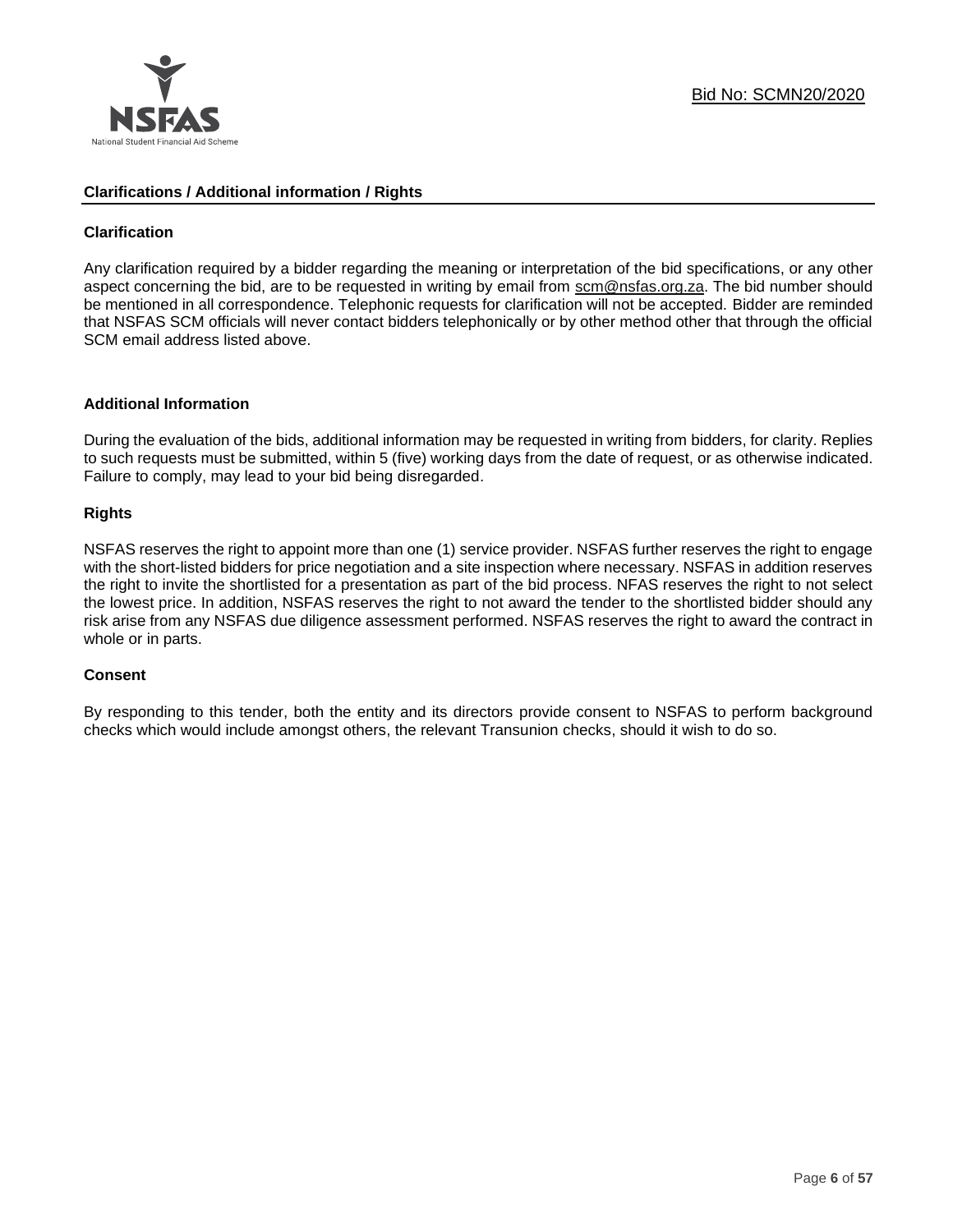## **Bid submission**

**One (1) physical bid proposal** must be handed in/delivered to:

The deposit box situated at: 1st Floor, House Vincent Brodie Road Wynberg 7801

Tenders can be delivered and deposited into the tender box between 08:30 and 16:00, Mondays to Fridays prior to the closing date, and between 08:30 and 11:00 on the closing date.

No faxed or e-mailed bid proposals will be accepted. The bidders are encouraged to index and paginate the bid proposal.

Respondents should ensure that tender documents are delivered to NSFAS in the tender box before the closing date and time of the tender. If the tender document is late, it will not be accepted and will be disregarded. Bid proposals submitted on time shall not be returned to the bidder.

Any tender submitted shall remain valid, irrevocable and open for written acceptance by NSFAS for a period of 120 (one hundred and twenty) days. A tender submitted shall further be deemed to remain valid after the expiry of the above mentioned 120-day period until formal acceptance by NSFAS, unless NSFAS is notified in writing by the tenderer of anything to the contrary (including any further conditions the tender may introduce). Any further conditions that the tenderer may introduce will be considered at the sole discretion of NSFAS.

Bidders should indicate on the cover of the bid proposal (in a sealed envelope/box), the following information:

- Bid number SCMN20/2020
- Closing date and time **17 March 2021 at 11:00**
- The name and address of the bidder

#### **Late bids**

Bids received late will not be considered for evaluation purposes. A bid will be considered late if it arrived even one second after 11:00 am or any time thereafter. The tender (bid) box shall be locked at exactly 11:00 am and bids arriving late will not be considered under any circumstances. Bidders are therefore strongly advised to ensure that bids be dispatched allowing enough time for any unforeseen events that may delay the delivery of the bid.

Bids sent to NSFAS via courier shall be deemed to be received at the date and time of arrival at the NSFAS premises (tender box) Bids received in the tender box after the closing date and time of the bid, shall therefore be deemed to be received late. Bidders should allow time to access the premises due to security arrangements that need to be observed.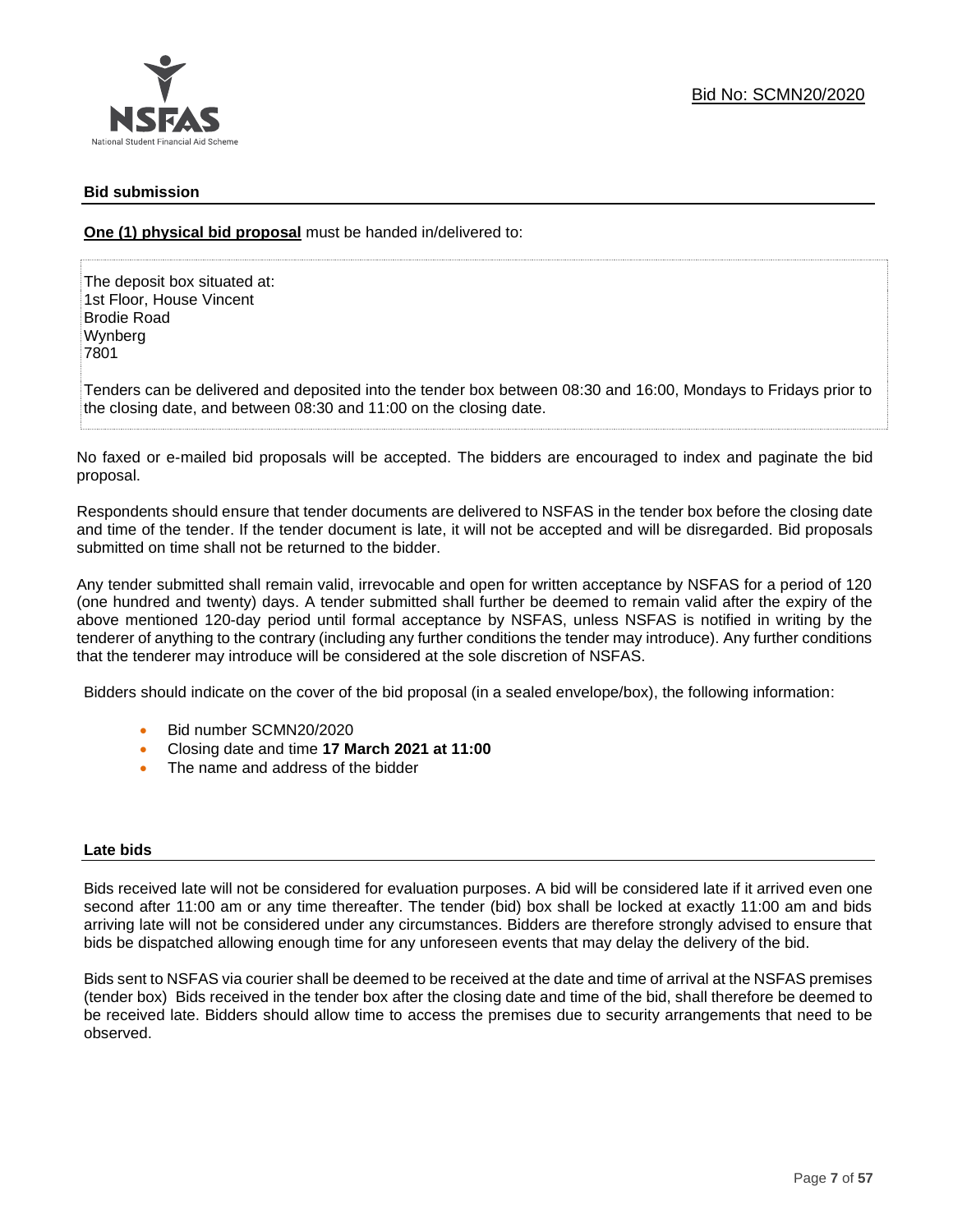### **Response Structure:**

The contents of the bid document must be as follows, and numbering below, with each schedule punched, placed in a file and separated from the next schedule with a file divider.

Please complete the checklist below to verify your submission of the relevant documents:

| <b>Schedules</b>  | Description                                                                                                                                                                                                                      |     | Submitted<br>(tick box below): |  |
|-------------------|----------------------------------------------------------------------------------------------------------------------------------------------------------------------------------------------------------------------------------|-----|--------------------------------|--|
|                   |                                                                                                                                                                                                                                  | Yes | No                             |  |
| <b>Schedule 1</b> | Entity registration documentation                                                                                                                                                                                                |     |                                |  |
| <b>Schedule 2</b> | Consent by the entity and its directors to perform the necessary background<br>checks which includes amongst others, the TransUnion checks.                                                                                      |     |                                |  |
| Schedule 3        | Original Valid Tax Clearance Certificate/tax pin                                                                                                                                                                                 |     |                                |  |
| <b>Schedule 4</b> | BBB-EE Certificate, or,<br>BBBEE Sworn Affidavit for EME/QSE signed and stamped by Commissioner<br>of Oaths.                                                                                                                     |     |                                |  |
| <b>Schedule 5</b> | National Treasury Central Supplier Database proof of registration -please<br>provide the latest full report.                                                                                                                     |     |                                |  |
| Schedule 6        | Letter from Bank confirming banking details (not older than 3 months from<br>date of closing date of tender)                                                                                                                     |     |                                |  |
| <b>Schedule 7</b> | Completed and signed Tender Documents: including the following;<br>SBD <sub>1</sub><br>SBD <sub>4</sub><br><b>SBD 6.1</b><br>SBD <sub>8</sub><br>SBD <sub>9</sub><br>General Conditions of Contracts (with every page initiated) |     |                                |  |
| <b>Schedule 7</b> | Detailed Bid proposal in response to bid specification requirements                                                                                                                                                              |     |                                |  |
| <b>Schedule 8</b> | Non-disclosure agreement to be signed                                                                                                                                                                                            |     |                                |  |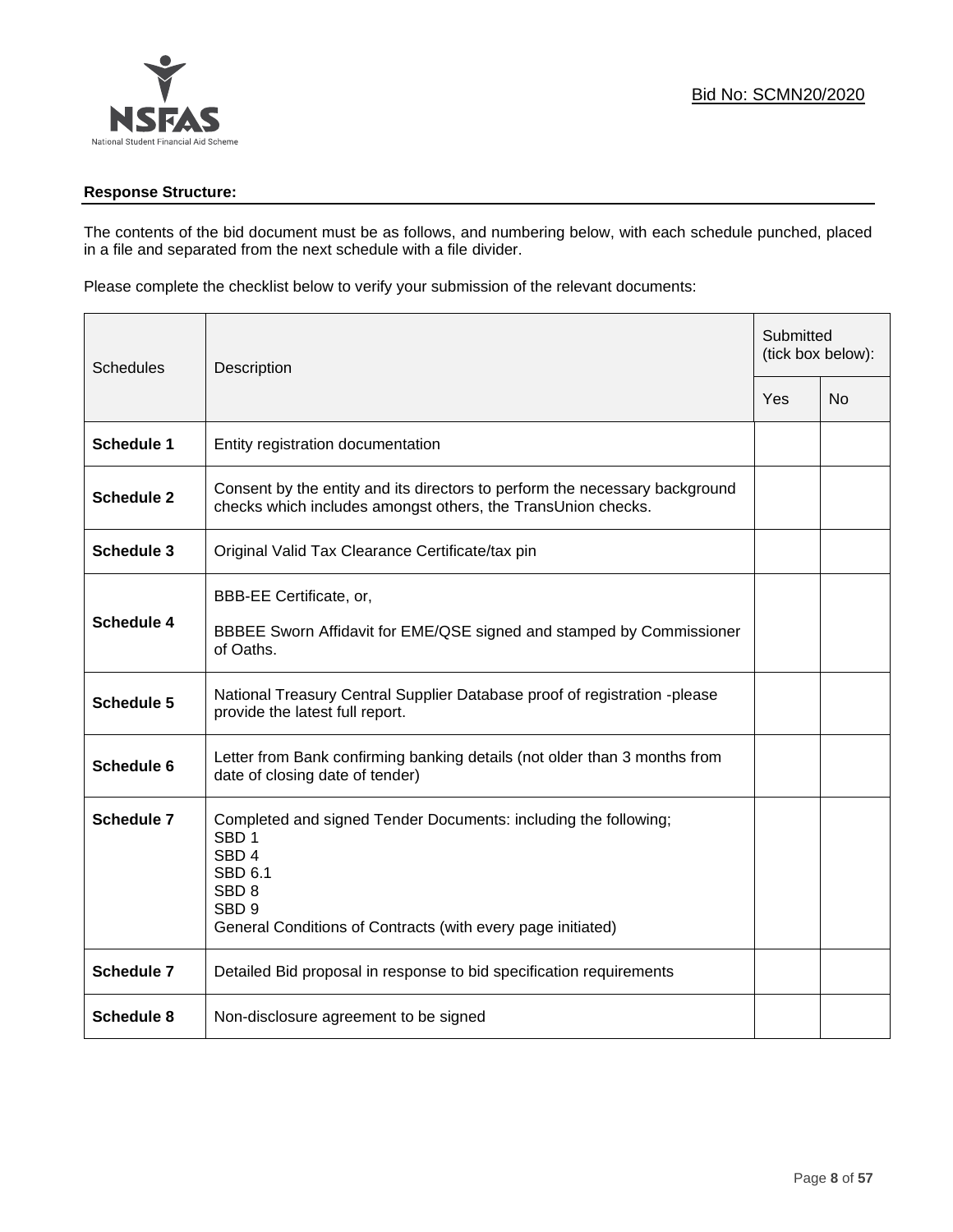### **Contract Negotiations**

The successful bidder (s) will be required to enter into a written contract/SLA with NSFAS. The final terms and conditions will be negotiated between NSFAS and the successful bidders (s). Should the awarded bidder fail to sign the SLA within a reasonable timeframe deemed by NSFAS, NSFAS reserves the right to cancel the award/contract and award the tender to the 2<sup>nd</sup> placed bidder.

#### **Payments**

By responding to this bid document, the service provider agrees to the following

NSFAS will pay the successful bidder (s) the fees set out in the final contract according to the table of deliverables. No additional amounts will be payable by NSFAS to the successful bidder (s).

The successful bidder (s) shall invoice NSFAS for the services rendered in a reasonable timeframe. The invoices billed to NSFAS must be in relation to the original scope of work/terms of reference.

The invoice must be accompanied by supporting source document(s) containing detailed information, as NSFAS may reasonably require, for the purposes of establishing the specific nature, extent and quality of the services which were undertaken by the successful bidder (s).

No payment will be made to the successful bidder (s) unless an original tax invoice complying with section 20 of the VAT Act, 1991 (Act No 89 of 1991), as amended, has been submitted to NSFAS.

Payment shall be made by bank transfer into the successful bidder (s) back account normally 30 days after receipt of an acceptable, original, valid tax invoice.

Payments will only be made to the bidder in accordance with the purchase order issued to the awarded bidder. Any services delivered by the bidder outside of the original bid specifications and over and above the purchase order value will not be paid for as NSFAS is not liable for these payments. Should the service provider perform any additional work outside of the tender award and its requirements, NSFAS will not be held liable for such payment to the service provider. Should you receive any instruction from NSFAS that does not come from the SCM unit to perform any work outside of the original bid specification, NSFAS will not be held liable for this payment.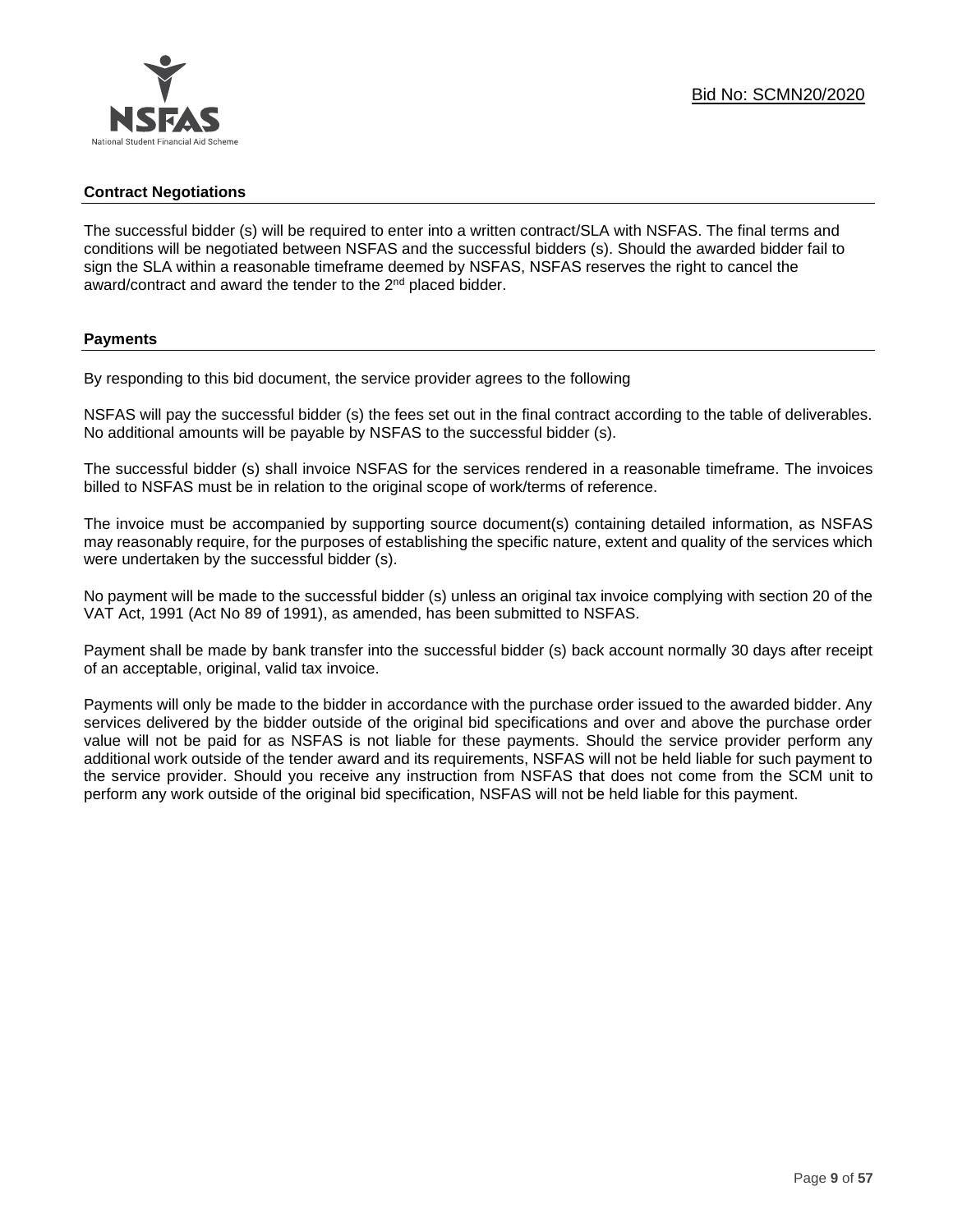

## **1. Purpose**

The purpose of this RFP is to procure the services of a panel of forensic investigators for the purposes of a performing forensic investigations as and when required for a period of three (3) years.

#### **2. Background**

The NSFAS was established in terms of the NSFAS Act, no. 56 of 1999 with the aim of providing financial assistance to eligible students that study at TVET colleges and public universities. The NSFAS also receives and manages the funds granted by the Department of Higher Education and Training and also administers funding on behalf of other funders.

NSFAS has established its own internal forensic unit who investigate a range of matters emanating from both internal and external sources. NSFAS is based in Wynberg, Cape Town, but needs additional capacity to assist with matters across the country from time to time.

#### **3. Mandatory requirements**

All bids must comply with the mandatory requirements and failure to comply with any of these requirements will immediately disqualify the bid.

| No. | <b>Mandatory requirements</b>                                                             | Page reference per bidder proposal |
|-----|-------------------------------------------------------------------------------------------|------------------------------------|
| 3.1 | Complete and sign the non-disclosure agreement which is<br>attached to this bid document. |                                    |

#### **4. Functional specifications**

The primary focus of the appointment of the successful service providers is to assist the NSFAS with forensic investigations, provide private investigative skills (where required), and assist with investigations within NSFAS and externally, such as syndicates that exist to defraud NSFAS or its students. The successful service providers will have to provide the NSFAS with the following amongst others:

- 4.1 Conduct or assist with forensic investigations on the various identified cases as they arise.
- 4.2 Provide the NSFAS with regular updates on forensic investigations progress.
- 4.3 To infiltrate and gather evidence on criminal syndicates with assistance of regulated intelligence structures.
- 4.4 To identify and assist with arrests of identified suspects or criminals.
- 4.5 To monitor, gather and keep safe evidence on various cases.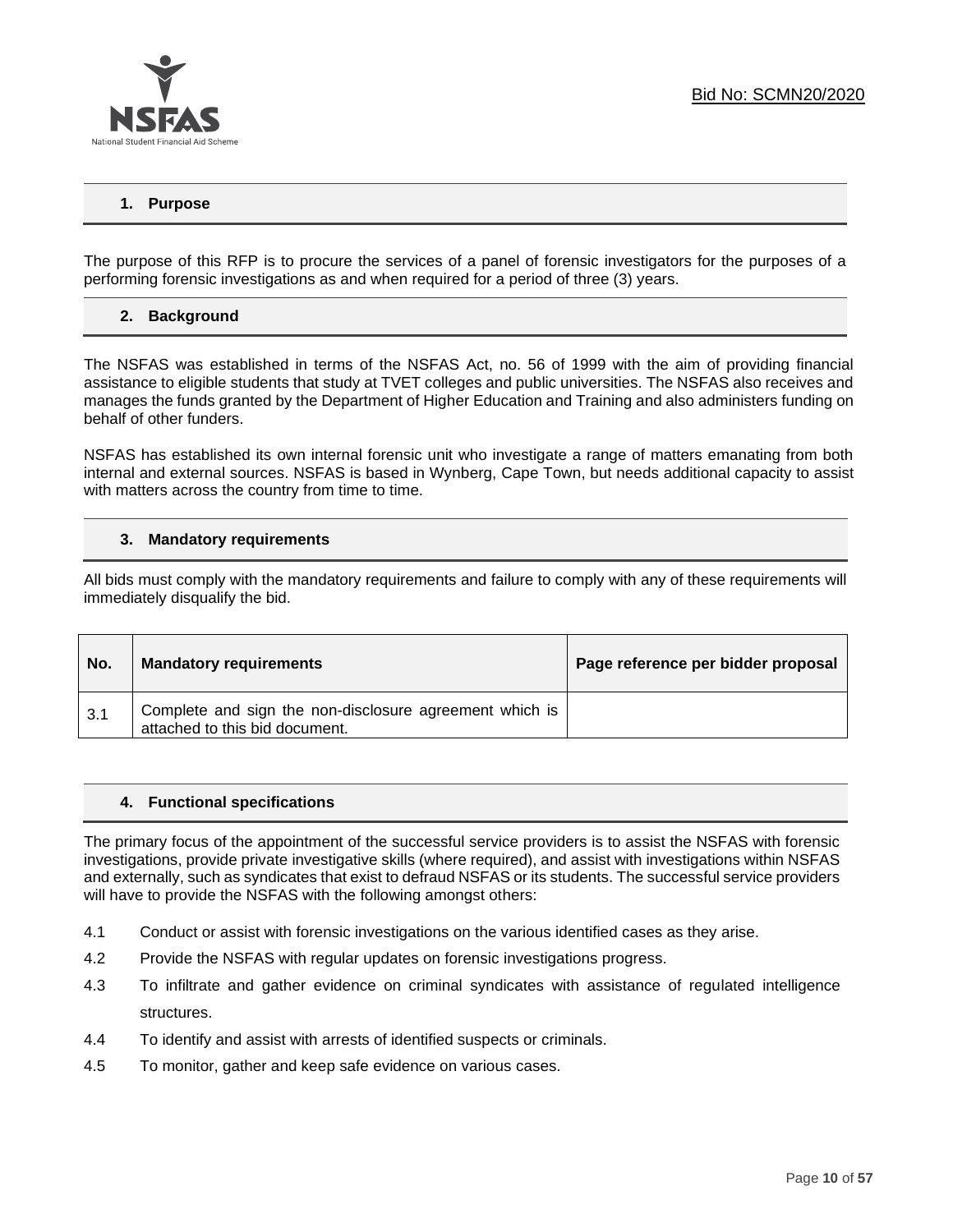## Bid No: SCMN20/2020



- 4.6 Work with the NSFAS forensics investigators, external parties, such as the Directorate of Priority Crime investigators, or any other investigation team.
- 4.7 Conduct interviews with identified persons of interest and other relevant individuals to the investigation within and outside the NSFAS.
- 4.8 Perform investigations into possible syndicated fraud. Investigators must have the ability to perform undercover investigations and gather proactive intelligence.
- 4.9 Obtain affidavits from students and others affected by the fraud to understand and document modus operandi.
- 4.10 Assist with the formal charging process of any identified individual(s).
- 4.11 Assist with the registration of criminal cases with the South African Police Services.
- 4.12 Prepare case files for hand over to the Directorate of Priority Crime investigators.
- 4.13 Provide litigation support to the National Prosecuting Authority during the prosecution process.
- 4.14 Perform any task relating to an investigation with the purpose of achieving the investigation objectives and scope of work as assigned.

#### **5. Pricing Schedule**

Please consider the inevitable Consumer Price Index (CPI) increases year on year on the pricing upon the duration of the contract period being in excess of a 12-month period.

#### **The pricing must be inclusive of all costs including disbursements (travel, accommodation etc) where applicable.**

| No. | <b>Resource</b>                             | Rate per hour (VAT<br>and disbursements<br>included) | <b>Number of hours</b><br>for every 100-hour<br>project | <b>Total indicative cost (VAT</b><br>and disbursement<br>included) for a 100-hour<br>engagement |
|-----|---------------------------------------------|------------------------------------------------------|---------------------------------------------------------|-------------------------------------------------------------------------------------------------|
| 1.  | <b>Lead Director/</b>                       |                                                      |                                                         |                                                                                                 |
|     | <b>Partner</b>                              |                                                      |                                                         |                                                                                                 |
| 2.  | Lead investigator                           |                                                      |                                                         |                                                                                                 |
| 3.  | <b>Digital forensic</b>                     |                                                      |                                                         |                                                                                                 |
|     | investigator                                |                                                      |                                                         |                                                                                                 |
| 4.  | <b>Investigators</b>                        |                                                      |                                                         |                                                                                                 |
| 5.  | <b>Private investigator</b>                 |                                                      |                                                         |                                                                                                 |
| 6.  | Any other skill                             |                                                      |                                                         |                                                                                                 |
|     | Total costs for resources inclusive of VAT  |                                                      |                                                         |                                                                                                 |
|     | Total cost (VAT and disbursements included) |                                                      |                                                         |                                                                                                 |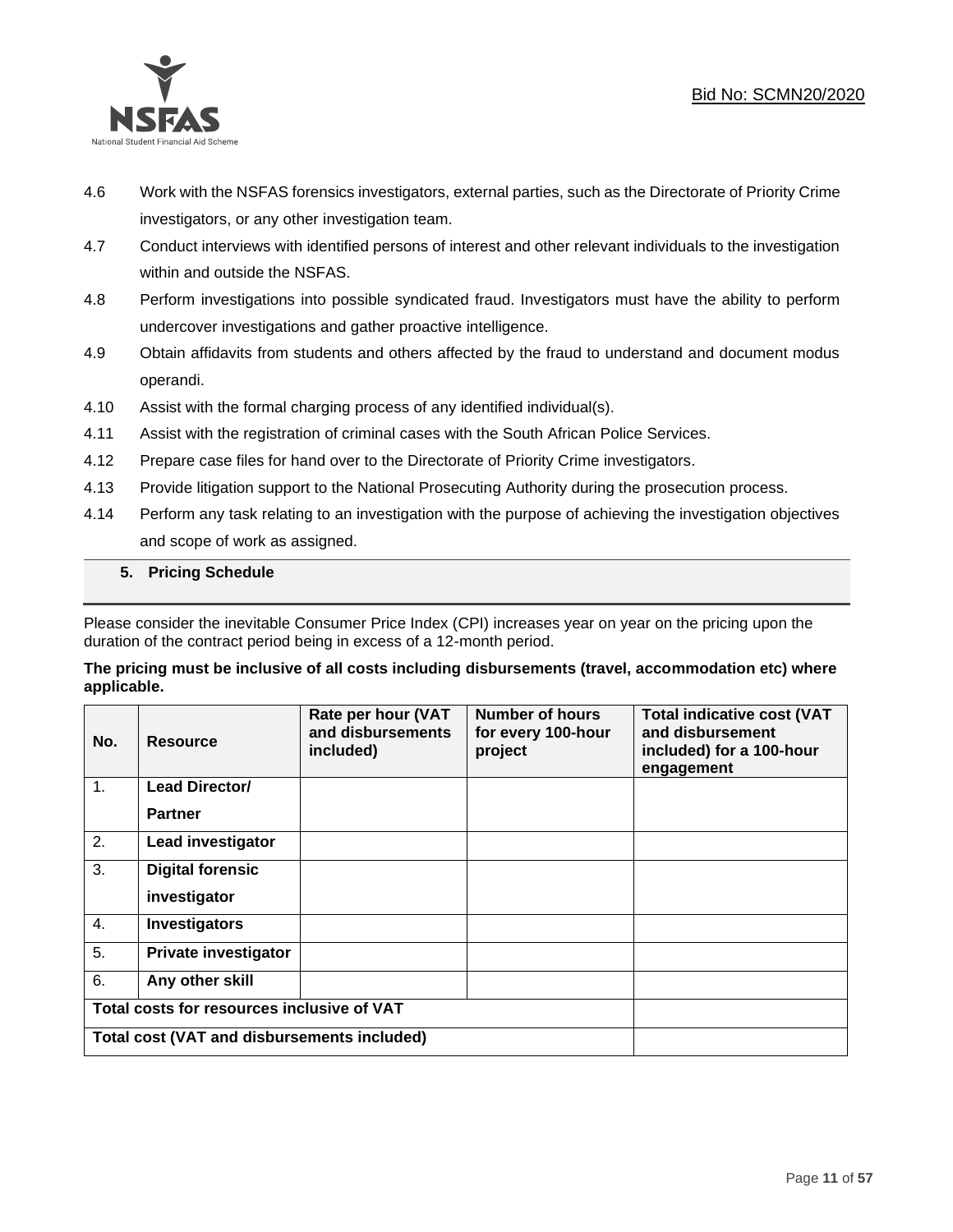

### **The bidder must also complete the below table:**

| Average rate per hour for the full team (which includes VAT and       |  |
|-----------------------------------------------------------------------|--|
| disbursements) that will be allocated to this project (NSFAS reserves |  |
| the right to perform the evaluation on an average rate basis)         |  |

## **6. Evaluation criteria**

Technical evaluation criteria element:

| <b>Element</b>              | Weight |
|-----------------------------|--------|
| Company profile             | 15%    |
| Skills and resources        | 30%    |
| Company performance         | 10%    |
| Forensic tools and proposal | 20%    |
| Methodology                 | 10%    |
| Transformation              | 15%    |
| <b>TOTAL</b>                | 100%   |

Criteria and Weighting:

*Bidders need to score a minimum of 75% for functionality. Bidders who score less than 75% minimum for functionality*  will not be considered further for short-listing. Please note that as this is a panel appointment. It must be stated that *once the panel has been appointed, the award of investigations will be done on a rotational basis with the highest scoring bidder allocated the first assignment. NSFAS reserves the right to award related cases to the same investigating firm in order to avoid duplicated costs incurred and to leverage efficiency.*

*Should a panel member perform poorly on an investigation, NSFAS reserves the right to cease any further allocation of work to that service provider.*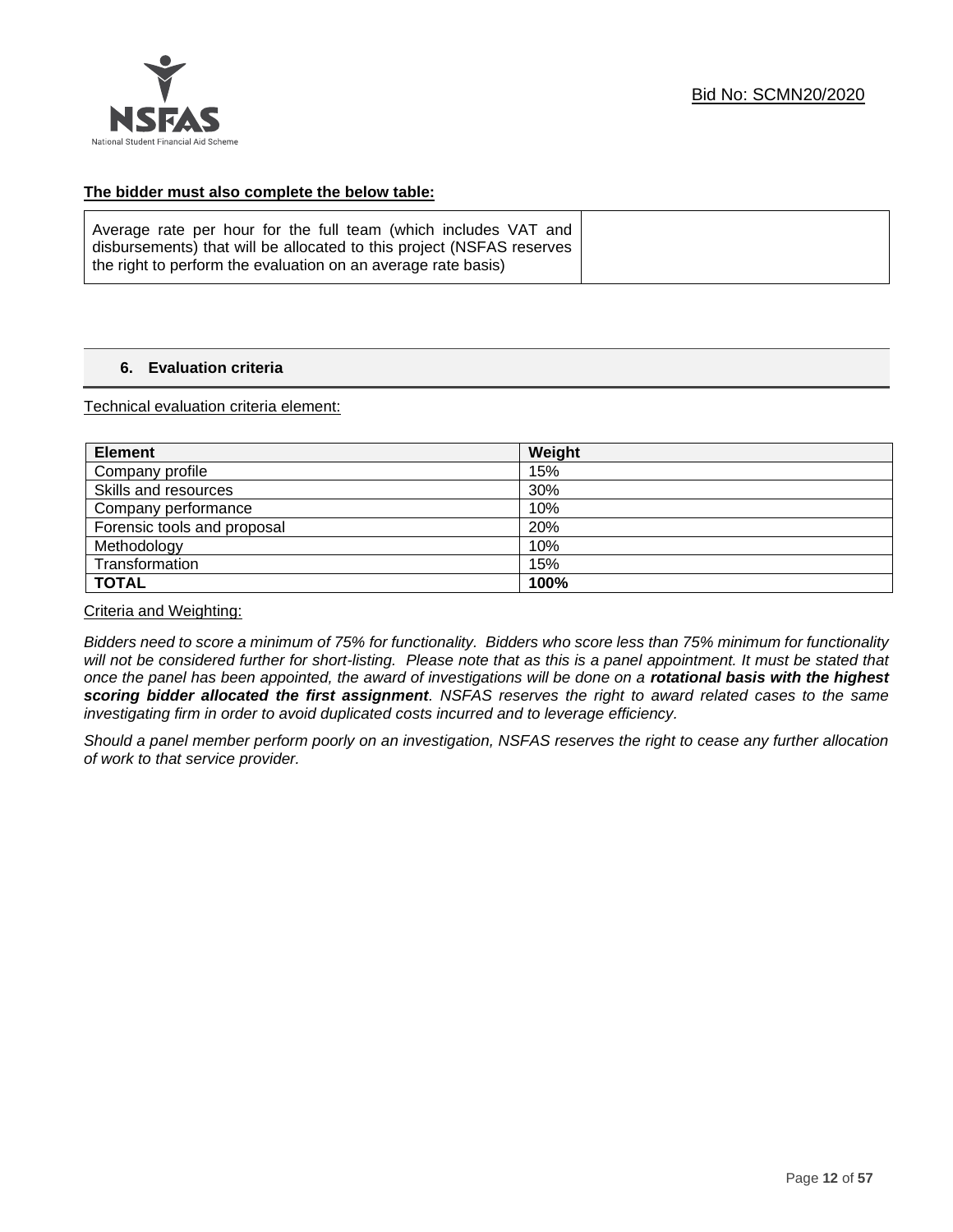

| Company profile (maximum points = 15)                                                                                                                                                                                                                     | <b>Points available</b>                                                                                                                                                           | <b>Points</b><br>scored |
|-----------------------------------------------------------------------------------------------------------------------------------------------------------------------------------------------------------------------------------------------------------|-----------------------------------------------------------------------------------------------------------------------------------------------------------------------------------|-------------------------|
| The bidder must provide an overview of<br>the company's profile including:                                                                                                                                                                                | Company profile and 5 or more case studies<br>submitted that demonstrate experience in<br>investigating syndicated fraud/ performing<br>undercover work $=$<br>10 points          |                         |
| Number of years in performing forensic<br>investigations<br>Successful track record of having done<br>similar projects - to be demonstrate<br>through relevant case studies<br>Ability to operate on a national basis<br>physically (demonstrated through | Company profile and 3 (but less than 5) case<br>studies submitted that demonstrate experience in<br>investigating syndicated fraud/ performing<br>undercover work $=$<br>5 points |                         |
| office location, resource location or<br>other reasonable means of<br>confirmation)                                                                                                                                                                       | Ability to operate nationally (all provinces) =<br>5 points                                                                                                                       |                         |
|                                                                                                                                                                                                                                                           | Ability to operate in 5 or more provinces=<br>3 points                                                                                                                            |                         |

| <b>Skills and resources (maximum points</b><br>$= 30$                                                                                                                                                                        | <b>Points available</b>                                                                                                                                                                                  | <b>Points</b><br>scored |
|------------------------------------------------------------------------------------------------------------------------------------------------------------------------------------------------------------------------------|----------------------------------------------------------------------------------------------------------------------------------------------------------------------------------------------------------|-------------------------|
|                                                                                                                                                                                                                              | Lead director/ partner with minimum of 15 years'<br>experience of having performed investigations and<br>has membership to professional bodies such as<br>ACFE, SAICA, CIA, or ACCA, etc. =<br>10 points |                         |
| The bidder's proposed team must have the<br>relevant skills, expertise and experience in<br>providing forensic investigative services.<br>The bidder must provide the CVs of the<br>proposed team and include the following: | Lead investigator with minimum of 10 years'<br>experience of having performed investigations and<br>has membership to professional bodies such as<br>ACFE, SAICA, CIA, ACCA, etc =<br>10 points          |                         |
|                                                                                                                                                                                                                              | Digital forensic investigator with a minimum of 3<br>years of experience doing digital forensic work and<br>has the necessary professional membership with<br>bodies such as =                           |                         |
|                                                                                                                                                                                                                              | 5 points                                                                                                                                                                                                 |                         |
|                                                                                                                                                                                                                              | Investigators with relevant skills, and a minimum of<br>5 years' experience each and expertise in doing                                                                                                  |                         |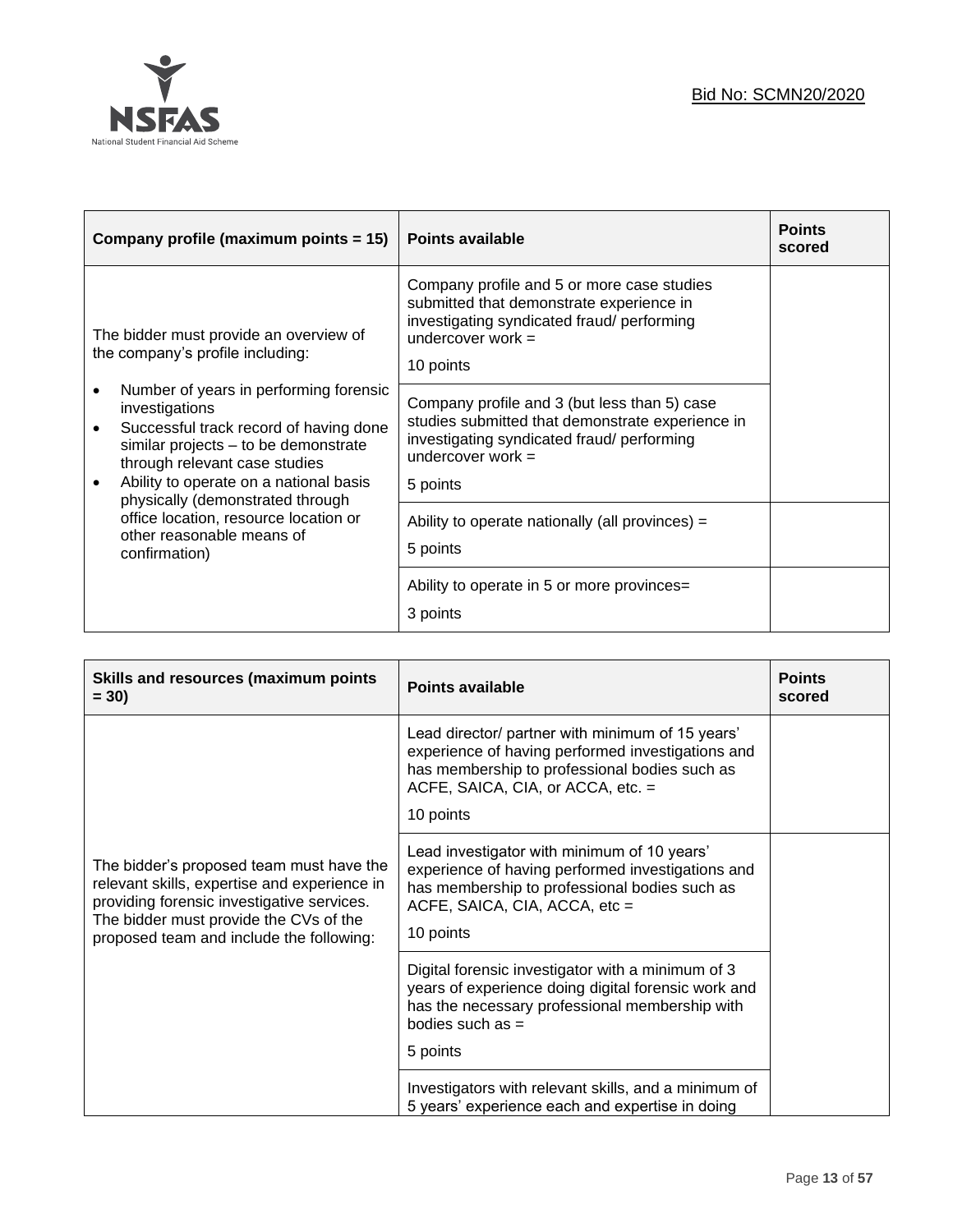

| Skills and resources (maximum points<br>$= 30$ | <b>Points available</b>                                                                                                   | <b>Points</b><br>scored |
|------------------------------------------------|---------------------------------------------------------------------------------------------------------------------------|-------------------------|
|                                                | forensic investigations and has professional<br>membership with bodies such as ACFE, SAICA,<br>CIA, or ACCA, $etc =$<br>5 |                         |

| Company performance (maximum<br>points = $10$ )                                        | <b>Points available</b>                               | <b>Points</b><br>scored |
|----------------------------------------------------------------------------------------|-------------------------------------------------------|-------------------------|
| A minimum of three (3) contactable                                                     | Three or more contactable references $=$<br>10 points |                         |
| references of investigations of similar<br>nature for assignments in the last 5 years. | Two contactable references =<br>5 points              |                         |
|                                                                                        | Note that less than 2 will be result in zero points.  |                         |

| Methodology (maximum points $= 10$ )                                                                                                | Points available                                                                                                                                | <b>Points</b><br>scored |
|-------------------------------------------------------------------------------------------------------------------------------------|-------------------------------------------------------------------------------------------------------------------------------------------------|-------------------------|
| The bidder must provide a clearly defined<br>methodology and approach setting out how<br>forensic investigations will be conducted. | Clearly defined methodology that can be easily<br>understood and conforms to investigation<br>standards.<br>10 points                           |                         |
|                                                                                                                                     | Methodology is provided, but not that clearly<br>defined. Key elements of investigation process as<br>per standards are documented.<br>7 points |                         |

| <b>Forensic tools and proposal</b><br>(maximum points $= 20$ )                                                                                | Points available                                | <b>Points</b><br>scored |
|-----------------------------------------------------------------------------------------------------------------------------------------------|-------------------------------------------------|-------------------------|
| The bidder must include the<br>following:<br>The ability to perform<br>forensic<br>digital<br>services<br>such<br>as,<br>and analyse<br>image | Proposal includes all four items =<br>20 points |                         |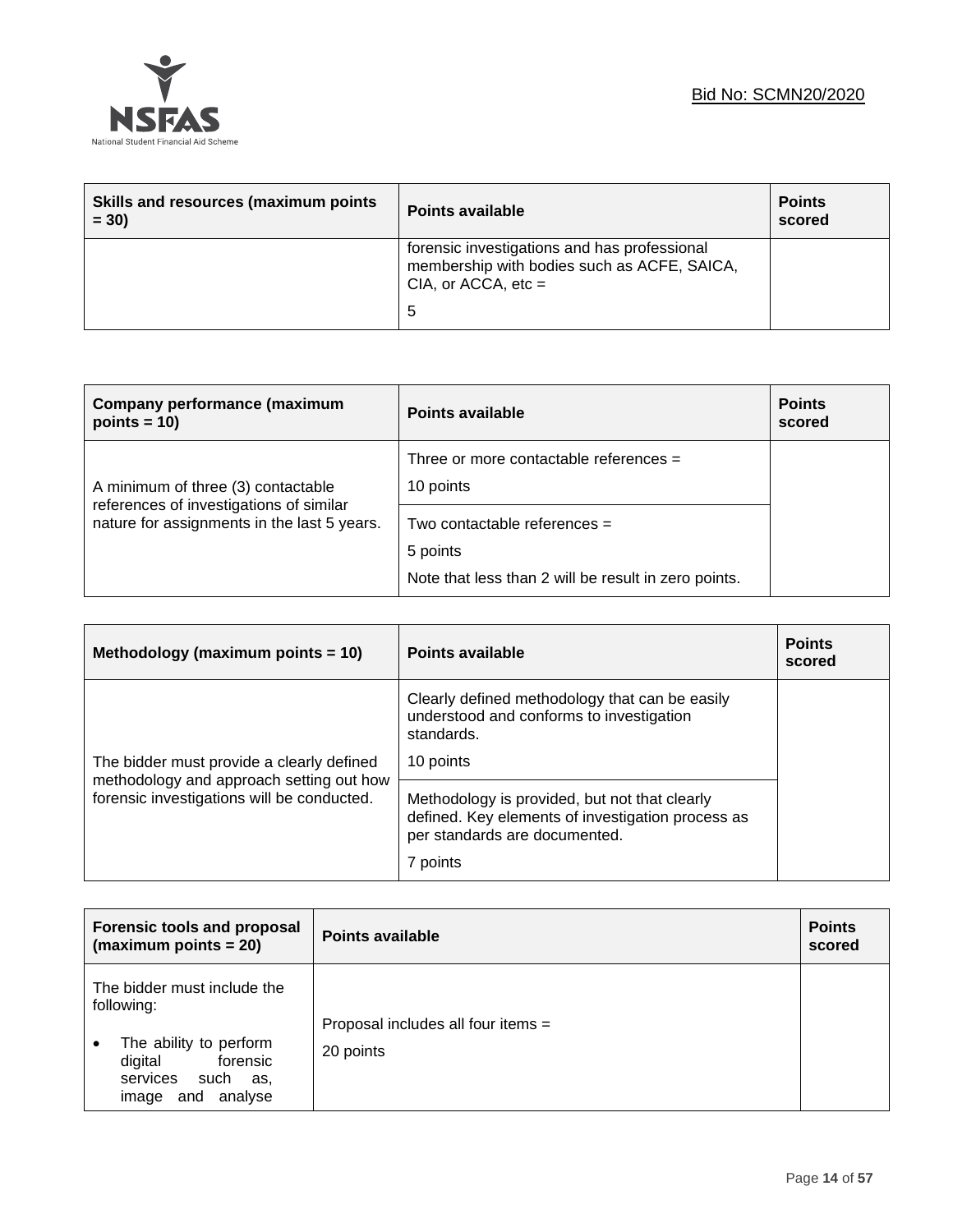

| <b>Forensic tools and proposal</b><br>$(maximum points = 20)$                                                                                                                                                                                                                                                                                                                                                                                                       | <b>Points available</b>                             | <b>Points</b><br>scored |
|---------------------------------------------------------------------------------------------------------------------------------------------------------------------------------------------------------------------------------------------------------------------------------------------------------------------------------------------------------------------------------------------------------------------------------------------------------------------|-----------------------------------------------------|-------------------------|
| various electronic<br>devices, such as cell<br>phone, tablets,<br>computers, etc.<br>Demonstrated<br>$\bullet$<br>advanced<br>data<br>analytical capabilities,<br>such as SQL.<br>The ability to gather<br>٠<br>intelligence<br>on.<br>identified persons of<br>interest identified<br>during<br>the<br>investigation and form<br>integrated links (I2<br>charts).<br>Ability to trace assets<br>of identified persons<br>interests for<br>of<br>recovery purposes. | Proposal does not include all four items (0 points) |                         |

| <b>Transformation (maximum 15 points)</b>                                                  | Points available               | <b>Points</b><br>scored |
|--------------------------------------------------------------------------------------------|--------------------------------|-------------------------|
| The firm must meet the following<br>transformation criteria:                               | All criteria met $= 15$ points |                         |
| 20% or more women partners<br>20% or more staff are women from<br>previously disadvantaged | 2 criteria met = 10 points     |                         |
| communities<br>50% or more staff are women from<br>previously disadvantaged<br>communities | 1 criterion met = $5$ points   |                         |

## **7. Contract Period**

This contract period is for 36 months on as and when basis. NSFAS reserves the right to cancel this panel at any time, should the needs of NSFAS change at any time, provided a 1 months' notice of termination is provided by NSFAS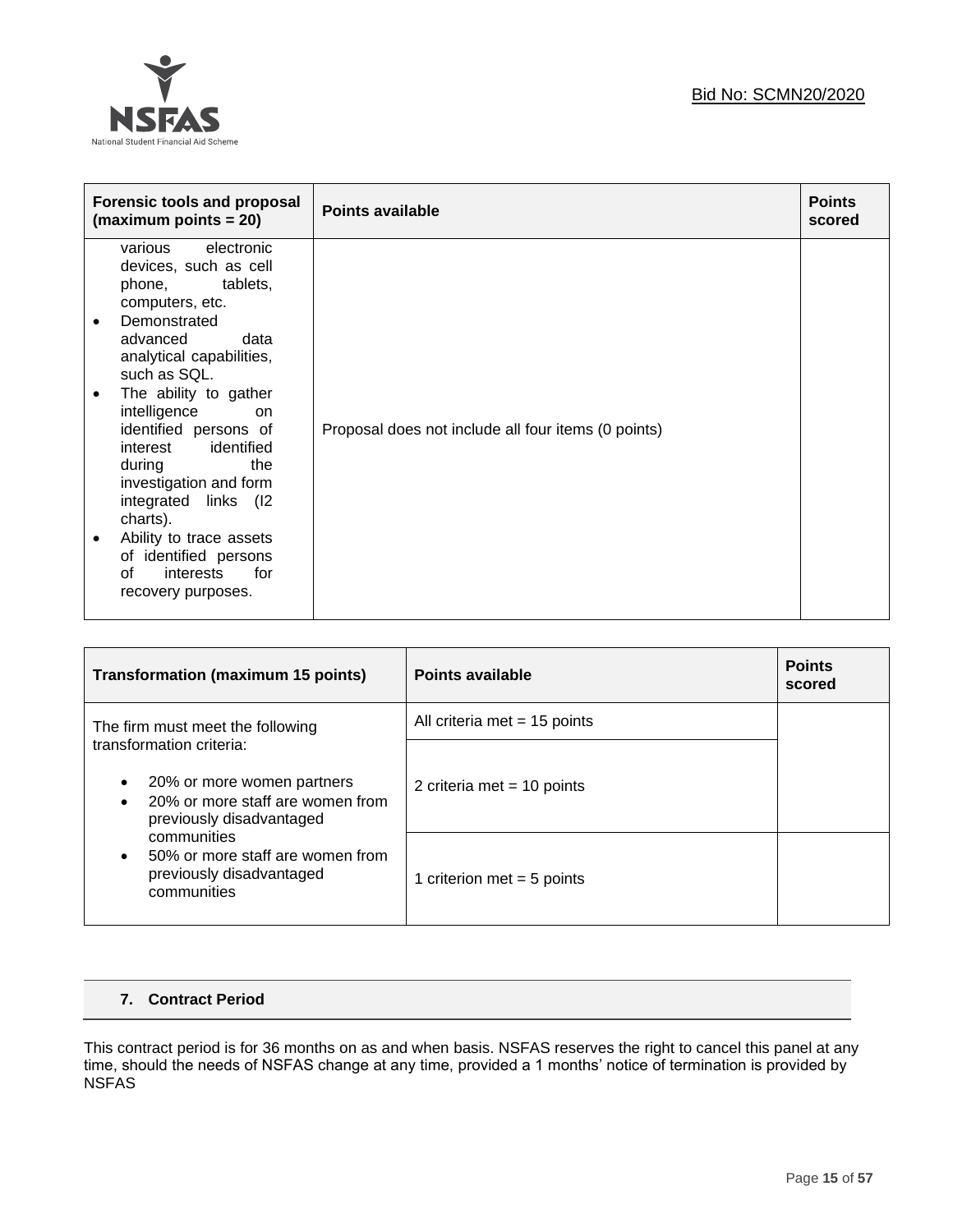

## **8. Preference Point System**

All proposals that will achieve the minimum qualifying score (acceptable tenders) will be evaluated further in terms of the preference point system as follows: A maximum of 80 points is allocated for price on the following basis:

**80/20**

$$
Ps = 80 \left( 1 - \frac{Pt - P \min}{P \min} \right)
$$

Where

Ps = Points scored for comparative price of proposal under consideration

Pt = Comparative price of bid under consideration

Pmin = Comparative price of lowest acceptable proposa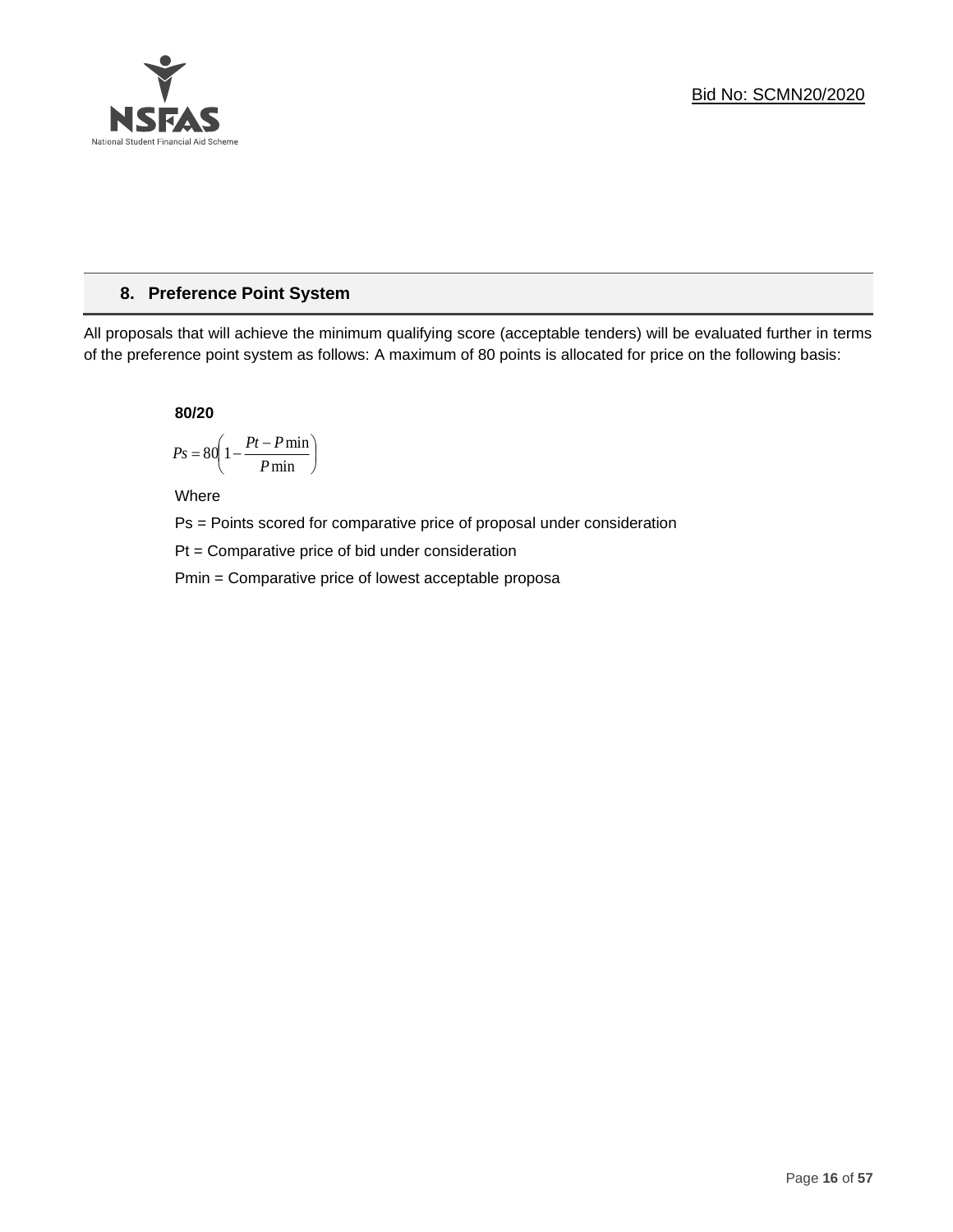

## **1. Declaration of Interest**

This declaration will be used by institutions to ensure that when goods and services are being procured, all reasonable steps are taken to combat the abuse of the supply chain management system.

The bid of any bidder may be disregarded if that bidder, or any of its directors have:

- A. abused the NSFAS's supply chain management system;
- B. committed fraud or any other improper conduct in relation to such system; or
- C. failed to perform on any previous contract.

**In order to give effect to the above, the following questionnaire must be completed and submitted with the bid**.

| The following particulars must be furnished: |                                                                                          |  |
|----------------------------------------------|------------------------------------------------------------------------------------------|--|
| 2.1                                          | Full Name of bidder or his or her representative:                                        |  |
|                                              |                                                                                          |  |
| 2.2                                          | <b>Identity Number:</b>                                                                  |  |
|                                              |                                                                                          |  |
| 2.3                                          | Position occupied in the Company (director, trustee, shareholder <sup>2</sup> , member): |  |
|                                              |                                                                                          |  |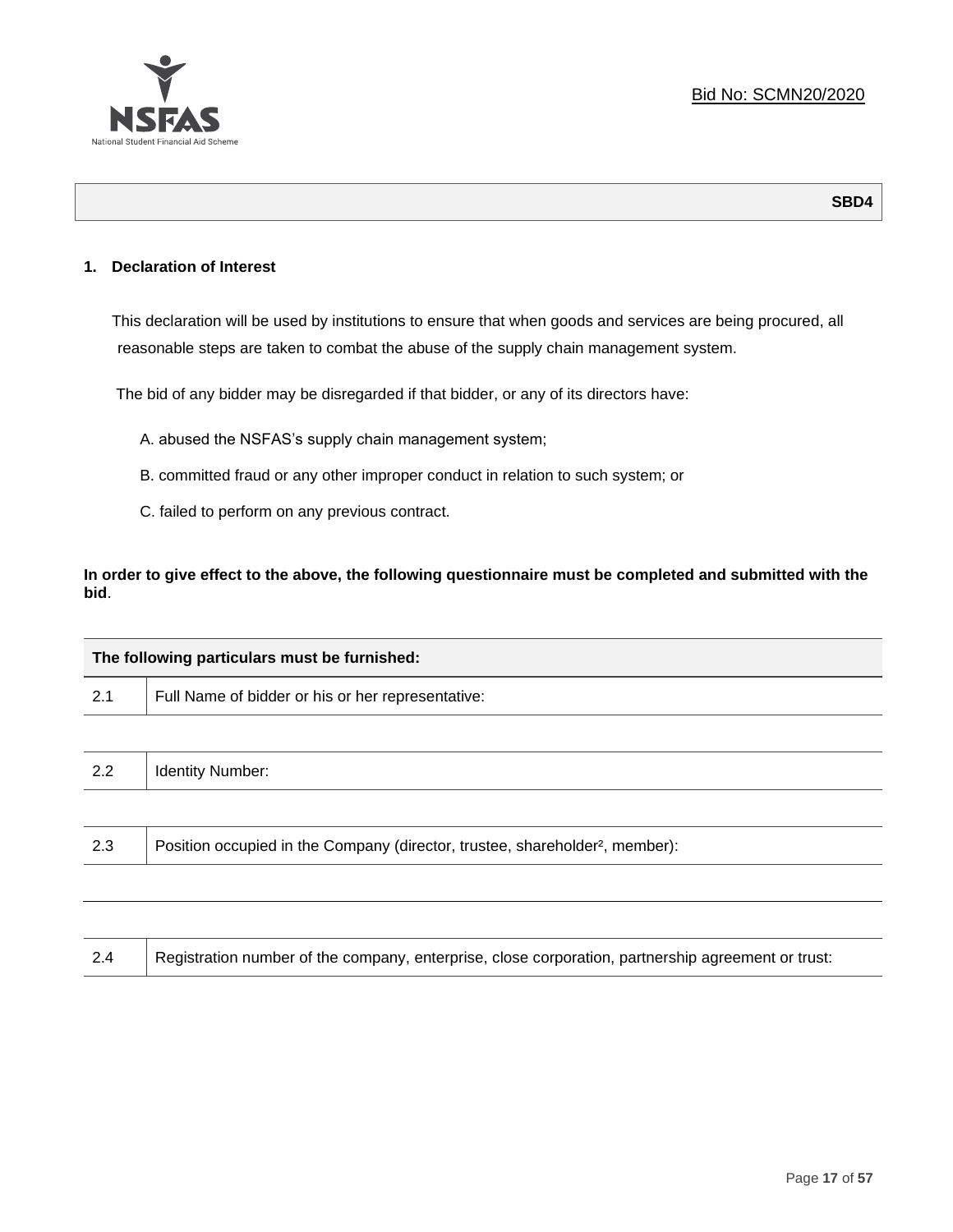

| っょ<br>ن ک | $\overline{\phantom{0}}$<br>-<br>Tax Reference<br>Number: |
|-----------|-----------------------------------------------------------|
|           |                                                           |

| 2.6 | VAT Registration Number: |
|-----|--------------------------|
|-----|--------------------------|

| 2.6.1  | The names of all directors / trustees / shareholders / members, their individual identity numbers, tax<br>reference numbers and, if applicable, employee / PESAL numbers must be indicated in paragraph 3<br>below. |     |  |
|--------|---------------------------------------------------------------------------------------------------------------------------------------------------------------------------------------------------------------------|-----|--|
| 2.7    | Are you or any person connected with the bidder presently employed by the state?                                                                                                                                    |     |  |
|        | Yes                                                                                                                                                                                                                 | No. |  |
| 2.7.2. | If yes, furnish the following particulars:                                                                                                                                                                          |     |  |
|        | Name of person / director / trustee / shareholder/ member:                                                                                                                                                          |     |  |

| Name of state institution at which you or the person connected to the bidder is employed: |
|-------------------------------------------------------------------------------------------|
|                                                                                           |

Position occupied in the state institution:

#### "State" means

┱

- (a) Any national or provincial department, national or provincial public entity or constitutional institution within the meaning of the Public Finance Management Act, 1999 (Act No 1 of 1999);
- (b) Any municipality or municipal entity;
- (c) Provincial legislature;
- (d) National Assembly or the National Council of Provinces;
- (e) Parliament.

"Shareholder" means a person who owns shares in the company and is actively involved in the management of the enterprise or business and exercises control over the enterprise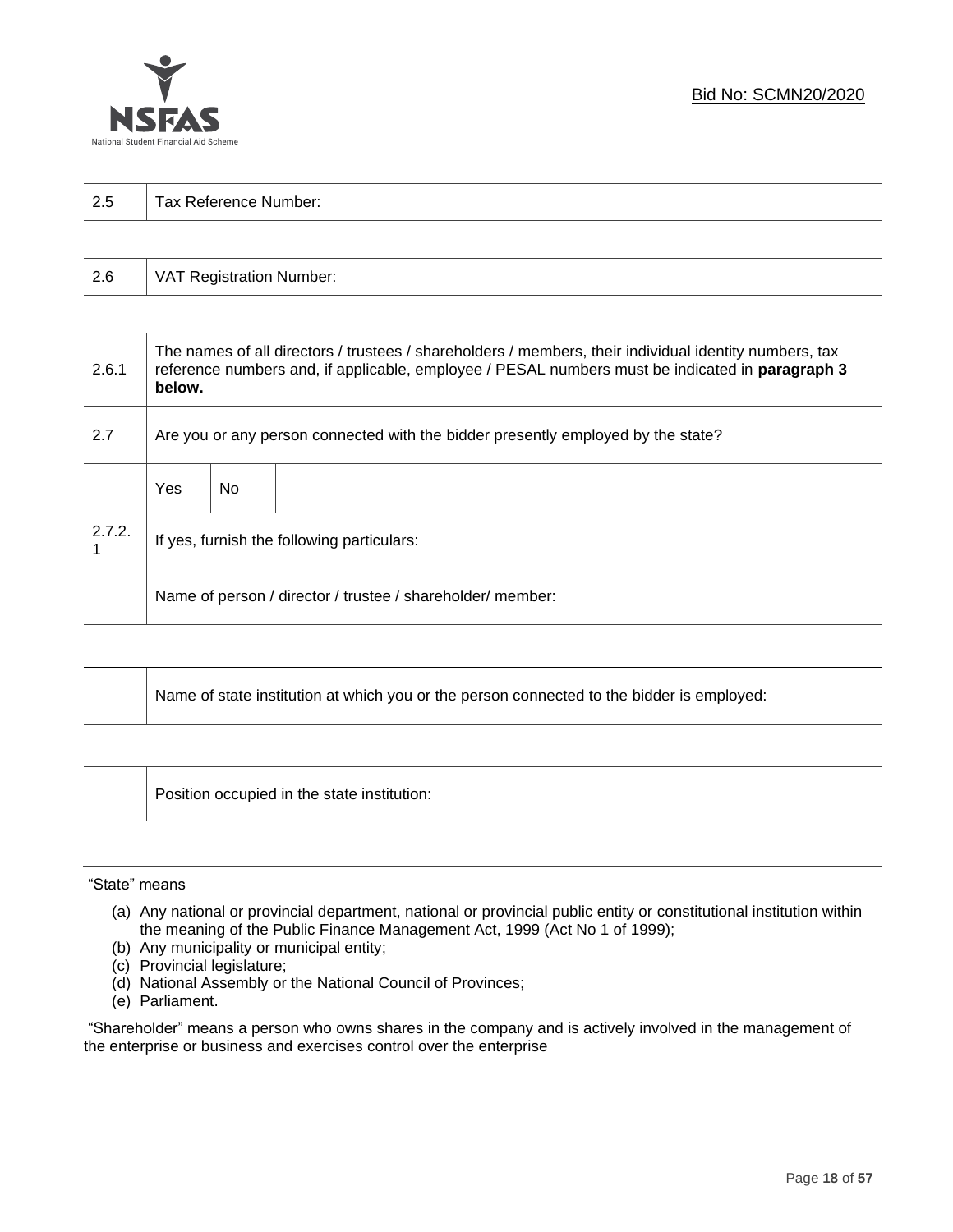

|             | Any other particulars:                                                                                                                                                                                                                           |    |                                                                     |  |  |  |  |
|-------------|--------------------------------------------------------------------------------------------------------------------------------------------------------------------------------------------------------------------------------------------------|----|---------------------------------------------------------------------|--|--|--|--|
| 2.7.2       | If you are presently employed by the state, did you obtain the appropriate authority to undertake<br>remunerative work outside employment in the public sector?                                                                                  |    |                                                                     |  |  |  |  |
|             | Yes                                                                                                                                                                                                                                              | No |                                                                     |  |  |  |  |
|             |                                                                                                                                                                                                                                                  |    | If yes, did you attach proof of such authority to the bid document? |  |  |  |  |
| 2.7.2.<br>1 | Note: Failure to submit proof of such authority, where applicable, may result in the disqualification of the<br>bid.                                                                                                                             |    |                                                                     |  |  |  |  |
|             | Yes                                                                                                                                                                                                                                              | No |                                                                     |  |  |  |  |
| 2.7.2.<br>2 | If no, furnish reasons for non-submission of such proof:                                                                                                                                                                                         |    |                                                                     |  |  |  |  |
| 2.8         | Did you or your spouse, or any of the company's directors / trustees / shareholders / members or their<br>spouses conduct business with the state in the previous twelve months?                                                                 |    |                                                                     |  |  |  |  |
|             | Yes                                                                                                                                                                                                                                              | No |                                                                     |  |  |  |  |
| 2.8.1       | If so, furnish particulars:                                                                                                                                                                                                                      |    |                                                                     |  |  |  |  |
| 2.9         | Do you, or any person connected with the bidder, have any relationship (family, friend, other) with a<br>person employed by the state and who may be involved with the evaluation and or adjudication of this<br>bid?                            |    |                                                                     |  |  |  |  |
|             | Yes                                                                                                                                                                                                                                              | No |                                                                     |  |  |  |  |
| 2.9.1       | If so, furnish particulars:                                                                                                                                                                                                                      |    |                                                                     |  |  |  |  |
| 2.10        | Are you, or any person connected with the bidder, aware of any relationship (family, friend, other)<br>between any other bidder and any person employed by the state who may be involved with the<br>evaluation and or adjudication of this bid? |    |                                                                     |  |  |  |  |
|             | Yes                                                                                                                                                                                                                                              | No |                                                                     |  |  |  |  |
| 2.10.1      | If so, furnish particulars:                                                                                                                                                                                                                      |    |                                                                     |  |  |  |  |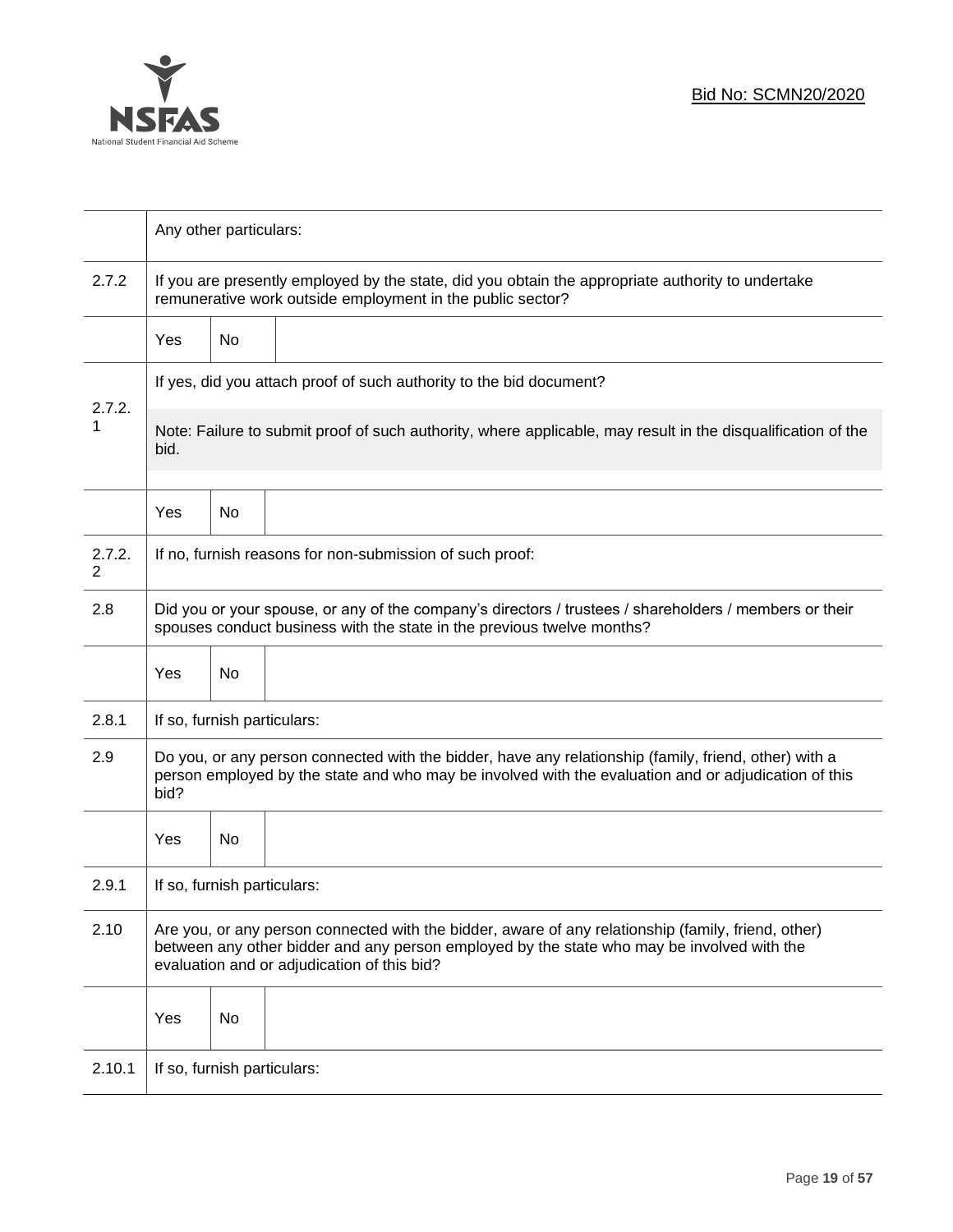

| 2.11   | Do you or any of the directors / trustees / shareholders / members of the company have any interest in<br>any other related companies whether or not they are bidding for this contract? |    |  |  |  |
|--------|------------------------------------------------------------------------------------------------------------------------------------------------------------------------------------------|----|--|--|--|
|        | Yes                                                                                                                                                                                      | No |  |  |  |
| 2.11.1 | If so, furnish particulars:                                                                                                                                                              |    |  |  |  |

## **Full details of directors / trustees / members / shareholders**.

| Full Name | <b>Identity Number</b> | Personal Income Tax<br>Reference Number | State Employee Number /<br>PERSEL Number |
|-----------|------------------------|-----------------------------------------|------------------------------------------|
|           |                        |                                         |                                          |
|           |                        |                                         |                                          |
|           |                        |                                         |                                          |
|           |                        |                                         |                                          |
|           |                        |                                         |                                          |
|           |                        |                                         |                                          |
|           |                        |                                         |                                          |
|           |                        |                                         |                                          |
|           |                        |                                         |                                          |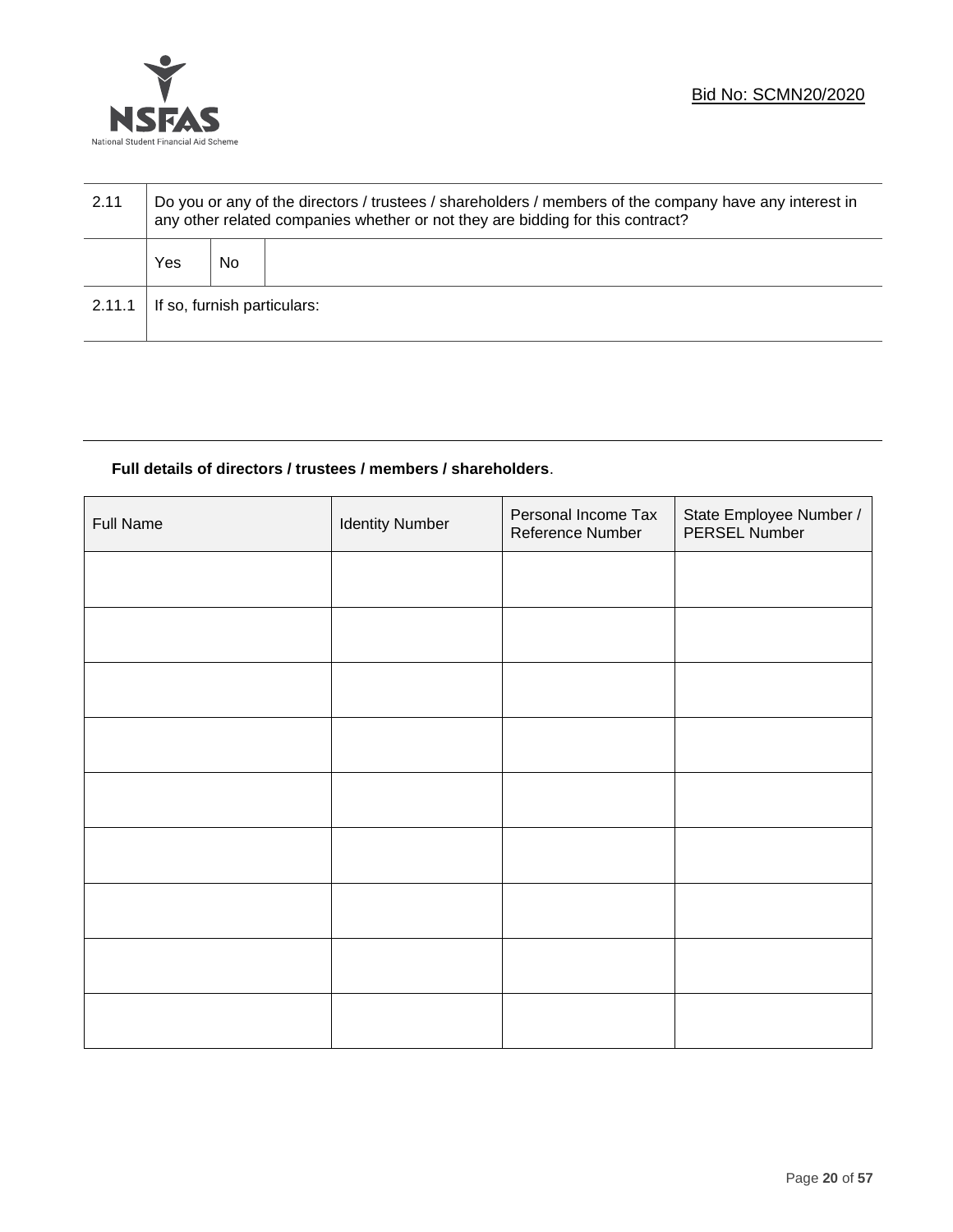

## **Declaration**

I, the undersigned (NAME)………………………………………………………………………

Certify that the information furnished in paragraphs 2 and 3 above is correct. I accept that the state may reject the bid or act against me should this declaration prove to be false.

| <b>Signature</b> | <b>Date</b>    |
|------------------|----------------|
|                  |                |
| <b>Position</b>  | Name of bidder |
|                  |                |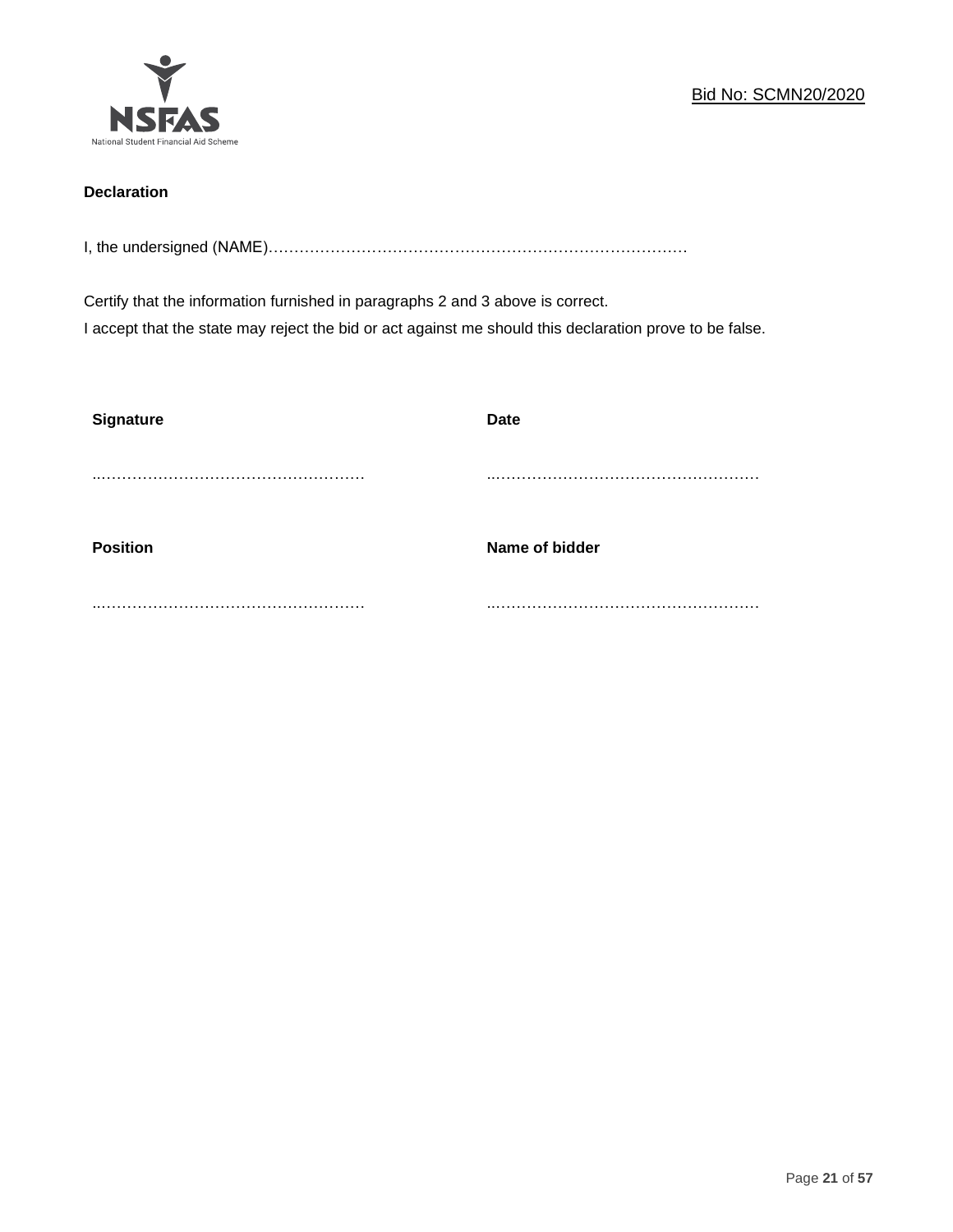

### **Declaration of bidder's past Supply Chain Management practices**

**SBD 8**

This declaration will be used by institutions to ensure that when goods and services are being procured, all reasonable steps are taken to combat the abuse of the supply chain management system.

The bid of any bidder may be disregarded if that bidder, or any of its directors have -

- (a) abused the institution's supply chain management system.
- (b) committed fraud or any other improper conduct in relation to such system; or
- (c) failed to perform on any previous contract.

In order to give effect to the above, **the following questionnaire must be completed and submitted with the bid.**

**The following particulars must be furnished:**

|      |                                                                                                                                                                                                                                                                                                                                                                                                              |     | Is the bidder or any of its directors listed on the National Treasury's Database of Restricted Suppliers as<br>companies or persons prohibited from doing business with the public sector?  |  |  |  |  |  |  |
|------|--------------------------------------------------------------------------------------------------------------------------------------------------------------------------------------------------------------------------------------------------------------------------------------------------------------------------------------------------------------------------------------------------------------|-----|---------------------------------------------------------------------------------------------------------------------------------------------------------------------------------------------|--|--|--|--|--|--|
| 1.1. | (Companies or persons who are listed on this Database were informed in writing of this restriction by the<br>Accounting Officer/Authority of the institution that imposed the restriction after the audi alteram partem<br>rule was applied).                                                                                                                                                                |     |                                                                                                                                                                                             |  |  |  |  |  |  |
|      | The                                                                                                                                                                                                                                                                                                                                                                                                          |     | Database of Restricted Suppliers now resides on the National Treasury's website<br>(http://www.treasury.gov.za) and can be accessed by clicking on its link at the bottom of the home page. |  |  |  |  |  |  |
|      | Yes                                                                                                                                                                                                                                                                                                                                                                                                          | No. |                                                                                                                                                                                             |  |  |  |  |  |  |
| 1.2. | If so, furnish particulars:                                                                                                                                                                                                                                                                                                                                                                                  |     |                                                                                                                                                                                             |  |  |  |  |  |  |
| 1.3. | Is the bidder or any of its directors listed on the Register for Tender Defaulters in terms of section 29 of<br>Prevention<br>Combating<br>of<br>Corrupt<br>Activities<br>(No<br>2004)?<br>the<br>and<br>Act<br>12<br>0f<br>Register for Tender Defaulters can be accessed on the National Treasury's website<br>The<br>(http://www.treasury.gov.za) by clicking on its link at the bottom of the home page. |     |                                                                                                                                                                                             |  |  |  |  |  |  |
|      | Yes                                                                                                                                                                                                                                                                                                                                                                                                          | No. |                                                                                                                                                                                             |  |  |  |  |  |  |
| 1.4. | If so, furnish particulars:                                                                                                                                                                                                                                                                                                                                                                                  |     |                                                                                                                                                                                             |  |  |  |  |  |  |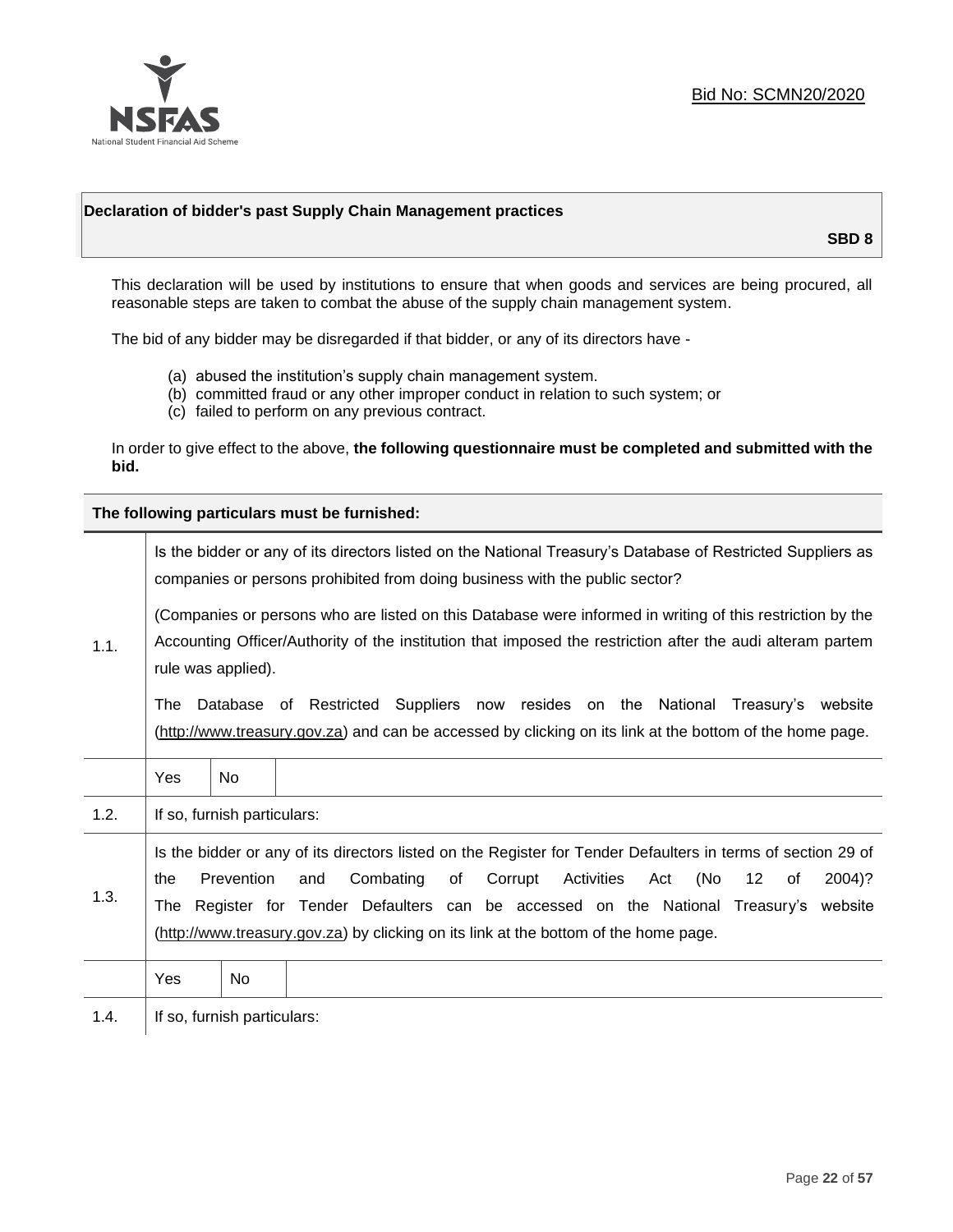

Τ

| 1.5. | Was the bidder or any of its directors convicted by a court of law (including a court outside of the<br>Republic of South Africa) for fraud or corruption during the past five years? |    |  |  |  |
|------|---------------------------------------------------------------------------------------------------------------------------------------------------------------------------------------|----|--|--|--|
|      | Yes                                                                                                                                                                                   | No |  |  |  |
| 1.6. | If so, furnish particulars:                                                                                                                                                           |    |  |  |  |
| 1.7. | Was any contract between the bidder and any organ of state terminated during the past five years on<br>account of failure to perform on or comply with the contract?                  |    |  |  |  |
|      | <b>Yes</b>                                                                                                                                                                            | No |  |  |  |
| 1.8. | If so, furnish particulars:                                                                                                                                                           |    |  |  |  |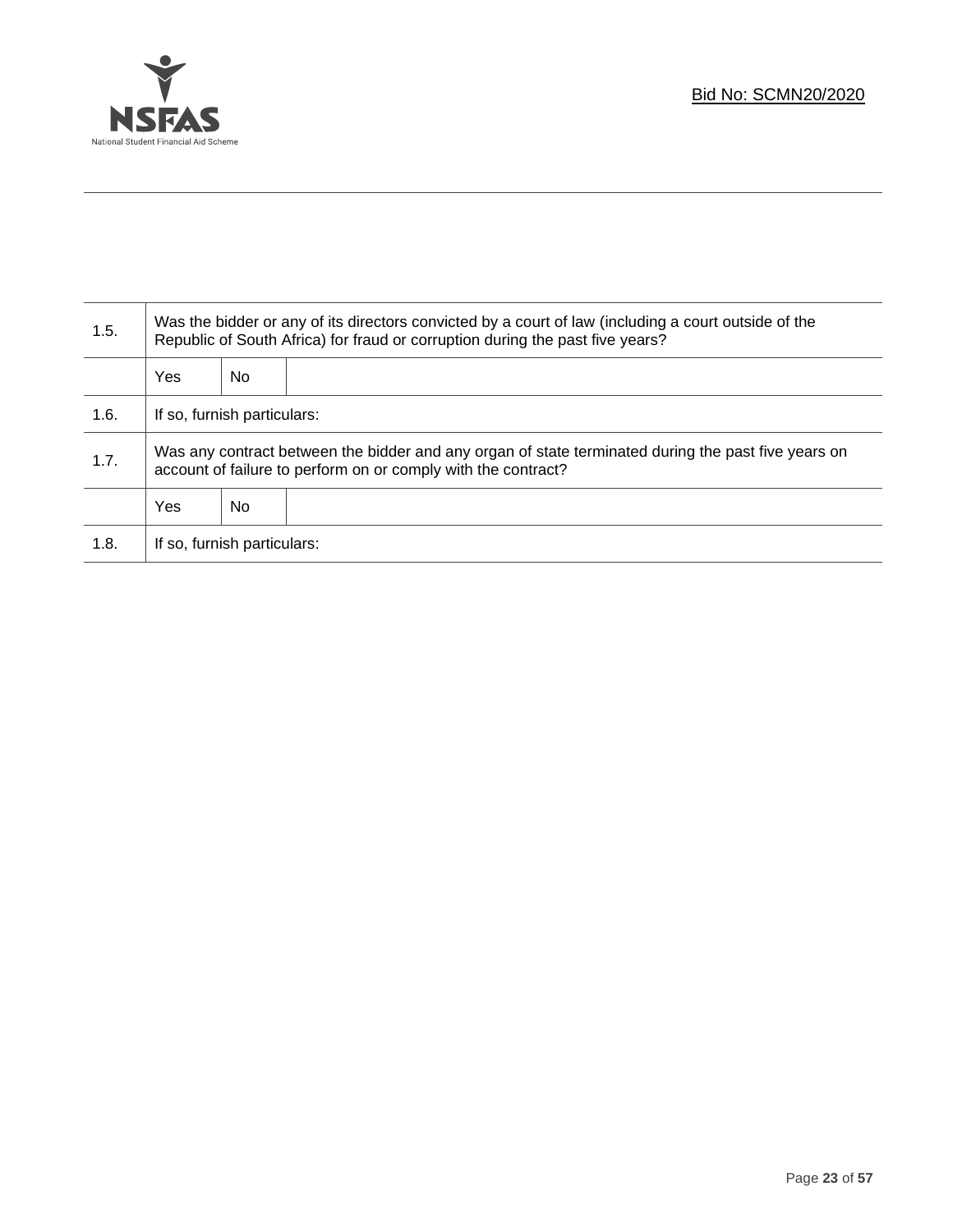

## **Declaration**

I, the undersigned (NAME)………………………………………………………………………

Certify that the information furnished on the declaration from is true and correct.

I accept that, in addition to cancellation of a contract, action may be taken against me should this declaration provide to be false.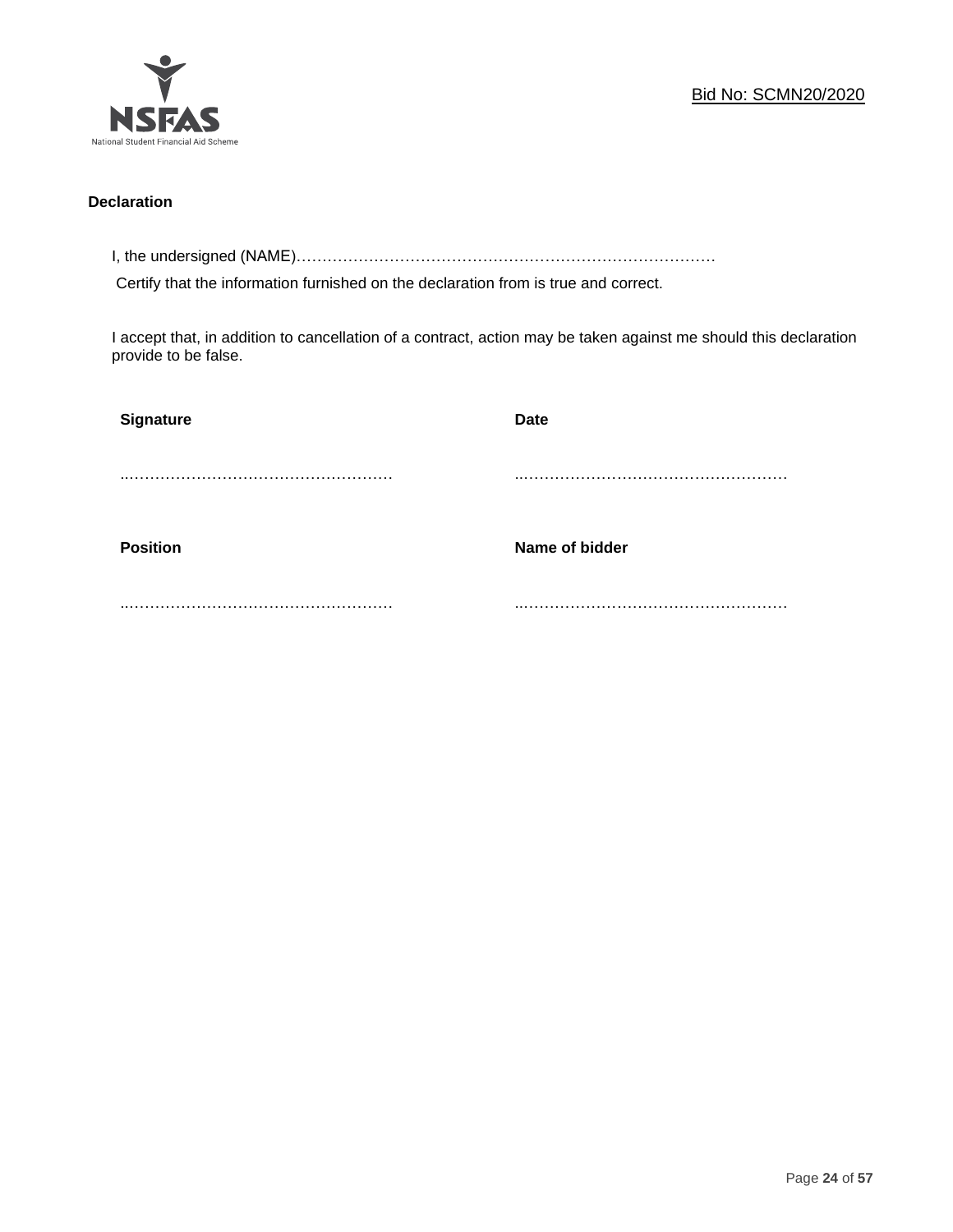### **SBD 9**

### **CERTIFICATE OF INDEPENDENT BID DETERMINATION**

I, the undersigned, in submitting the accompanying bid in response to the invitation for the bid made by: NSFAS

(Name of Institution)

Do hereby make the following statements that I certify to be true and complete in every respect:

| I certify, on behalf of: |  |
|--------------------------|--|
| (Name of Bidder)         |  |

- 1. I have read, and I understand the contents of this Certificate.
- 6.1.I understand that the accompanying bid will be disqualified if this Certificate is found not to be true and complete in every respect.
- 6.2.I am authorized by the bidder to sign this Certificate, and to submit the accompanying bid, on behalf of the bidder.
- 6.3.Each person whose signature appears on the accompanying bid has been authorized by the bidder to determine the terms of, and to sign the bid, on behalf of the bidder.
- 6.4.For the purposes of this Certificate and the accompanying bid, I understand that the word "competitor" shall include any individual or organization, other than the bidder, whether or not affiliated with the bidder, who:
	- 6.4.1.1.1. has been requested to submit a bid in response to this bid invitation.
	- 6.4.1.1.2. could potentially submit a bid in response to this bid invitation, based on their qualifications,
	- 6.4.1.1.3. Abilities or experience.
- 6.10. Provides the same goods and services as the bidder and/or is in the same line of business as the bidder.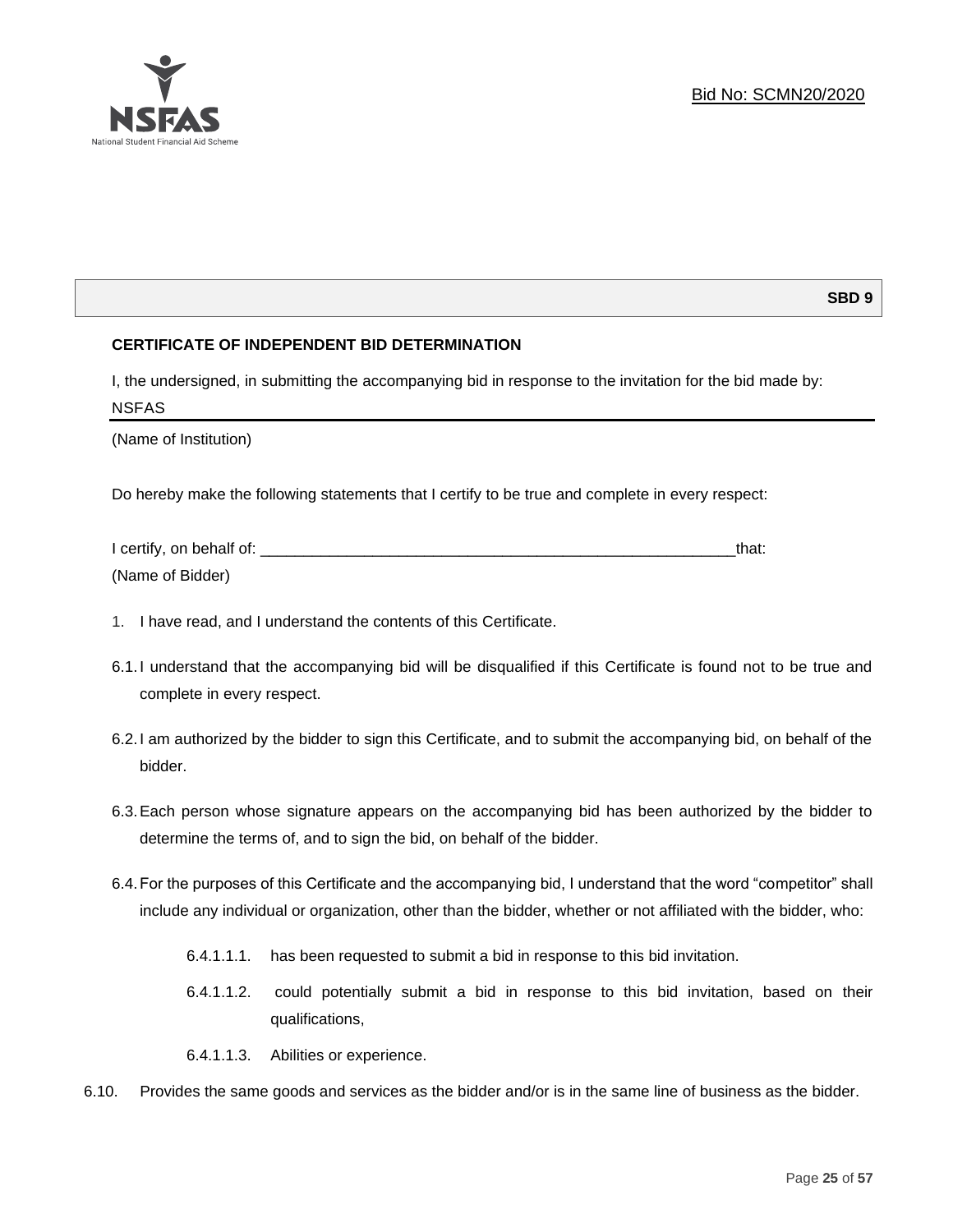

6.11. The bidder has arrived at the accompanying bid independently from, and without consultation, communication, agreement or arrangement with any competitor. However, communication between partners in a joint venture or consortium<sup>3</sup> will not be construed as collusive bidding.

<sup>3</sup> Joint venture or Consortium means an association of persons for the purpose of combining their expertise, property, capital, efforts, skill and knowledge in an activity for the execution of a contract.

- 6.12. In particular, without limiting the generality of paragraphs 6 above, there has been no consultation, communication, agreement or arrangement with any competitor regarding:
	- (a) prices
	- (b) geographical area where product or service will be rendered (market allocation)
	- (c) methods, factors or formulas used to calculate prices;
	- (d) the intention or decision to submit or not to submit, a bid;
	- (e) the submission of a bid which does not meet the specifications and conditions of the bid; or
	- (f) bidding with the intention not to win the bid.
- 6.13. In addition, there have been no consultations, communications, agreements or arrangements with any competitor regarding the quality, quantity, specifications and conditions or delivery particulars of the products or services to which this bid invitation relates.
- 6.14. The terms of the accompanying bid have not been, and will not be, disclosed by the bidder, directly or indirectly, to any competitor, prior to the date and time of the official bid opening or of the awarding of the contract.
- 6.15. I am aware that, in addition and without prejudice to any other remedy provided to combat any restrictive practices related to bids and contracts, bids that are suspicious will be reported to the Competition Commission for investigation and possible imposition of administrative penalties in terms of section 59 of the Competition Act No 89 of 1998 and or may be reported to the National Prosecuting Authority (NPA) for criminal investigation and or may be restricted from conducting business with the public sector for a period not exceeding ten (10) years in terms of the Prevention and Combating of Corrupt Activities Act No 12 of 2004 or any other applicable legislation.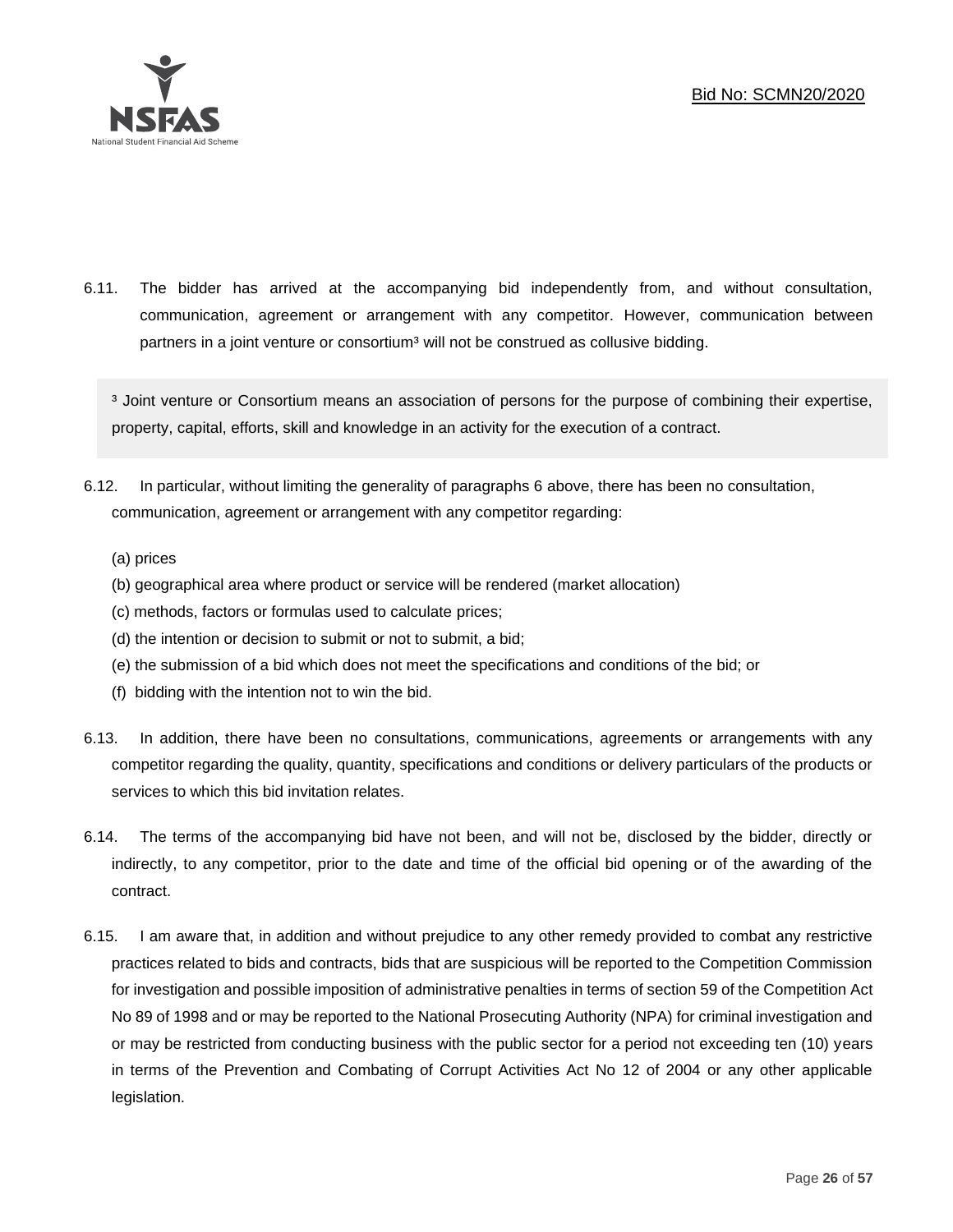

| Signature | Date           |
|-----------|----------------|
|           |                |
|           |                |
|           |                |
| Position  | Name of bidder |
|           |                |
|           |                |
|           |                |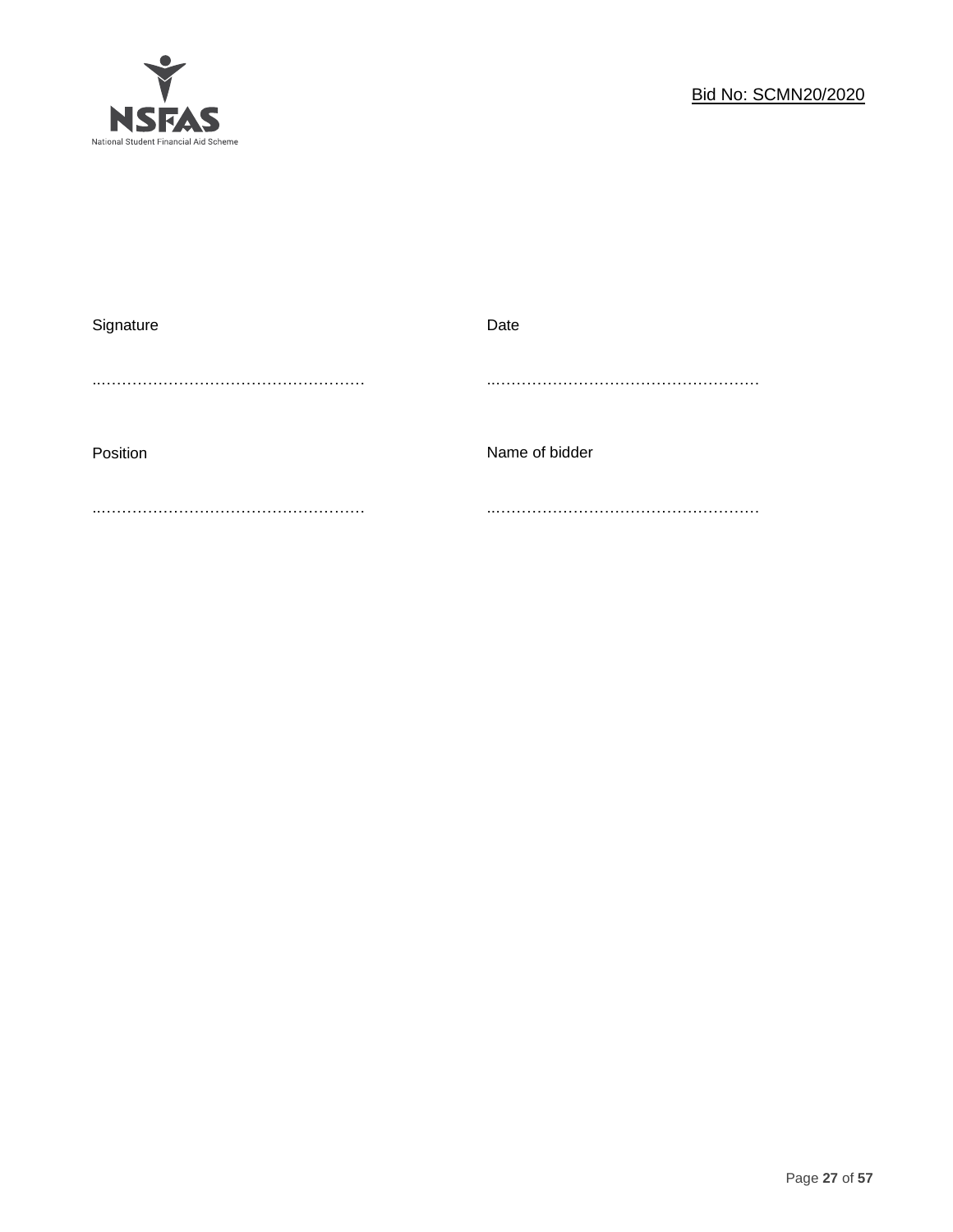

## **1. PREFERENCE POINTS CLAIM FORM IN TERMS OF THE PREFERENTIAL PROCUREMENT REGULATIONS 2017**

This preference form must form part of all bids invited. It contains general information and serves as a claim form for preference points for Broad-Based Black Economic Empowerment (B-BBEE) Status Level of Contribution

## **NB: BEFORE COMPLETING THIS FORM, BIDDERS MUST STUDY THE GENERAL CONDITIONS, DEFINITIONS AND DIRECTIVES APPLICABLE IN RESPECT OF B-BBEE, AS PRESCRIBED IN THE PREFERENTIAL PROCUREMENT REGULATIONS, 2017.**

## **1. GENERAL CONDITIONS**

- 1.1 The following preference point systems are applicable to all bid:
	- the 80/20 system for requirements with a Rand value of up to R50 000 000 (all applicable taxes included); and

1.2

a) The value of this bid is estimated not to exceed R50 000 000 (all applicable taxes included) and therefore the 80/20 Preference point system shall be applicable.

Points for this bid shall be awarded for:

- (a) Price; and
- (b) B-BBEE Status Level of Contributor.
- 1.3 The maximum points for this bid are allocated as follows:

|                                                   | <b>POINTS</b> |
|---------------------------------------------------|---------------|
| <b>PRICE</b>                                      | 80            |
| <b>B-BBEE STATUS LEVEL OF CONTRIBUTOR</b>         | 20            |
| Total points for Price and B-BBEE must not exceed | 100           |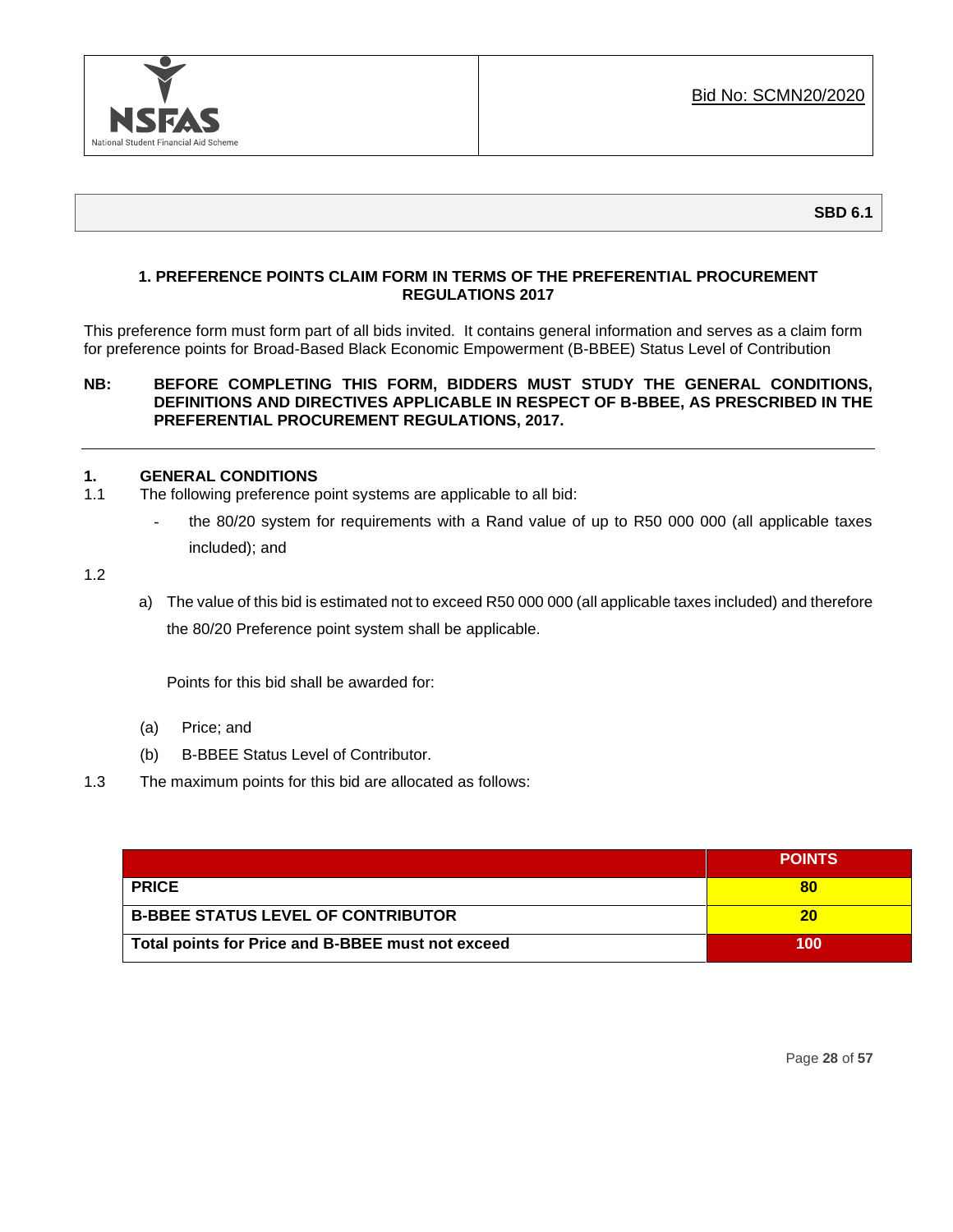

- 1.4 Failure on the part of a bidder to submit proof of B-BBEE Status level of contributor together with the bid, will be interpreted to mean that preference points for B-BBEE status level of contribution are not claimed.
- 1.5 The purchaser reserves the right to require of a bidder, either before a bid is adjudicated or at any time subsequently, to substantiate any claim in regard to preferences, in any manner required by the purchaser.

## **2. DEFINITIONS**

- (a) **"B-BBEE"** means broad-based black economic empowerment as defined in section 1 of the Broad-Based Black Economic Empowerment Act.
- (b) "**B-BBEE status level of contributor"** means the B-BBEE status of an entity in terms of a code of good practice on black economic empowerment, issued in terms of section 9(1) of the Broad-Based Black Economic Empowerment Act.
- (c) **"bid"** means a written offer in a prescribed or stipulated form in response to an invitation by an organ of state for the provision of goods or services, through price quotations, advertised competitive bidding processes or proposals.
- (d) **"Broad-Based Black Economic Empowerment Act"** means the Broad-Based Black Economic Empowerment Act, 2003 (Act No. 53 of 2003);
- **(e) "EME"** means an Exempted Micro Enterprise in terms of a code of good practice on black economic empowerment issued in terms of section 9 (1) of the Broad-Based Black Economic Empowerment Act.
- (f) **"functionality"** means the ability of a tenderer to provide goods or services in accordance with specifications as set out in the tender documents.
- (g) **"prices"** includes all applicable taxes less all unconditional discounts;
- (h) **"proof of B-BBEE status level of contributor"** means:
	- **1)** B-BBEE Status level certificate issued by an authorized body or person;
	- **2)** A sworn affidavit as prescribed by the B-BBEE Codes of Good Practice;
	- **3)** Any other requirement prescribed in terms of the B-BBEE Act;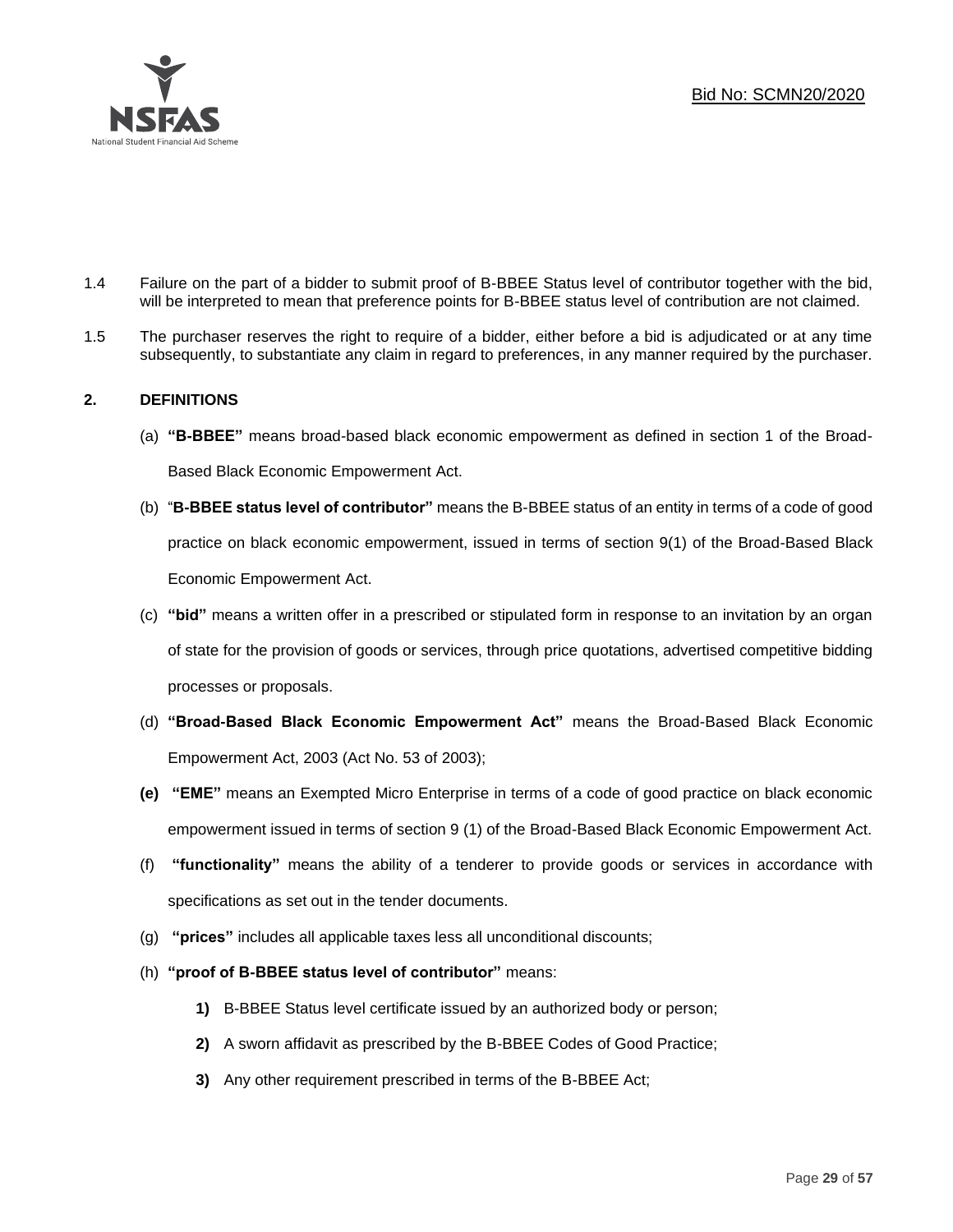

- (i) **"QSE"** means a qualifying small business enterprise in terms of a code of good practice on black economic empowerment issued in terms of section 9 (1) of the Broad-Based Black Economic Empowerment Act.
- *(j)* **"rand value"** means the total estimated value of a contract in Rand, calculated at the time of bid invitation, and includes all applicable taxes.

## **3. POINTS AWARDED FOR PRICE**

## 3.1 **THE 80/20 PREFERENCE POINT SYSTEMS**

A maximum of 80 points is allocated for price on the following basis:

**80/20**

$$
Ps = 80 \left( 1 - \frac{Pt - P \min}{P \min} \right)
$$

Where

Ps = Points scored for price of bid under consideration

l

 $Pt =$  Price of bid under consideration

Pmin = Price of lowest acceptable bid

## **4. POINTS AWARDED FOR B-BBEE STATUS LEVEL OF CONTRIBUTOR**

4.1 In terms of Regulation 6 (2) and 7 (2) of the Preferential Procurement Regulations, preference points must be awarded to a bidder for attaining the B-BBEE status level of contribution in accordance with the table below: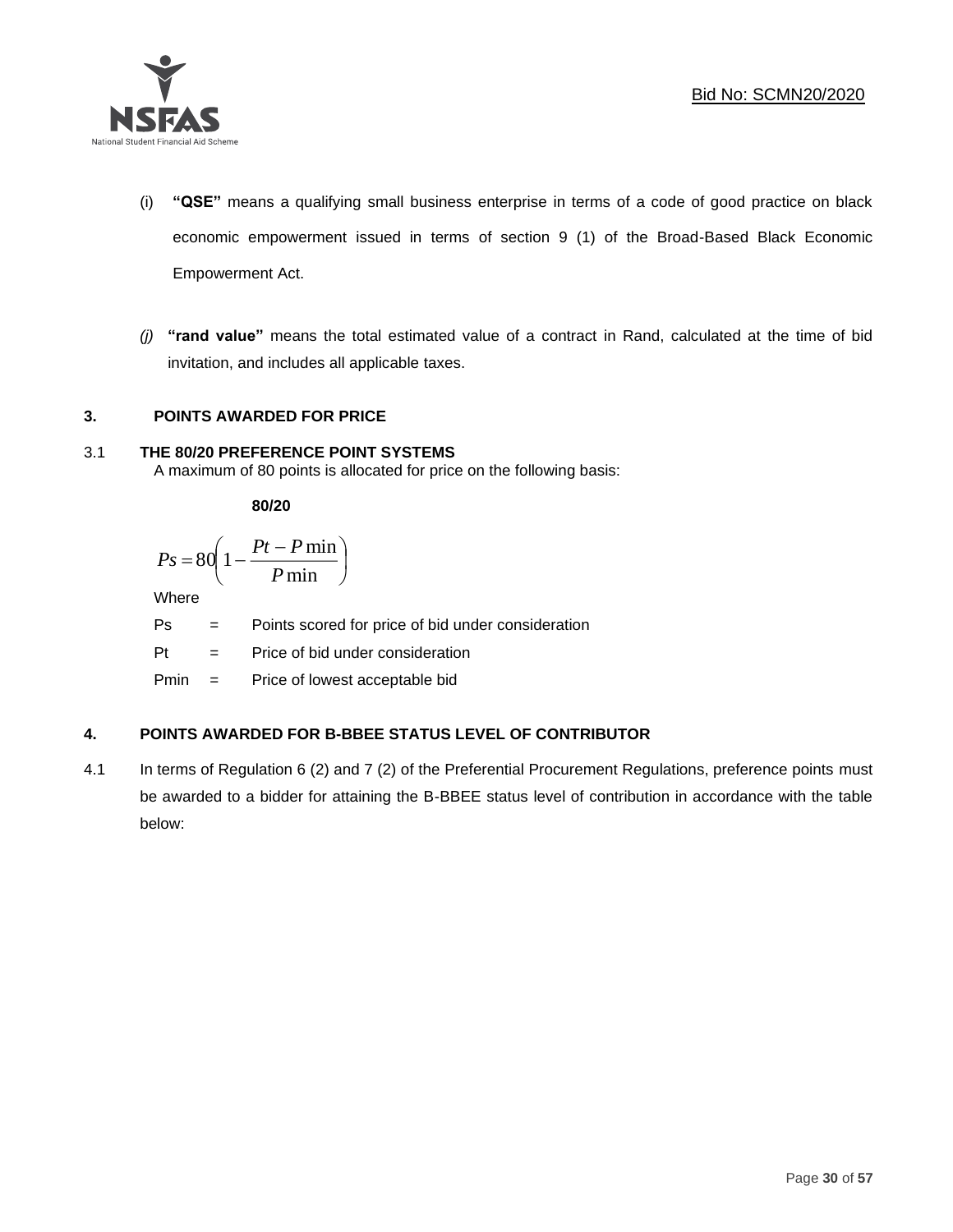

| <b>B-BBEE Status Level of</b><br><b>Contributor</b> | <b>Number of points</b><br>(90/10 system) | <b>Number of points</b><br>(80/20 system) |
|-----------------------------------------------------|-------------------------------------------|-------------------------------------------|
|                                                     | 10                                        | 20                                        |
| ◠                                                   | 9                                         | 18                                        |
| 3                                                   | 6                                         | 14                                        |
|                                                     | 5                                         | 12                                        |
| 5                                                   |                                           | 8                                         |
| 6                                                   |                                           | 6                                         |
|                                                     |                                           |                                           |
| 8                                                   |                                           |                                           |
| Non-compliant contributor                           |                                           |                                           |

## **5. BID DECLARATION**

5.1 Bidders who claim points in respect of B-BBEE Status Level of Contribution must complete the following:

## **6. B-BBEE STATUS LEVEL OF CONTRIBUTOR CLAIMED IN TERMS OF PARAGRAPHS 1.4 AND 4.1**

6.1 B-BBEE Status Level of Contributor: = ……… (maximum of 20 points)

(Points claimed in respect of paragraph 7.1 must be in accordance with the table reflected in paragraph

4.1 and must be substantiated by relevant proof of B-BBEE status level of contributor.

## **7. SUB-CONTRACTING**

7.1 Will any portion of the contract be sub-contracted?

## (*Tick applicable box*)



7.1.1 If yes, indicate:

- i) What percentage of the contract will be subcontracted............…………….…………%
- ii) The name of the sub-contractor…………………………………………………………...
- iii) The B-BBEE status level of the sub-contractor......................................……………...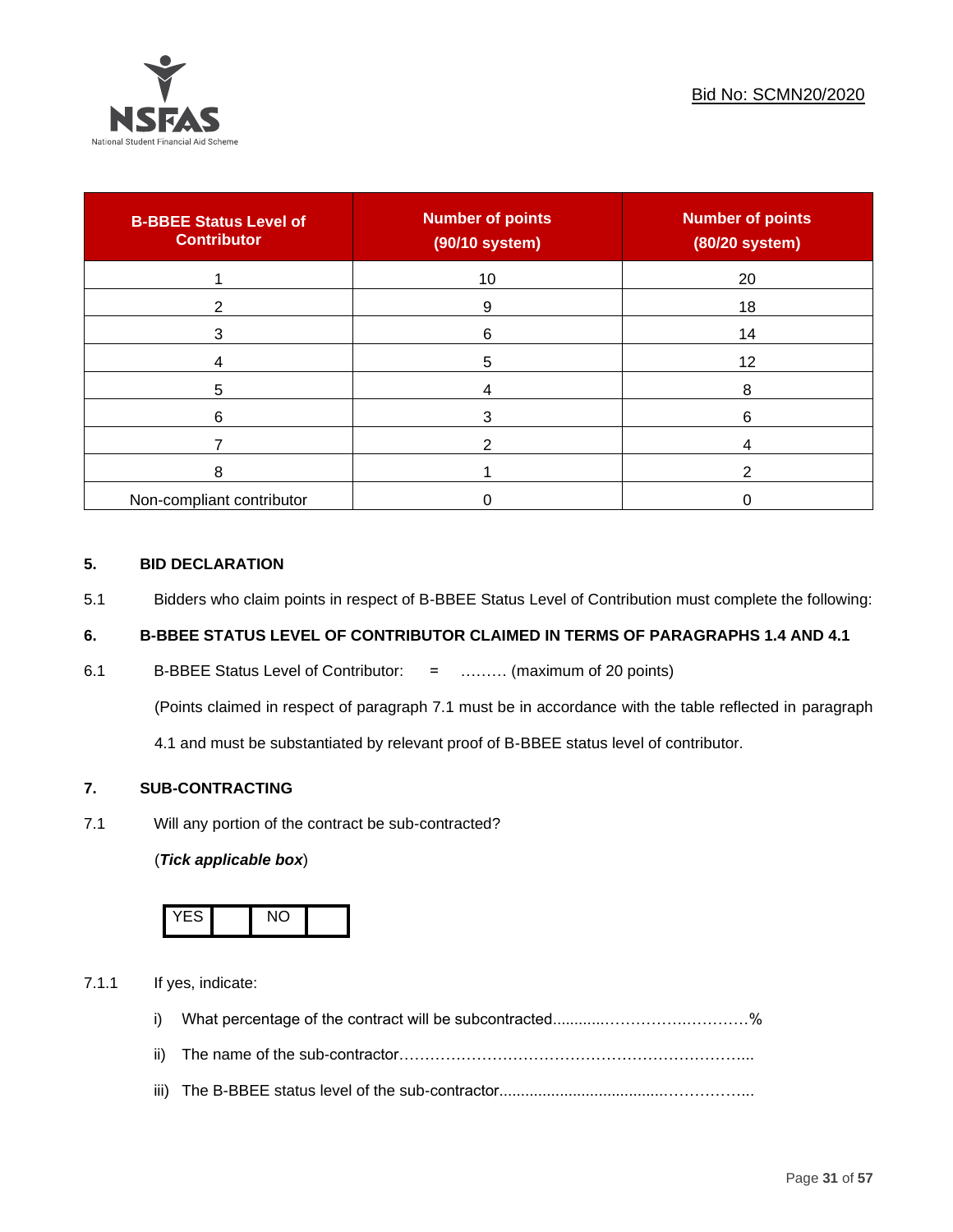

iv) Whether the sub-contractor is an EME or QSE

## *(Tick applicable box*)



v) Specify, by ticking the appropriate box, if subcontracting with an enterprise in terms of Preferential Procurement Regulations,2017:

**Designated Group: An EME or QSE which is at last 51% owned by: EME √ QSE √** Black people Black people who are youth Black people who are women Black people with disabilities Black people living in rural or underdeveloped areas or townships Cooperative owned by black people Black people who are military veterans **OR** Any EME Any QSE

## 8. **DECLARATION WITH REGARD TO COMPANY/FIRM**

- 8.1 Name of company/firm………………………………………………………………………….
- 8.2 VAT registration number…………………………………….…………………………………
- 8.3 Company registration number…………….……………………….…………………………….

## 8.4 TYPE OF COMPANY/ FIRM

- D Partnership/Joint Venture / Consortium
- □ One-person business/sole propriety
- D Close corporation
- D Company
- (Pty) Limited

[TICK APPLICABLE BOX]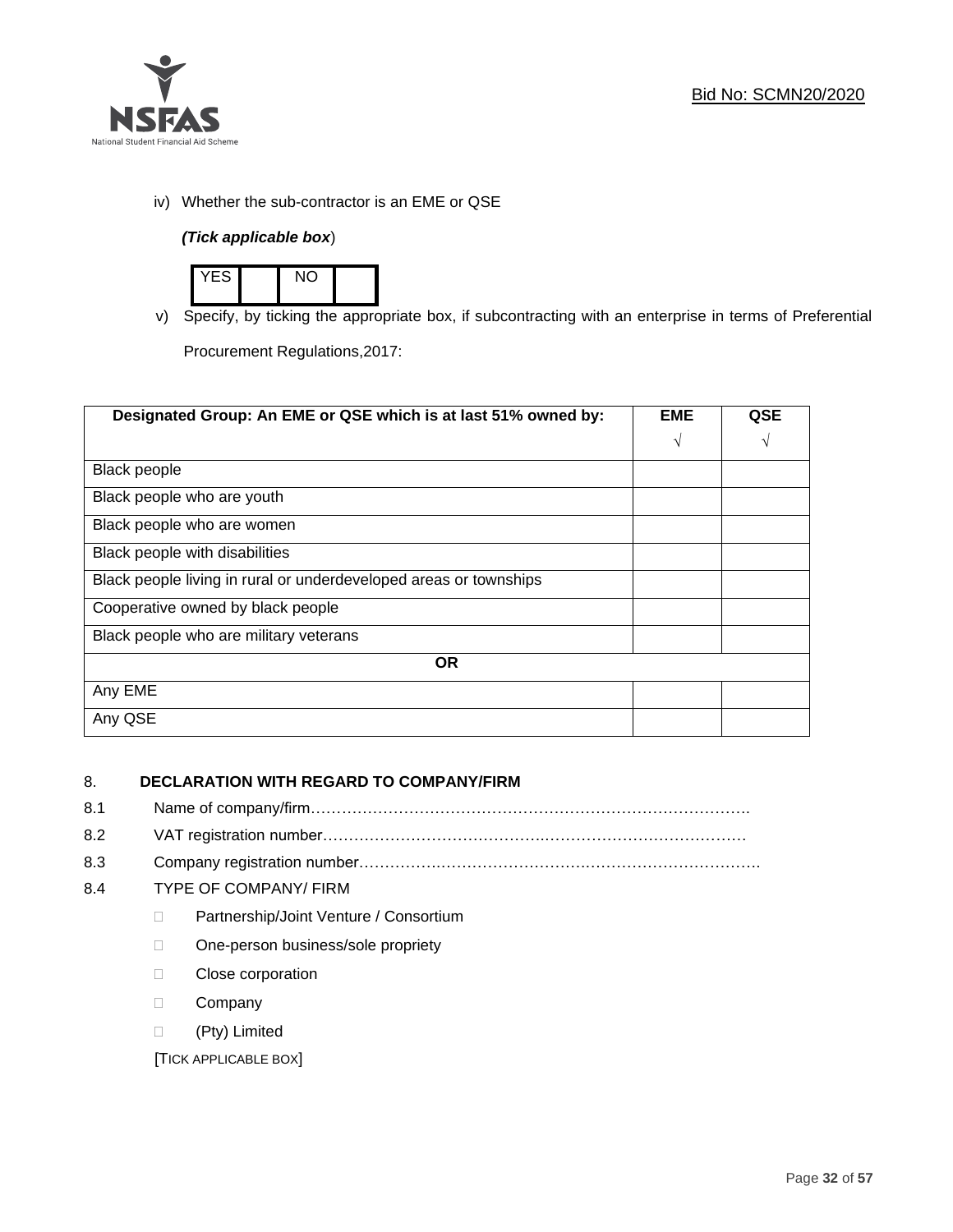

| 8.5 | DESCRIBE PRINCIPAL BUSINESS ACTIVITIES                                                                    |                                                                                                              |  |  |  |  |
|-----|-----------------------------------------------------------------------------------------------------------|--------------------------------------------------------------------------------------------------------------|--|--|--|--|
|     |                                                                                                           |                                                                                                              |  |  |  |  |
|     |                                                                                                           |                                                                                                              |  |  |  |  |
| 8.6 |                                                                                                           | <b>COMPANY CLASSIFICATION</b>                                                                                |  |  |  |  |
|     | $\Box$                                                                                                    | Manufacturer                                                                                                 |  |  |  |  |
|     | Ш                                                                                                         | Supplier                                                                                                     |  |  |  |  |
|     | □                                                                                                         | Professional service provider                                                                                |  |  |  |  |
|     | $\Box$                                                                                                    | Other service providers, e.g. transporter, etc.                                                              |  |  |  |  |
|     |                                                                                                           | [TICK APPLICABLE BOX]                                                                                        |  |  |  |  |
| 8.7 |                                                                                                           |                                                                                                              |  |  |  |  |
| 8.8 |                                                                                                           | I/we, the undersigned, who is / are duly authorised to do so on behalf of the company/firm, certify that the |  |  |  |  |
|     | points claimed, based on the B-BBE status level of contributor indicated in paragraphs 1.4 and 6.1 of the |                                                                                                              |  |  |  |  |
|     | foregoing certificates, qualifies the company/ firm for the preference(s) shown and I / we acknowledge    |                                                                                                              |  |  |  |  |
|     | that:                                                                                                     |                                                                                                              |  |  |  |  |
|     | The information furnished is true and correct.<br>i)                                                      |                                                                                                              |  |  |  |  |
|     | ii)                                                                                                       | The preference points claimed are in accordance with the General Conditions as indicated in                  |  |  |  |  |
|     |                                                                                                           | paragraph 1 of this form.                                                                                    |  |  |  |  |
|     | iii)                                                                                                      | In the event of a contract being awarded as a result of points claimed as shown in paragraphs 1.4 and        |  |  |  |  |
|     |                                                                                                           | 6.1, the contractor may be required to furnish documentary proof to the satisfaction of the purchaser        |  |  |  |  |
|     |                                                                                                           | that the claims are correct.                                                                                 |  |  |  |  |
|     |                                                                                                           | iv) If the B-BBEE status level of contributor has been claimed or obtained on a fraudulent basis or any of   |  |  |  |  |
|     |                                                                                                           | the conditions of contract have not been fulfilled, the purchaser may, in addition to any other remedy       |  |  |  |  |
|     |                                                                                                           | it may have -                                                                                                |  |  |  |  |
|     |                                                                                                           |                                                                                                              |  |  |  |  |

(a) disqualify the person from the bidding process.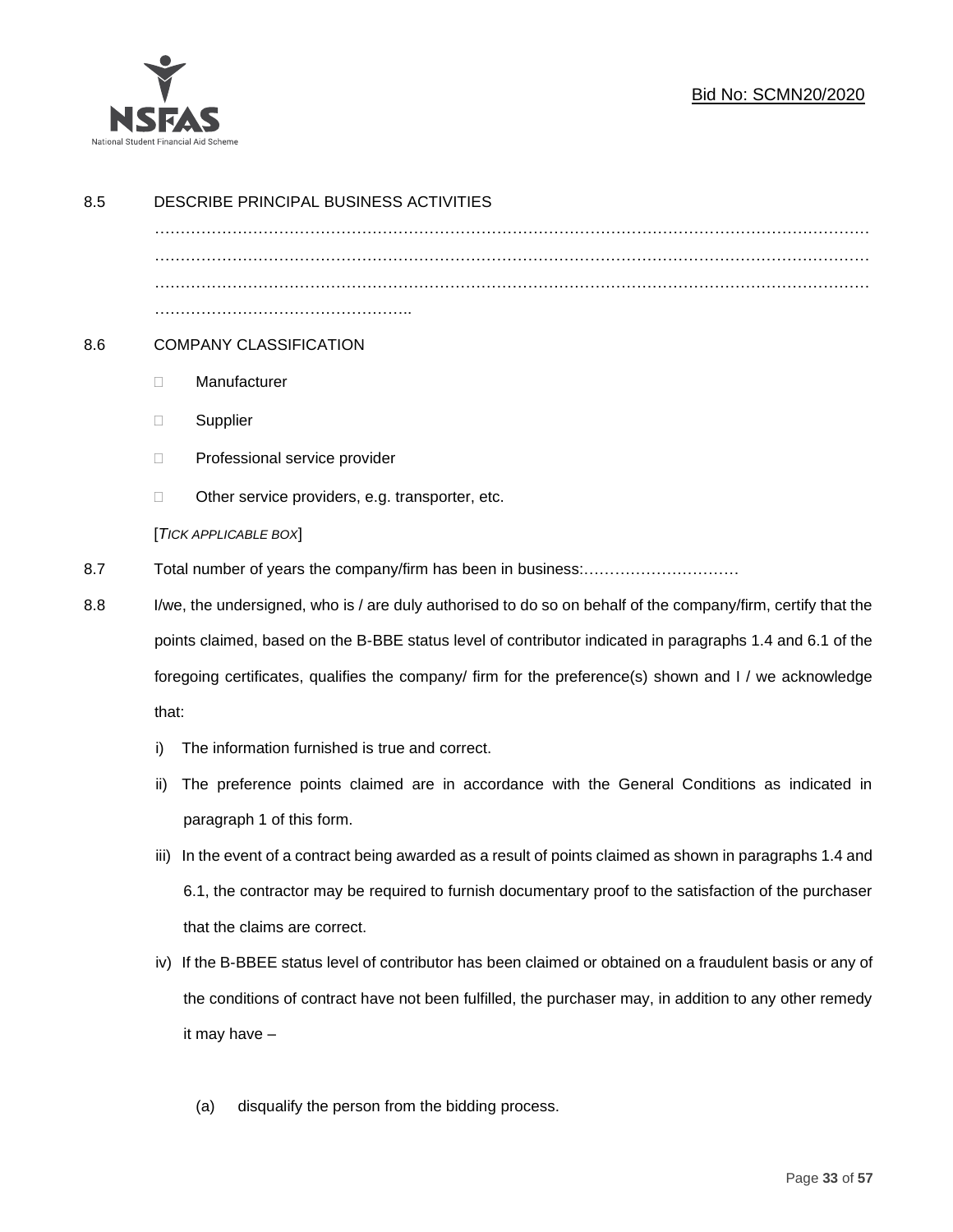

- (b) recover costs, losses or damages it has incurred or suffered as a result of that person's conduct.
- (c) cancel the contract and claim any damages which it has suffered as a result of having to make less favourable arrangements due to such cancellation.
- (d) recommend that the bidder or contractor, its shareholders and directors, or only the shareholders and directors who acted on a fraudulent basis, be restricted by the National Treasury from obtaining business from any organ of state for a period not exceeding 10 years, after the *audi alteram partem* (hear the other side) rule has been applied; and
- (e) forward the matter for criminal prosecution.

| <b>WITNESSES</b> |                            |  |
|------------------|----------------------------|--|
|                  | SIGNATURE(S) OF BIDDERS(S) |  |
|                  | DATE:<br>.<br>ADDRESS      |  |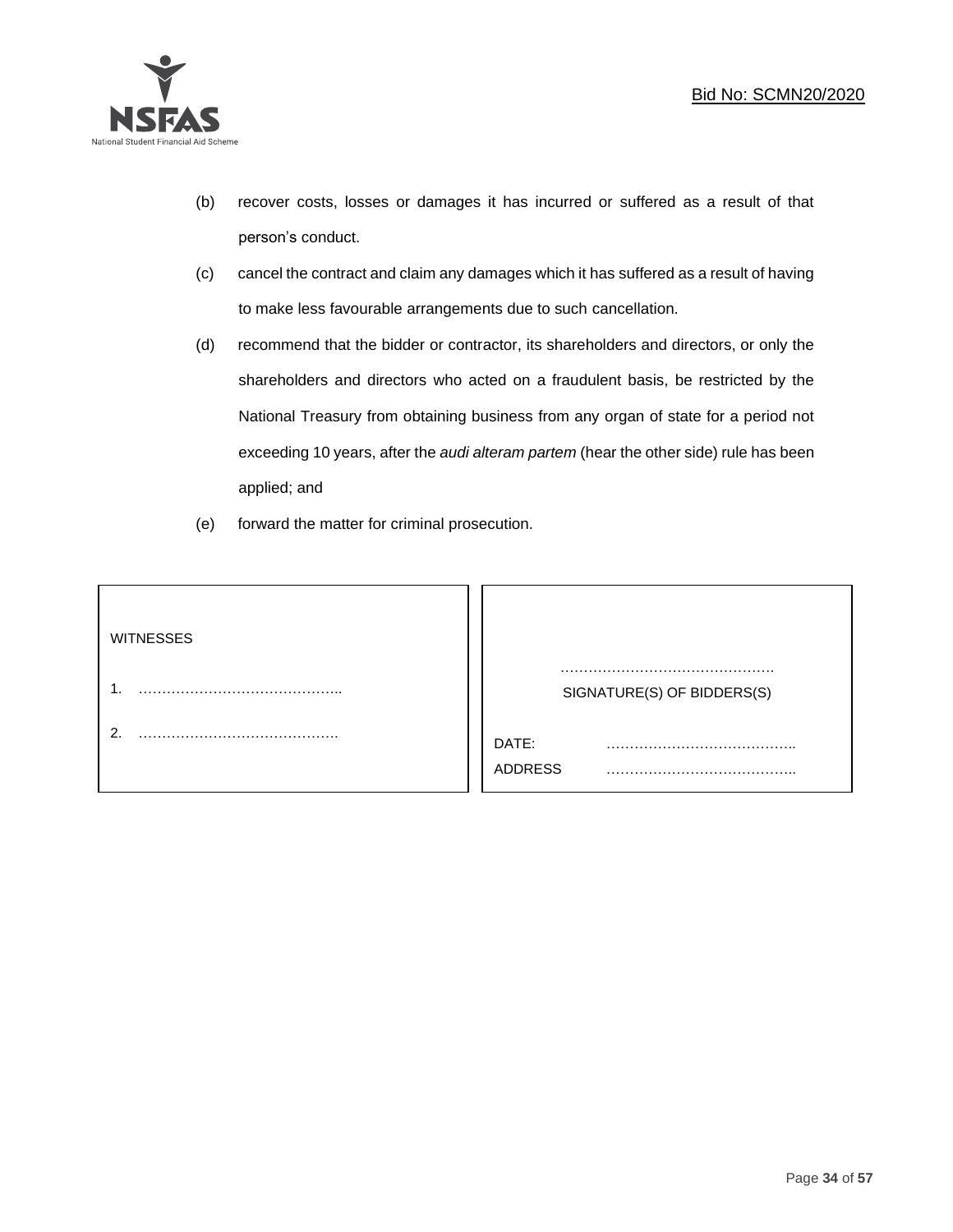

## GOVERNMENT PROCUREMENT

## **GENERAL CONDITIONS OF CONTRACT July 2010**

## **NOTES**

The purpose of this document is to:

(i) Draw special attention to certain general conditions applicable to government bids, contracts and orders; and

(ii) To ensure that clients be familiar with regard to the rights and obligations of all parties involved in doing business with government.

In this document words in the singular also mean in the plural and vice versa and words in the masculine also mean in the feminine and neuter.

• The General Conditions of Contract will form part of all bid documents and may not be amended.

Special Conditions of Contract (SCC) relevant to a specific bid, should be compiled separately for every bid (if applicable) and will supplement the General Conditions of Contract. Whenever there is a conflict, the provisions in the SCC shall prevail.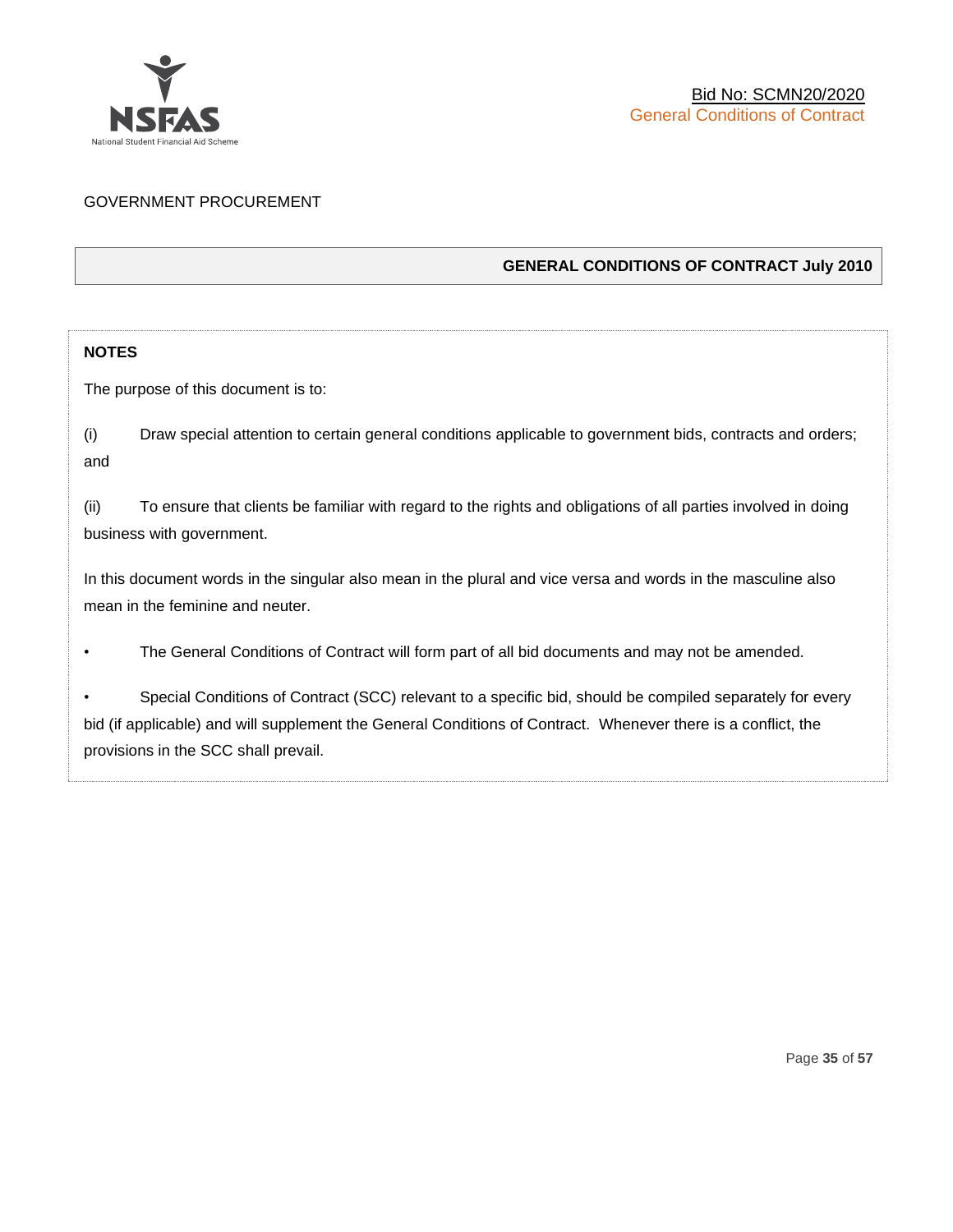

## TABLE OF CLAUSES

- 1. Definitions
- 2. Application
- 3. General
- 4. Standards
- 5. Use of contract documents and information; inspection
- 6. Patent rights
- 7. Performance security
- 8. Inspections, tests and analysis
- 9. Packing
- 10. Delivery and documents
- 11. Insurance
- 12. Transportation
- 13. Incidental services
- 14. Spare parts
- 15. Warranty
- 16. Payment
- 17. Prices
- 18. Contract amendments
- 19. Assignment
- 20. Subcontracts
- 21. Delays in the supplier's performance
- 22. Penalties
- 23. Termination for default
- 24. Dumping and countervailing duties
- 25. Force Majeure
- 26. Termination for insolvency
- 27. Settlement of disputes
- 28. Limitation of liability
- 29. Governing language
- 30. Applicable law
- 31. Notices
- 32. Taxes and duties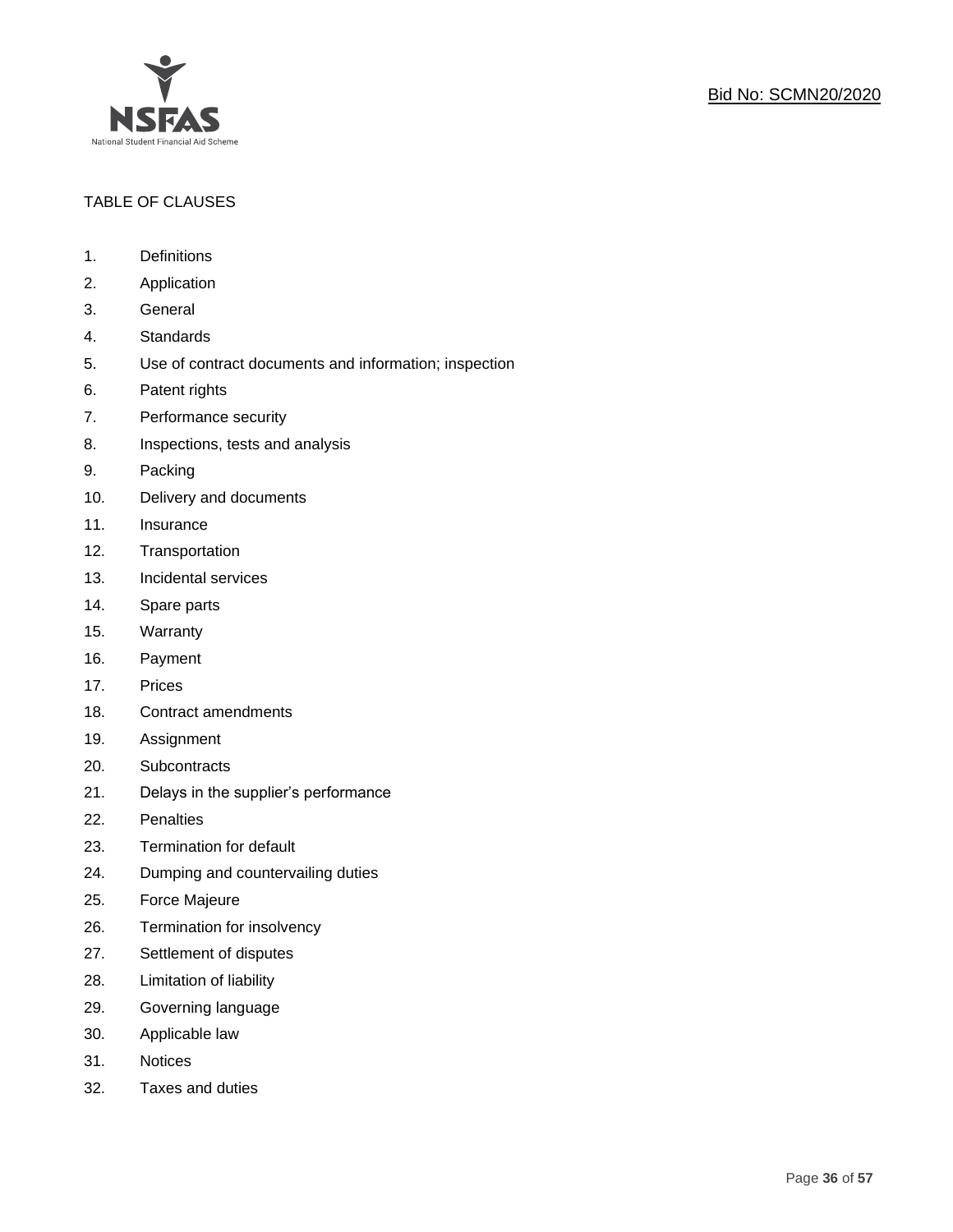

- 33. National Industrial Participation Programme (NIPP)
- 34. Prohibition of restrictive practices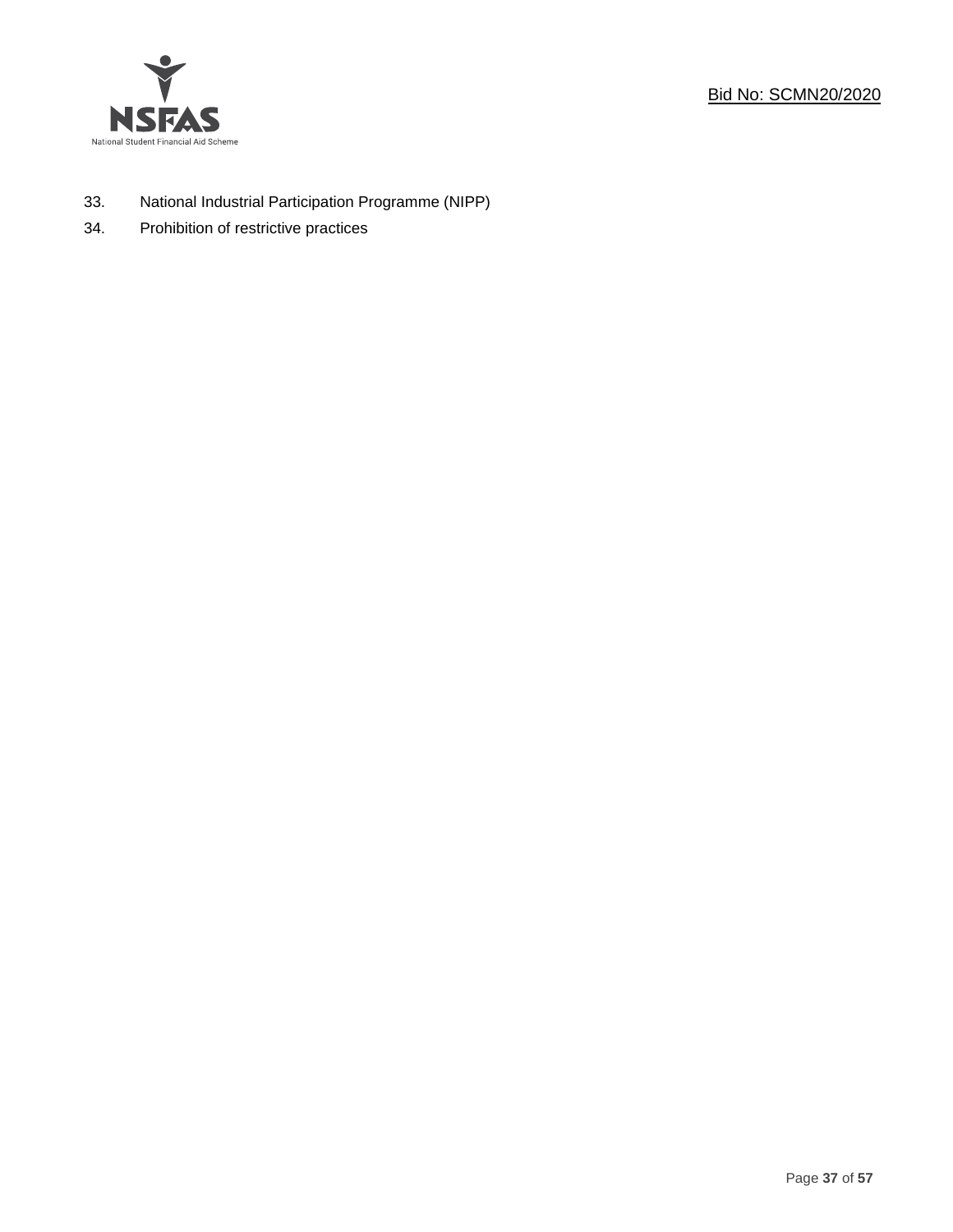

### **General Conditions of Contract**

#### **1. Definitions**

- 1. The following terms shall be interpreted as indicated:
- 1.1 "Closing time" means the date and hour specified in the bidding documents for the receipt of bids.
- 1.2 "Contract" means the written agreement entered into between the purchaser and the supplier, as recorded in the contract form signed by the parties, including all attachments and appendices thereto and all documents incorporated by reference therein.
- 1.3 "Contract price" means the price payable to the supplier under the contract for the full and proper performance of his contractual obligations.
- 1.4 "Corrupt practice" means the offering, giving, receiving, or soliciting of anything of value to influence the action of a public official in the procurement process or in contract execution.
- 1.5 "Countervailing duties" are imposed in cases where an enterprise abroad is subsidized by its government and encouraged to market its products internationally.
- 1.6 "Country of origin" means the place where the goods were mined, grown or produced or from which the services are supplied. Goods are produced when, through manufacturing, processing or substantial and major assembly of components, a commercially recognized new product results that is substantially different in basic characteristics or in purpose or utility from its components.
- 1.7 "Day" means calendar day.
- 1.8 "Delivery" means delivery in compliance of the conditions of the contract or order.
- 1.9 "Delivery ex stock" means immediate delivery directly from stock actually on hand.
- 1.10 "Delivery into consignees store or to his site" means delivered and unloaded in the specified store or depot or on the specified site in compliance with the conditions of the contract or order, the supplier bearing all risks and charges involved until the supplies are so delivered and a valid receipt is obtained.
- 1.11 "Dumping" occurs when a private enterprise abroad market its goods on own initiative in the RSA at lower prices than that of the country of origin and which have the potential to harm the local industries in the RSA.
- 1.12 " Force majeure" means an event beyond the control of the supplier and not involving the supplier's fault or negligence and not foreseeable. Such events may include, but is not restricted to, acts of the purchaser in its sovereign capacity, wars or revolutions, fires, floods, epidemics, quarantine restrictions and freight embargoes.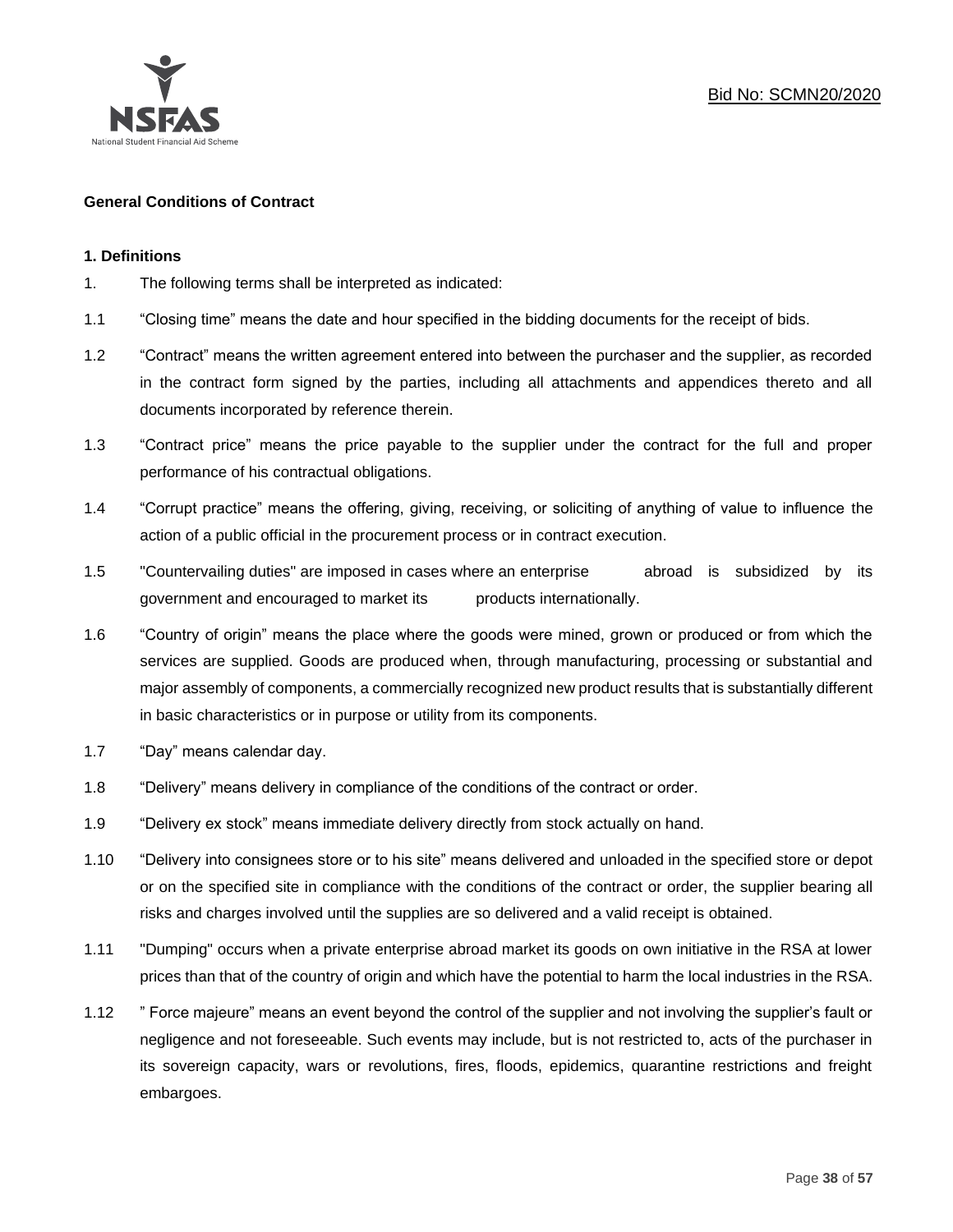

- 1.13 "Fraudulent practice" means a misrepresentation of facts in order to influence a procurement process or the execution of a contract to the detriment of any bidder and includes collusive practice among bidders (prior to or after bid submission) designed to establish bid prices at artificial non-competitive levels and to deprive the bidder of the benefits of free and open competition.
- 1.14 "GCC" means the General Conditions of Contract.
- 1.15 "Goods" means all of the equipment, machinery, and/or other materials that the supplier is required to supply to the purchaser under the contract.
- 1.16 "Imported content" means that portion of the bidding price represented by the cost of components, parts or materials which have been or are still to be imported (whether by the supplier or his subcontractors) and which costs are inclusive of the costs abroad, plus freight and other direct importation costs such as landing costs, dock dues, import duty, sales duty or other similar tax or duty at the South African place of entry as well as transportation and handling charges to the factory in the Republic where the supplies covered by the bid will be manufactured.
- 1.17 "Local content" means that portion of the bidding price which is not included in the imported content provided that local manufacture does take place.
- 1.18 "Manufacture" means the production of products in a factory using labour, materials, components and machinery and includes other related value-adding activities.
- 1.19 "Order" means an official written order issued for the supply of goods or works or the rendering of a service.
- 1.20 "Project site," where applicable, means the place indicated in bidding documents.
- 1.21 "Purchaser" means the organization purchasing the goods.
- 1.22 "Republic" means the Republic of South Africa.
- 1.23 "SCC" means the Special Conditions of Contract.
- 1.24 "Services" means those functional services ancillaries to the supply of the goods, such as transportation and any other incidental services, such as installation, commissioning, provision of technical assistance, training, catering, gardening, security, maintenance and other such obligations of the supplier covered under the contract.
- 1.25 "Written" or "in writing" means handwritten in ink or any form of electronic or mechanical writing.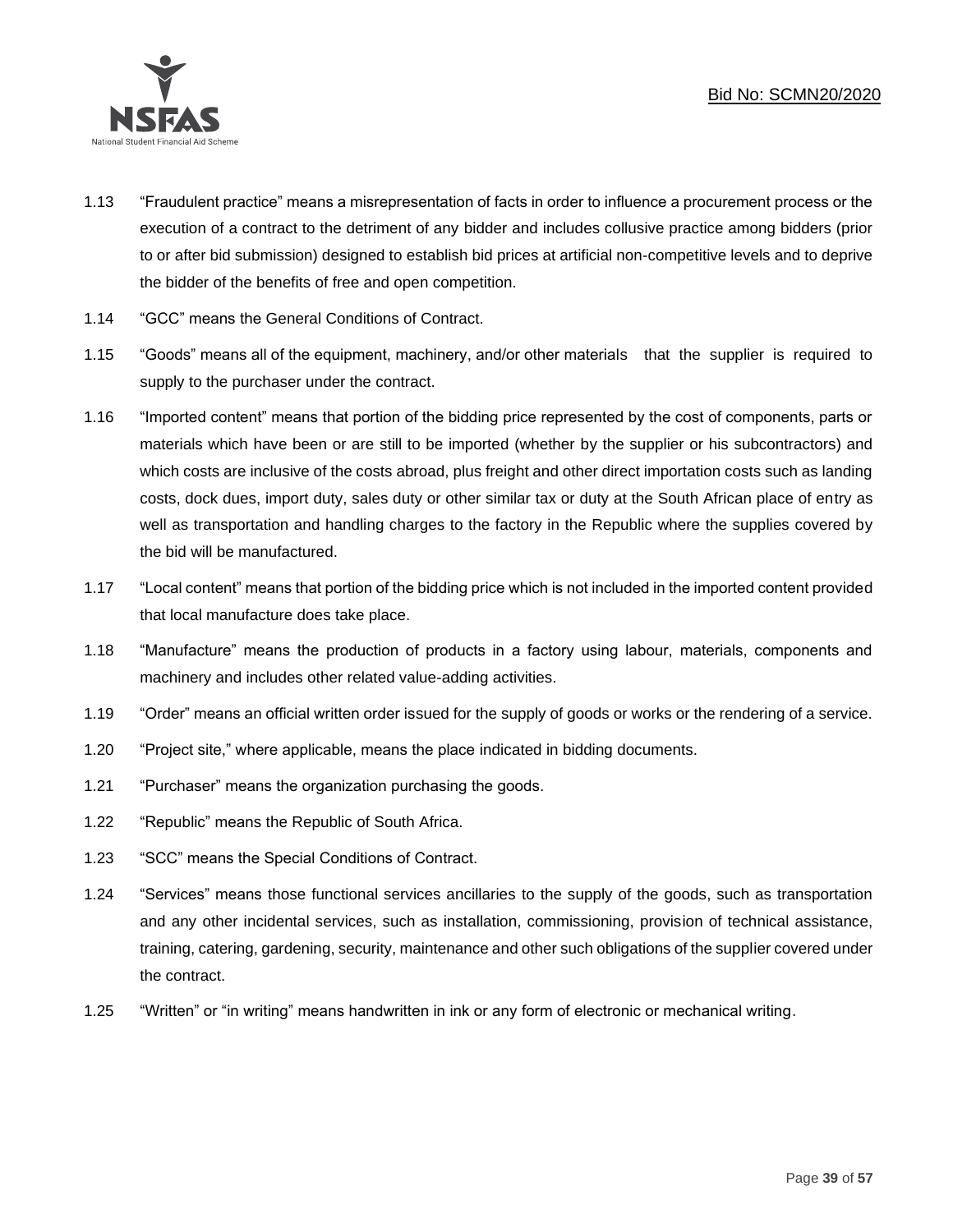

## **2. Application**

- 2.1 These general conditions are applicable to all bids, contracts and orders including bids for functional and professional services, sales, hiring, letting and the granting or acquiring of rights, but excluding immovable property, unless otherwise indicated in the bidding documents.
- 2.2 Where applicable, special conditions of contract are also laid down to cover specific supplies, services or works.
- 2.3 Where such special conditions of contract are in conflict with these general conditions, the special conditions shall apply.

#### **3 General**

- 3.1 Unless otherwise indicated in the bidding documents, the purchaser shall not be liable for any expense incurred in the preparation and submission of a bid. Where applicable a non-refundable fee for documents may be charged.
- 3.2 With certain exceptions, invitations to bid are only published in the Government Tender Bulletin. The Government Tender Bulletin may be obtained directly from the Government Printer, Private Bag X85, Pretoria 0001, or accessed electronically from [www.treasury.gov.za](http://www.treasury.gov.za/)

## **4. Standards**

4.1 The goods supplied shall conform to the standards mentioned in the bidding documents and specifications.

## **5. Use of contract documents and information; inspection**.

- 5.1 The supplier shall not, without the purchaser's prior written consent, disclose the contract, or any provision thereof, or any specification, plan, drawing, pattern, sample, or information furnished by or on behalf of the purchaser in connection therewith, to any person other than a person employed by the supplier in the performance of the contract. Disclosure to any such employed person shall be made in confidence and shall extend only so far as may be necessary for purposes of such performance.
- 5.2 The supplier shall not, without the purchaser's prior written consent, make use of any document or information mentioned in GCC clause 5.1 except for purposes of performing the contract.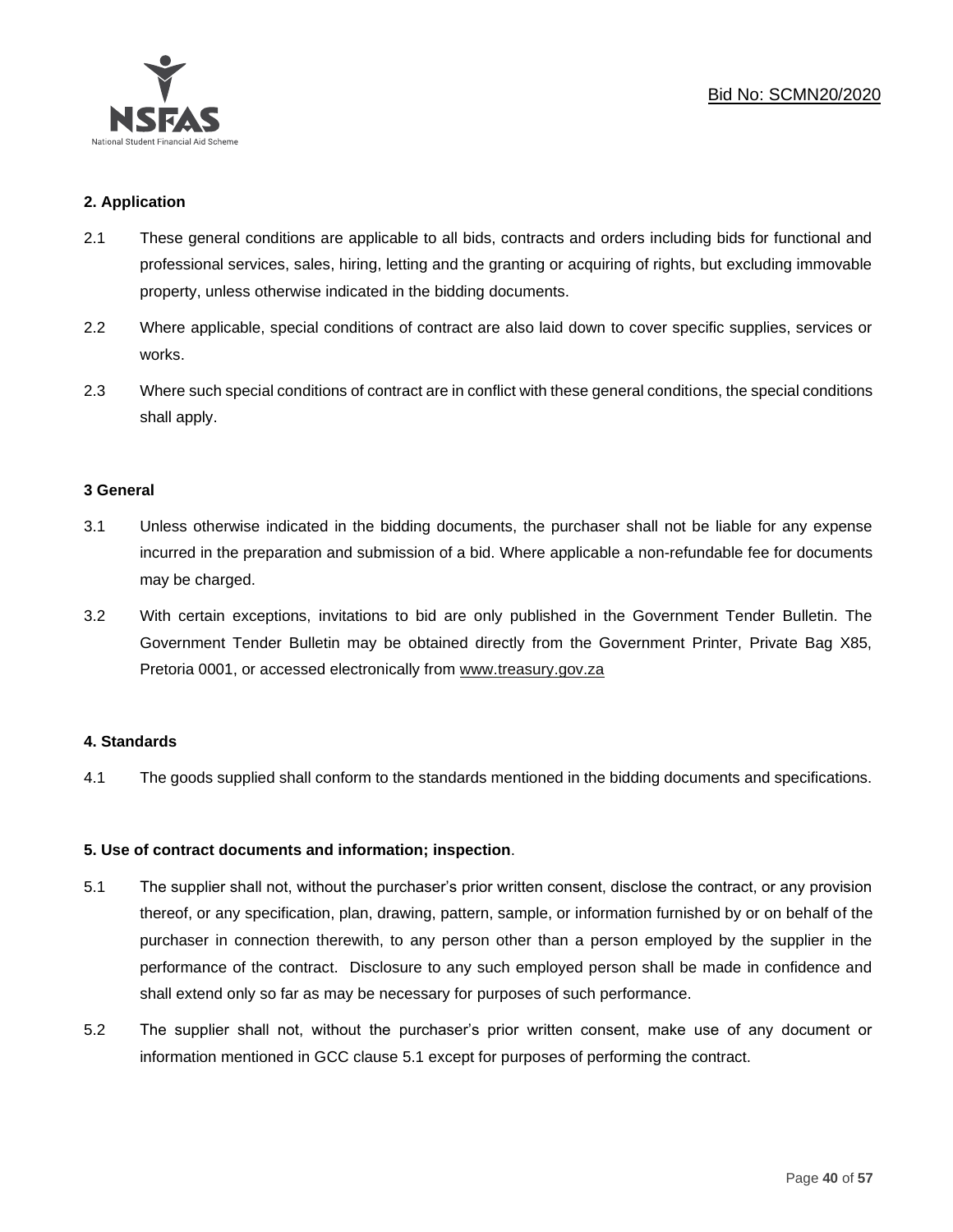

- 5.3 Any document, other than the contract itself mentioned in GCC clause 5.1 shall remain the property of the purchaser and shall be returned (all copies) to the purchaser on completion of the supplier's performance under the contract if so, required by the purchaser.
- 5.4 The supplier shall permit the purchaser to inspect the supplier's records relating to the performance of the supplier and to have them audited by auditors appointed by the purchaser, if so, required by the purchaser.

## **6. Patent rights**

6.1 The supplier shall indemnify the purchaser against all third-party claims of infringement of patent, trademark, or industrial design rights arising from use of the goods or any part thereof by the purchaser.

### **7. Performance security**

- 7.1 Within thirty (30) days of receipt of the notification of contract award, the successful bidder shall furnish to the purchaser the performance security of the amount specified in SCC.
- 7.2 The proceeds of the performance security shall be payable to the purchaser as compensation for any loss resulting from the supplier's failure to complete his obligations under the contract.
- 7.3 The performance security shall be denominated in the currency of the contract, or in a freely convertible currency acceptable to the purchaser and shall be in one of the following forms:
	- (a) a bank guarantee or an irrevocable letter of credit issued by a reputable bank located in the purchaser's country or abroad, acceptable to the purchaser, in the form provided in the bidding documents or another form acceptable to the purchaser; or
	- (b) a cashier's or certified cheque
- 7.4 The performance security will be discharged by the purchaser and returned to the supplier not later than thirty (30) days following the date of completion of the supplier's performance obligations under the contract, including any warranty obligations, unless otherwise specified in SCC.

#### **8. Inspections, tests and analyses**

- 8.1 All pre-bidding testing will be for the account of the bidder.
- 8.2 If it is a bid condition that supplies to be produced or services to be rendered should at any stage during production or execution or on completion be subject to inspection, the premises of the bidder or contractor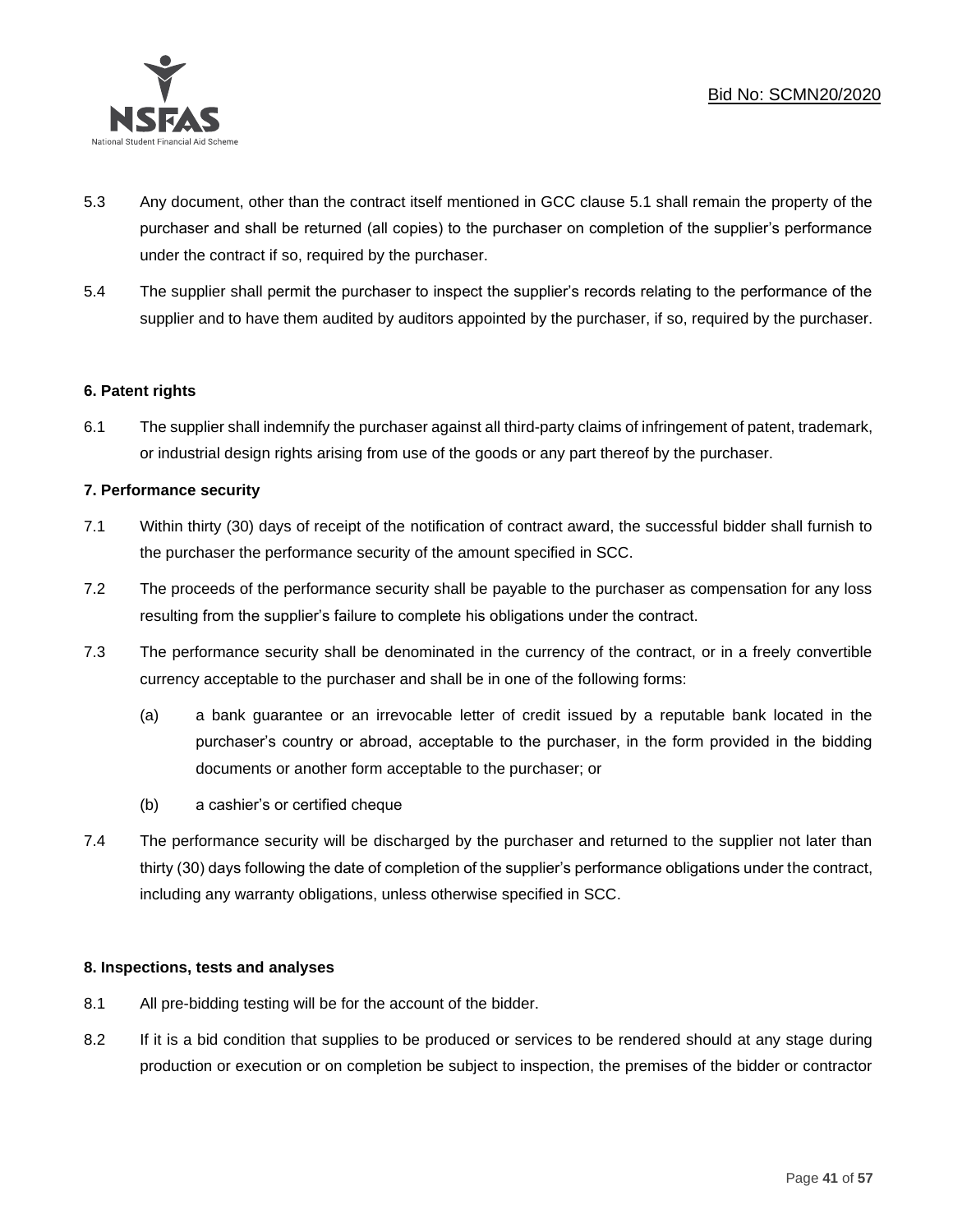

shall be open, at all reasonable hours, for inspection by a representative of the Department or an organization acting on behalf of the Department.

- 8.3 If there are no inspection requirements indicated in the bidding documents and no mention is made in the contract, but during the contract period it is decided that inspections shall be carried out, the purchaser shall itself make the necessary arrangements, including payment arrangements with the testing authority concerned.
- 8.4 If the inspections, tests and analyses referred to in clauses 8.2 and 8.3 show the supplies to be in accordance with the contract requirements, the cost of the inspections, tests and analyses shall be defrayed by the purchaser.
- 8.5 Where the supplies or services referred to in clauses 8.2 and 8.3 do not comply with the contract requirements, irrespective of whether such supplies or services are accepted or not, the cost in connection with these inspections, tests or analyses shall be defrayed by the supplier.
- 8.6 Supplies and services which are referred to in clauses 8.2 and 8.3 and which do not comply with the contract requirements may be rejected.
- 8.7 Any contract supplies may on or after delivery be inspected, tested or analysed and may be rejected if found not to comply with the requirements of the contract. Such rejected supplies shall be held at the cost and risk of the supplier who shall, when called upon, remove them immediately at his own cost and forthwith substitute them with supplies which do comply with the requirements of the contract. Failing such removal, the rejected supplies shall be returned at the supplier's cost and risk. Should the supplier fail to provide the substitute supplies forthwith, the purchaser may, without giving the supplier further opportunity to substitute the rejected supplies, purchase such supplies as may be necessary at the expense of the supplier.
- 8.8 The provisions of clauses 8.4 to 8.7 shall not prejudice the right of the purchaser to cancel the contract on account of a breach of the conditions thereof, or to act in terms of Clause 23 of GCC.

## **9. Packing**

9.1 The supplier shall provide such packing of the goods as is required to prevent their damage or deterioration during transit to their final destination, as indicated in the contract. The packing shall be sufficient to withstand, without limitation, rough handling during transit and exposure to extreme temperatures, salt and precipitation during transit, and open storage. Packing, case size and weights shall take into consideration, where appropriate, the remoteness of the goods' final destination and the absence of heavy handling facilities at all points in transit.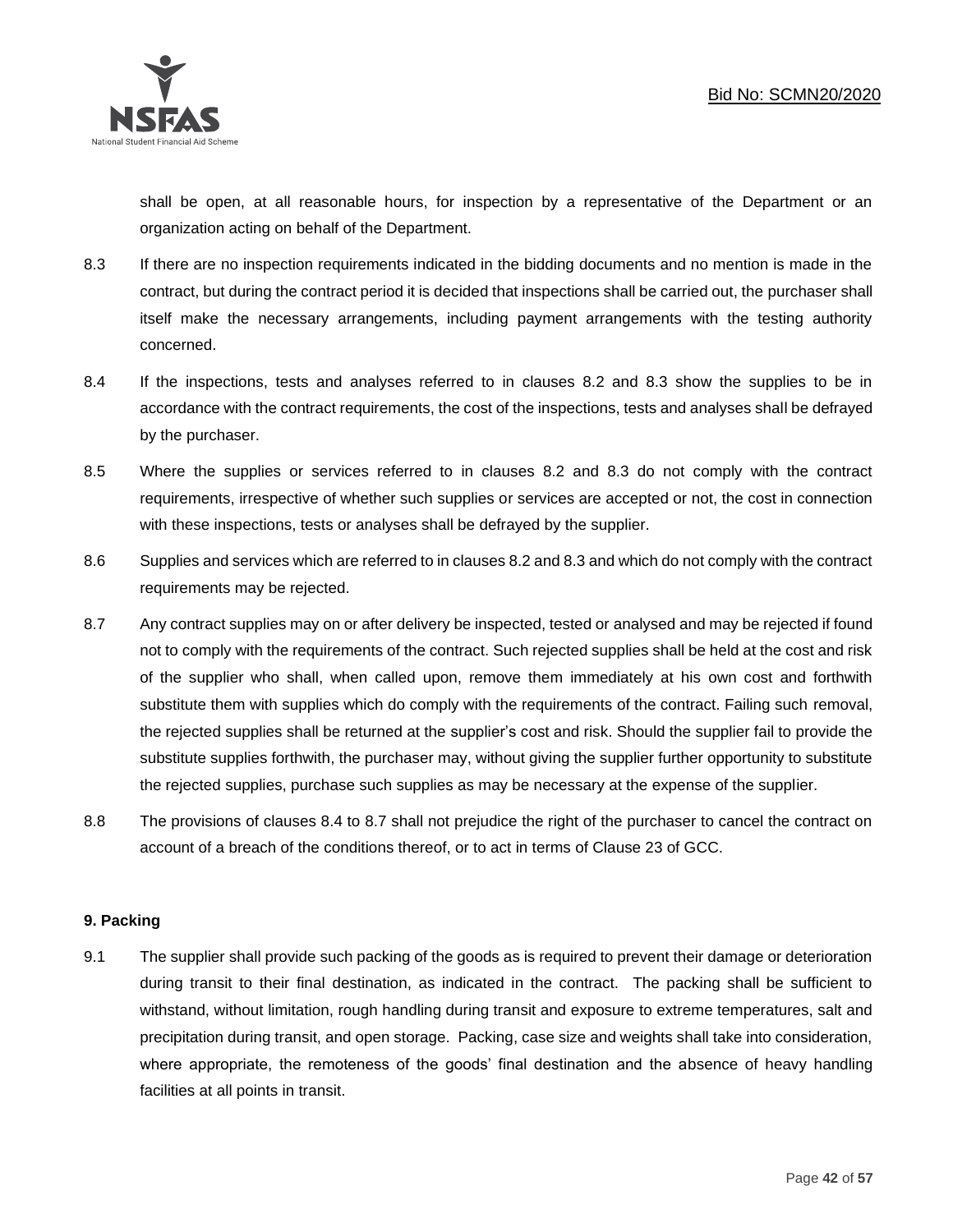

9.2 The packing, marking, and documentation within and outside the packages shall comply strictly with such special requirements as shall be expressly provided for in the contract, including additional requirements, if any, specified in SCC, and in any subsequent instructions ordered by the purchaser.

### **10. Delivery and documents**

- 10.1 Delivery of the goods shall be made by the supplier in accordance with the terms specified in the contract. The details of shipping and/or other documents to be furnished by the supplier are specified in SCC.
- 10.2 Documents to be submitted by the supplier are specified in SCC.

#### **11. Insurance**

11.1 The goods supplied under the contract shall be fully insured in a freely convertible currency against loss or damage incidental to manufacture or acquisition, transportation, storage and delivery in the manner specified in the SCC.

#### **12. Transportation**

12.1 Should a price other than an all-inclusive delivered price be required, this shall be specified in the SCC.

#### **13. Incidental services**

13.1 The supplier may be required to provide any or all of the following services, including additional services, if any, specified in SCC:

(a) performance or supervision of on-site assembly and/or commissioning of the supplied ` goods;

- (b) furnishing of tools required for assembly and/or maintenance of the supplied goods;
- (c) furnishing of a detailed operations and maintenance manual for each appropriate unit of the supplied goods;
- (d) performance or supervision or maintenance and/or repair of the supplied goods, for a period of time agreed by the parties, provided that this service shall not relieve the supplier of any warranty obligations under this contract; and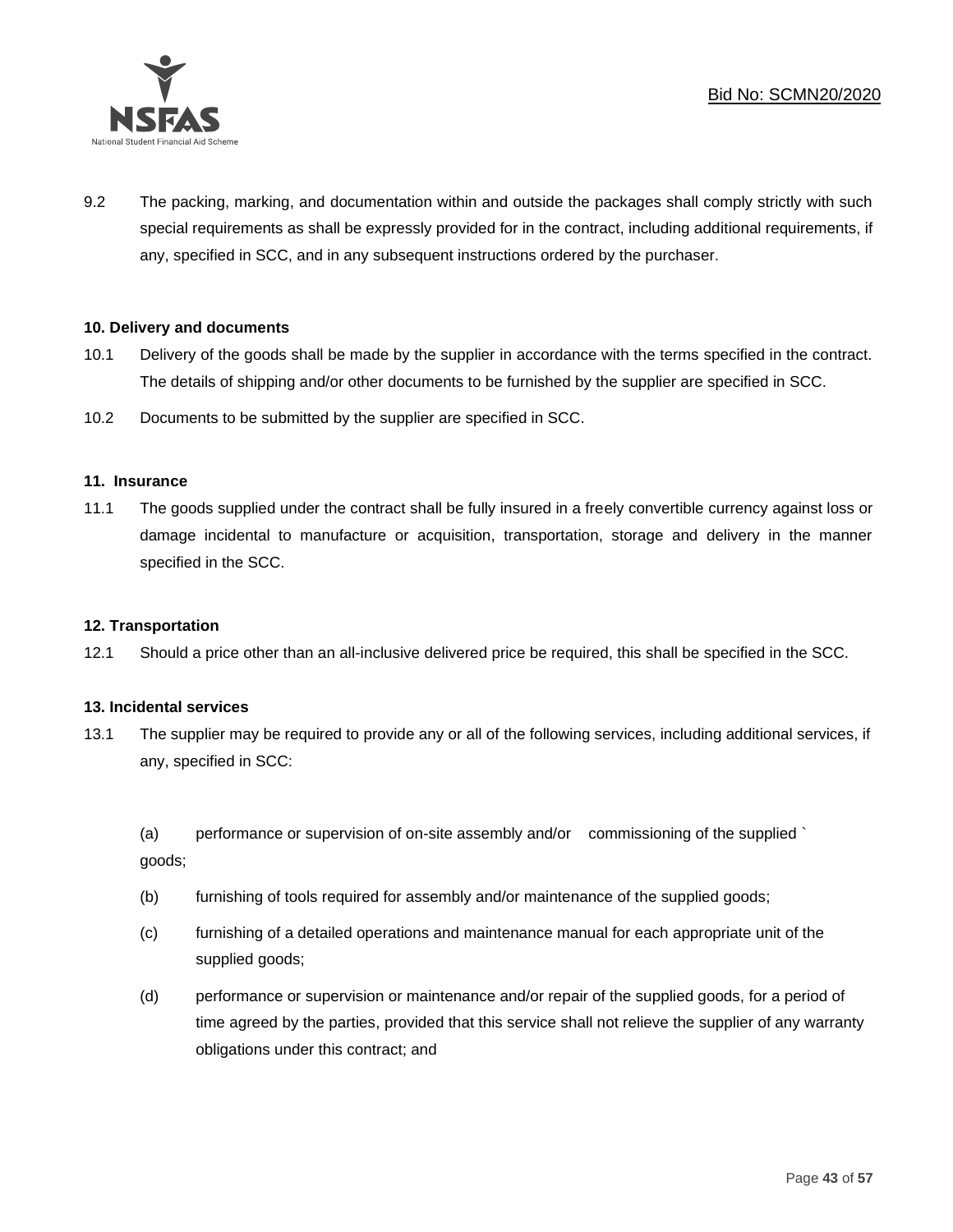

- (e) training of the purchaser's personnel, at the supplier's plant and/or on-site, in assembly, start-up, operation, maintenance, and/or repair of the supplied goods.
- 13.2 Prices charged by the supplier for incidental services, if not included in the contract price for the goods, shall be agreed upon in advance by the parties and shall not exceed the prevailing rates charged to other parties by the supplier for similar services.

### **14. Spare parts**

- 14.1 As specified in SCC, the supplier may be required to provide any or all of the following materials, notifications, and information pertaining to spare parts manufactured or distributed by the supplier:
	- (a) such spare parts as the purchaser may elect to purchase from the supplier, provided that this election shall not relieve the supplier of any warranty obligations under the contract; and
	- (b) in the event of termination of production of the spare parts:

(i) Advance notification to the purchaser of the pending termination, in sufficient time to permit the purchaser to procure needed requirements; and

(ii) following such termination, furnishing at no cost to the purchaser, the blueprints, drawings, and specifications of the spare parts, if requested.

## **15. Warranty**

- 15.1 The supplier warrants that the goods supplied under the contract are new, unused, of the most recent or current models, and that they incorporate all recent improvements in design and materials unless provided otherwise in the contract. The supplier further warrants that all goods supplied under this contract shall have no defect, arising from design, materials, or workmanship (except when the design and/or material is required by the purchaser's specifications) or from any act or omission of the supplier, that may develop under normal use of the supplied goods in the conditions prevailing in the country of final destination.
- 15.2 This warranty shall remain valid for twelve (12) months after the goods, or any portion thereof as the case may be, have been delivered to and accepted at the final destination indicated in the contract, or for eighteen (18) months after the date of shipment from the port or place of loading in the source country, whichever period concludes earlier, unless specified otherwise in SCC.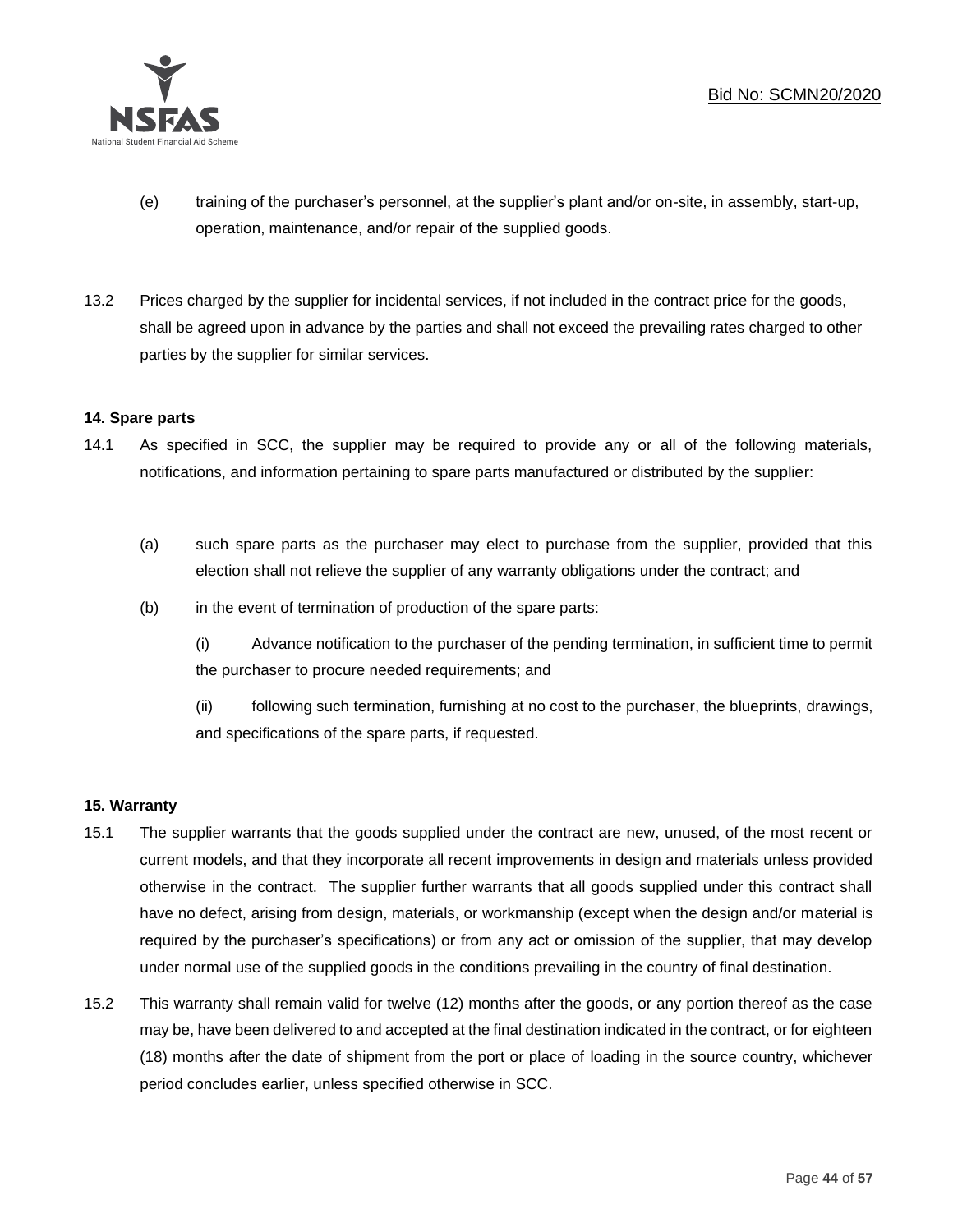

- 15.3 The purchaser shall promptly notify the supplier in writing of any claims arising under this warranty.
- 15.4 Upon receipt of such notice, the supplier shall, within the period specified in SCC and with all reasonable speed, repair or replace the defective goods or parts thereof, without costs to the purchaser.
- 15.5 If the supplier, having been notified, fails to remedy the defect(s) within the period specified in SCC, the purchaser may proceed to take such remedial action as may be necessary, at the supplier's risk and expense and without prejudice to any other rights which the purchaser may have against the supplier under the contract.

## **16. Payment**

- 16.1 The method and conditions of payment to be made to the supplier under this contract shall be specified in SCC.
- 16.2 The supplier shall furnish the purchaser with an invoice accompanied by a copy of the delivery note and upon fulfilment of other obligations stipulated in the contract.
- 16.3 Payments shall be made promptly by the purchaser, but in no case later than thirty (30) days after submission of an invoice or claim by the supplier.
- 16.4 Payment will be made in Rand unless otherwise stipulated in SCC.

#### **17. Prices**

17.1 Prices charged by the supplier for goods delivered and services performed under the contract shall not vary from the prices quoted by the supplier in his bid, with the exception of any price adjustments authorized in SCC or in the purchaser's request for bid validity extension, as the case may be.

#### **18. Contract amendments**

18.1 No variation in or modification of the terms of the contract shall be made except by written amendment signed by the parties concerned.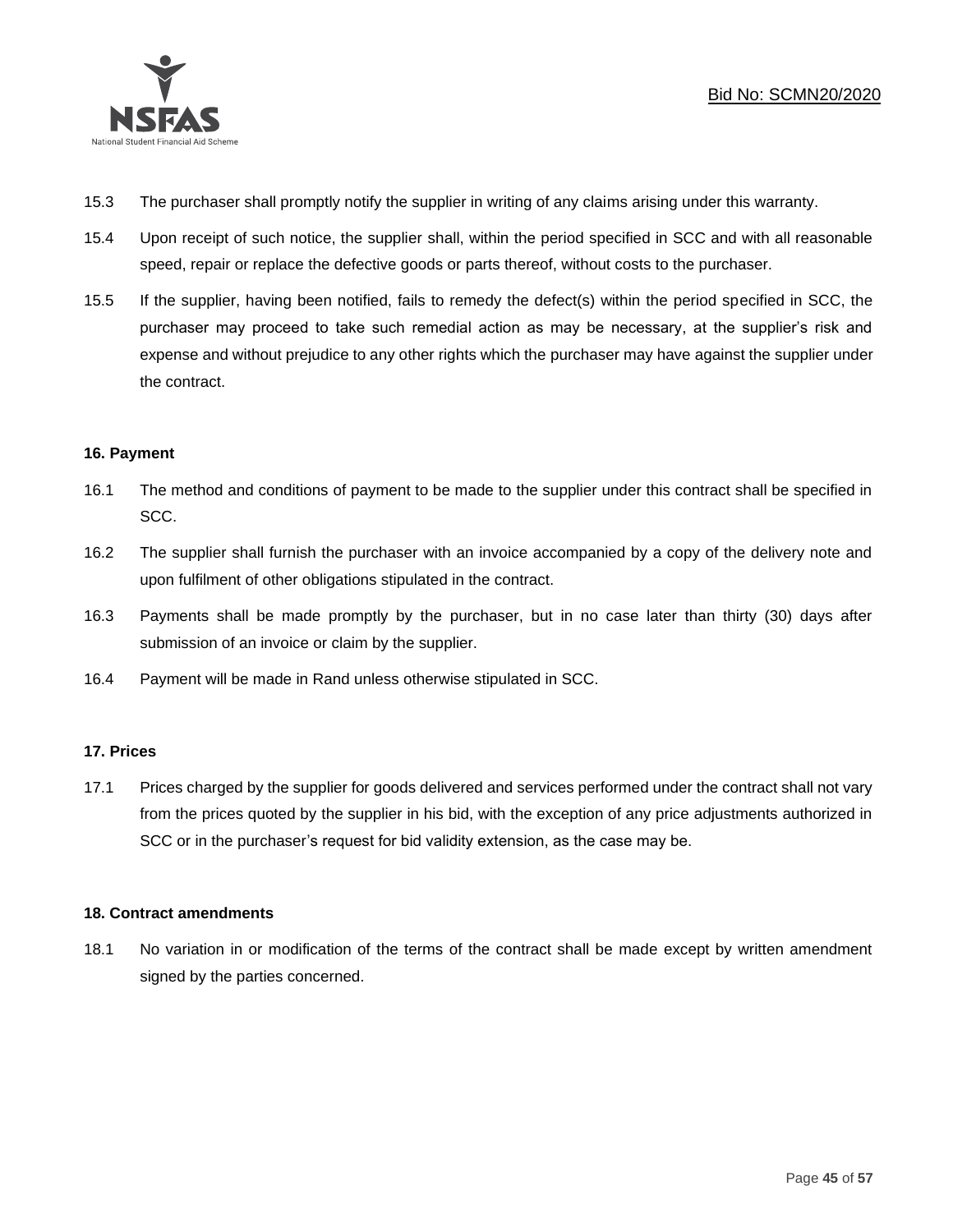

### **19. Assignment**

19.1 The supplier shall not assign, in whole or in part, its obligations to perform under the contract, except with the purchaser's prior written consent.

#### **20. Subcontracts**

20.1 The supplier shall notify the purchaser in writing of all subcontracts awarded under this contract if not already specified in the bid. Such notification, in the original bid or later, shall not relieve the supplier from any liability or obligation under the contract.

## **21. Delays in the supplier's performance**

- 21.1 Delivery of the goods and performance of services shall be made by the supplier in accordance with the time schedule prescribed by the purchaser in the contract.
- 21.2 If at any time during performance of the contract, the supplier or its subcontractor(s) should encounter conditions impeding timely delivery of the goods and performance of services, the supplier shall promptly notify the purchaser in writing of the fact of the delay, its likely duration and its cause(s). As soon as practicable after receipt of the supplier's notice, the purchaser shall evaluate the situation and may at his discretion extend the supplier's time for performance, with or without the imposition of penalties, in which case the extension shall be ratified by the parties by amendment of contract.
- 21.3 No provision in a contract shall be deemed to prohibit the obtaining of supplies or services from a national department, provincial department, or a local authority.
- 21.4 The right is reserved to procure outside of the contract small quantities or to have minor essential services executed if an emergency arises, the supplier's point of supply is not situated at or near the place where the supplies are required, or the supplier's services are not readily available.
- 21.5 Except as provided under GCC Clause 25, a delay by the supplier in the performance of its delivery obligations shall render the supplier liable to the imposition of penalties, pursuant to GCC Clause 22, unless an extension of time is agreed upon pursuant to GCC Clause 21.2 without the application of penalties.
- 21.6 Upon any delay beyond the delivery period in the case of a supplies contract, the purchaser shall, without cancelling the contract, be entitled to purchase supplies of a similar quality and up to the same quantity in substitution of the goods not supplied in conformity with the contract and to return any goods delivered later at the supplier's expense and risk, or to cancel the contract and buy such goods as may be required to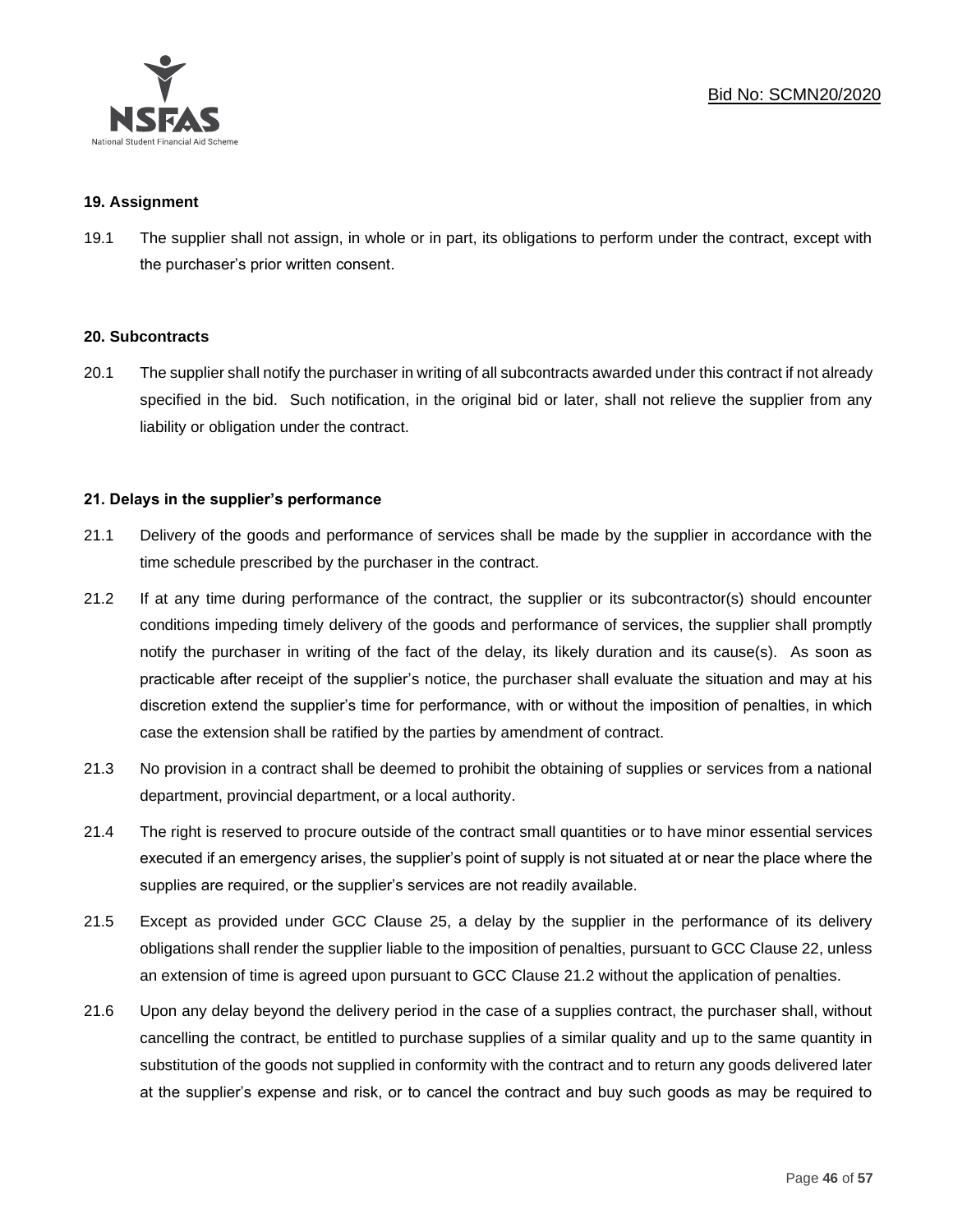

complete the contract and without prejudice to his other rights, be entitled to claim damages from the supplier.

## **22. Penalties**

22.1 Subject to GCC Clause 25, if the supplier fails to deliver any or all of the goods or to perform the services within the period(s) specified in the contract, the purchaser shall, without prejudice to its other remedies under the contract, deduct from the contract price, as a penalty, a sum calculated on the delivered price of the delayed goods or unperformed services using the current prime interest rate calculated for each day of the delay until actual delivery or performance. The purchaser may also consider termination of the contract pursuant to GCC Clause 23.

#### **23. Termination for default**

- 23.1 The purchaser, without prejudice to any other remedy for breach of contract, by written notice of default sent to the supplier, may terminate this contract in whole or in part:
	- (a) if the supplier fails to deliver any or all of the goods within the period(s) specified in the contract, or within any extension thereof granted by the purchaser pursuant to GCC Clause 21.2;
	- (b) if the Supplier fails to perform any other obligation(s) under the contract; or
	- (c) if the supplier, in the judgment of the purchaser, has engaged in corrupt or fraudulent practices in competing for or in executing the contract.
- 23.2 In the event the purchaser terminates the contract in whole or in part, the purchaser may procure, upon such terms and in such manner as it deems appropriate, goods, works or services similar to those undelivered, and the supplier shall be liable to the purchaser for any excess costs for such similar goods, works or services. However, the supplier shall continue performance of the contract to the extent not terminated.
- 23.3 Where the purchaser terminates the contract in whole or in part, the purchaser may decide to impose a restriction penalty on the supplier by prohibiting such supplier from doing business with the public sector for a period not exceeding 10 years.
- 23.4 If a purchaser intends imposing a restriction on a supplier or any person associated with the supplier, the supplier will be allowed a time period of not more than fourteen (14) days to provide reasons why the envisaged restriction should not be imposed. Should the supplier fail to respond within the stipulated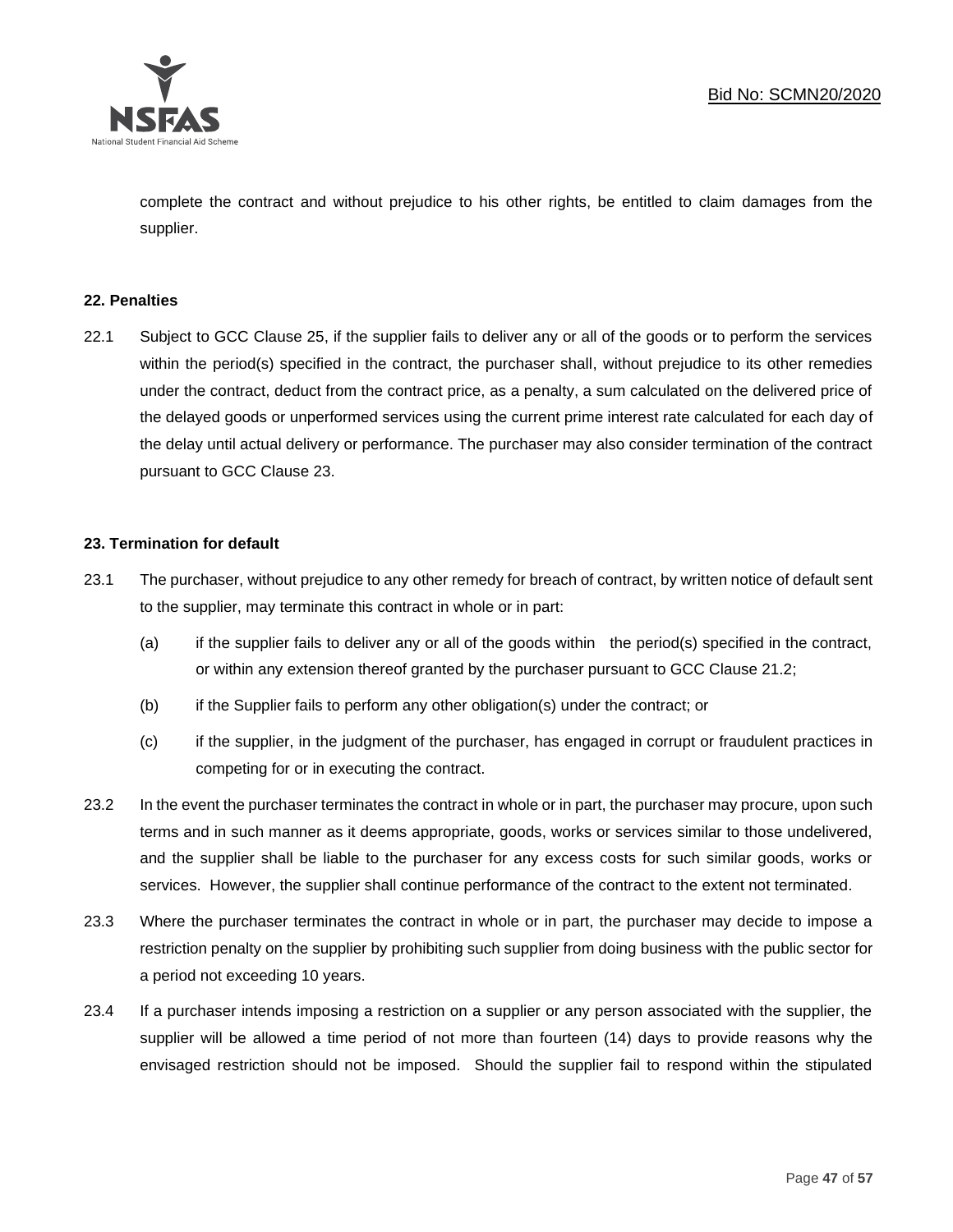

fourteen (14) days the purchaser may regard the intended penalty as not objected against and may impose it on the supplier.

- 23.5 Any restriction imposed on any person by the Accounting Officer / Authority will, at the discretion of the Accounting Officer / Authority, also be applicable to any other enterprise or any partner, manager, director or other person who wholly or partly exercises or exercised or may exercise control over the enterprise of the first-mentioned person, and with which enterprise or person the first-mentioned person, is or was in the opinion of the Accounting Officer / Authority actively associated.
- 23.6 If a restriction is imposed, the purchaser must, within five (5) working days of such imposition, furnish the National Treasury, with the following information:
	- (i) the name and address of the supplier and / or person restricted by the purchaser;
	- (ii) the date of commencement of the restriction
	- (iii) the period of restriction; and
	- (iv) the reasons for the restriction.

These details will be loaded in the National Treasury's central database of suppliers or persons prohibited from doing business with the public sector.

23.7 If a court of law convicts a person of an offence as contemplated in sections 12 or 13 of the Prevention and Combating of Corrupt Activities Act, No. 12 of 2004, the court may also rule that such person's name be endorsed on the Register for Tender Defaulters. When a person's name has been endorsed on the Register, the person will be prohibited from doing business with the public sector for a period not less than five years and not more than 10 years. The National Treasury is empowered to determine the period of restriction and each case will be dealt with on its own merits. According to section 32 of the Act the Register must be open to the public. The Register can be perused on the National Treasury website.

## **24. Anti- dumping and countervailing duties and rights**

24.1 When, after the date of bid, provisional payments are required, or anti-dumping or countervailing duties are imposed, or the amount of a provisional payment or anti-dumping or countervailing right is increased in respect of any dumped or subsidized import, the State is not liable for any amount so required or imposed, or for the amount of any such increase. When, after the said date, such a provisional payment is no longer required or any such anti-dumping or countervailing right is abolished, or where the amount of such provisional payment or any such right is reduced, any such favourable difference shall on demand be paid forthwith by the contractor to the State or the State may deduct such amounts from moneys (if any) which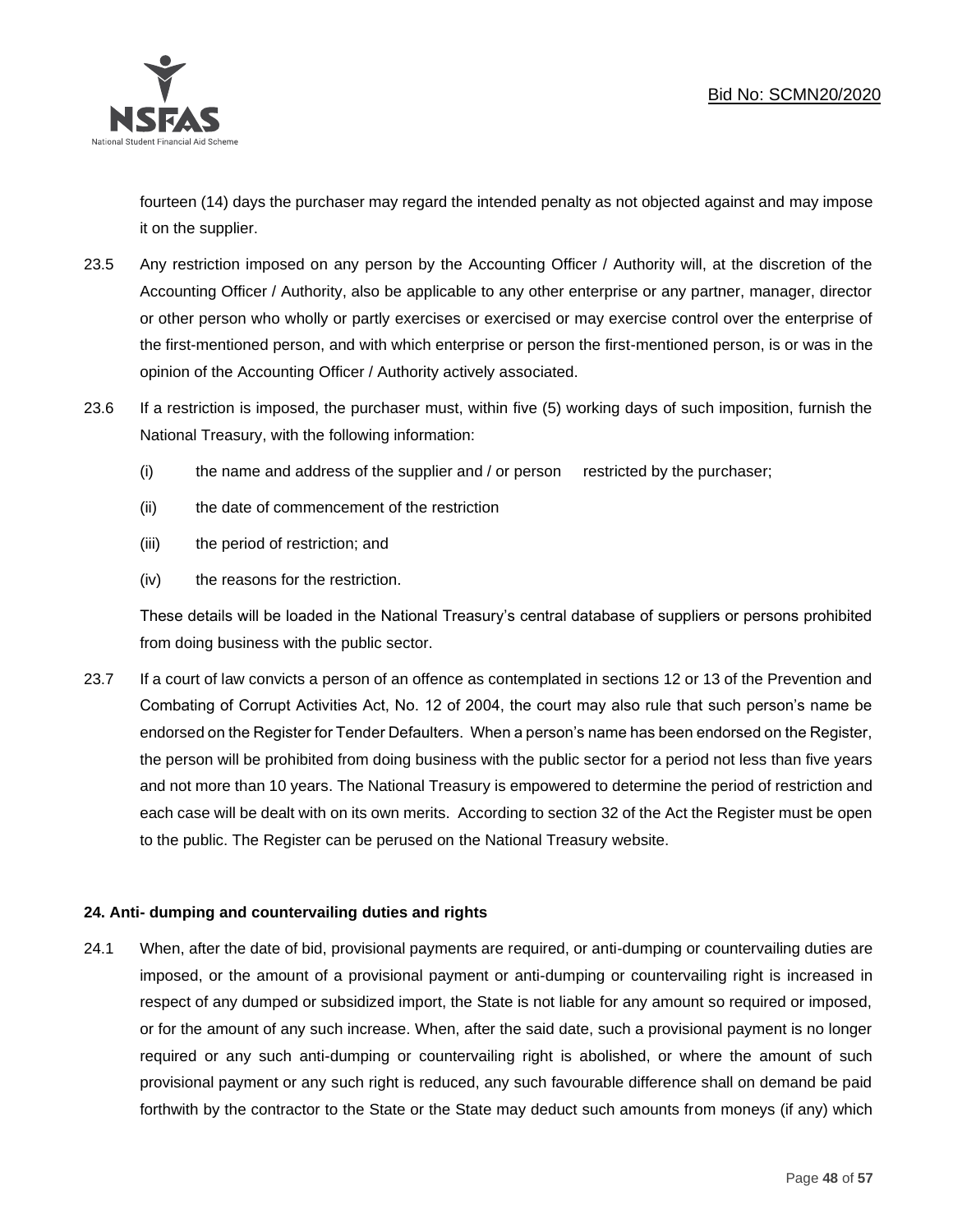

may otherwise be due to the contractor in regard to supplies or services which he delivered or rendered, or is to deliver or render in terms of the contract or any other contract or any other amount which may be due to him

## **25. Force Majeure**

- 25.1 Notwithstanding the provisions of GCC Clauses 22 and 23, the supplier shall not be liable for forfeiture of its performance security, damages, or termination for default if and to the extent that his delay in performance or other failure to perform his obligations under the contract is the result of an event of force majeure.
- 25.2 If a force majeure situation arises, the supplier shall promptly notify the purchaser in writing of such condition and the cause thereof. Unless otherwise directed by the purchaser in writing, the supplier shall continue to perform its obligations under the contract as far as is reasonably practical, and shall seek all reasonable alternative means for performance not prevented by the force majeure event.

#### **26. Termination for insolvency**

26.1 The purchaser may at any time terminate the contract by giving written notice to the supplier if the supplier becomes bankrupt or otherwise insolvent. In this event, termination will be without compensation to the supplier, provided that such termination will not prejudice or affect any right of action or remedy which has accrued or will accrue thereafter to the purchaser.

#### **27. Settlement of Disputes**

- 27.1 If any dispute or difference of any kind whatsoever arises between the purchaser and the supplier in connection with or arising out of the contract, the parties shall make every effort to resolve amicably such dispute or difference by mutual consultation.
- 27.2 If, after thirty (30) days, the parties have failed to resolve their dispute or difference by such mutual consultation, then either the purchaser or the supplier may give notice to the other party of his intention to commence with mediation. No mediation in respect of this matter may be commenced unless such notice is given to the other party.
- 27.3 Should it not be possible to settle a dispute by means of mediation, it may be settled in a South African court of law.
- 27.4 Mediation proceedings shall be conducted in accordance with the rules of procedure specified in the SCC.
- 27.5 Notwithstanding any reference to mediation and/or court proceedings herein,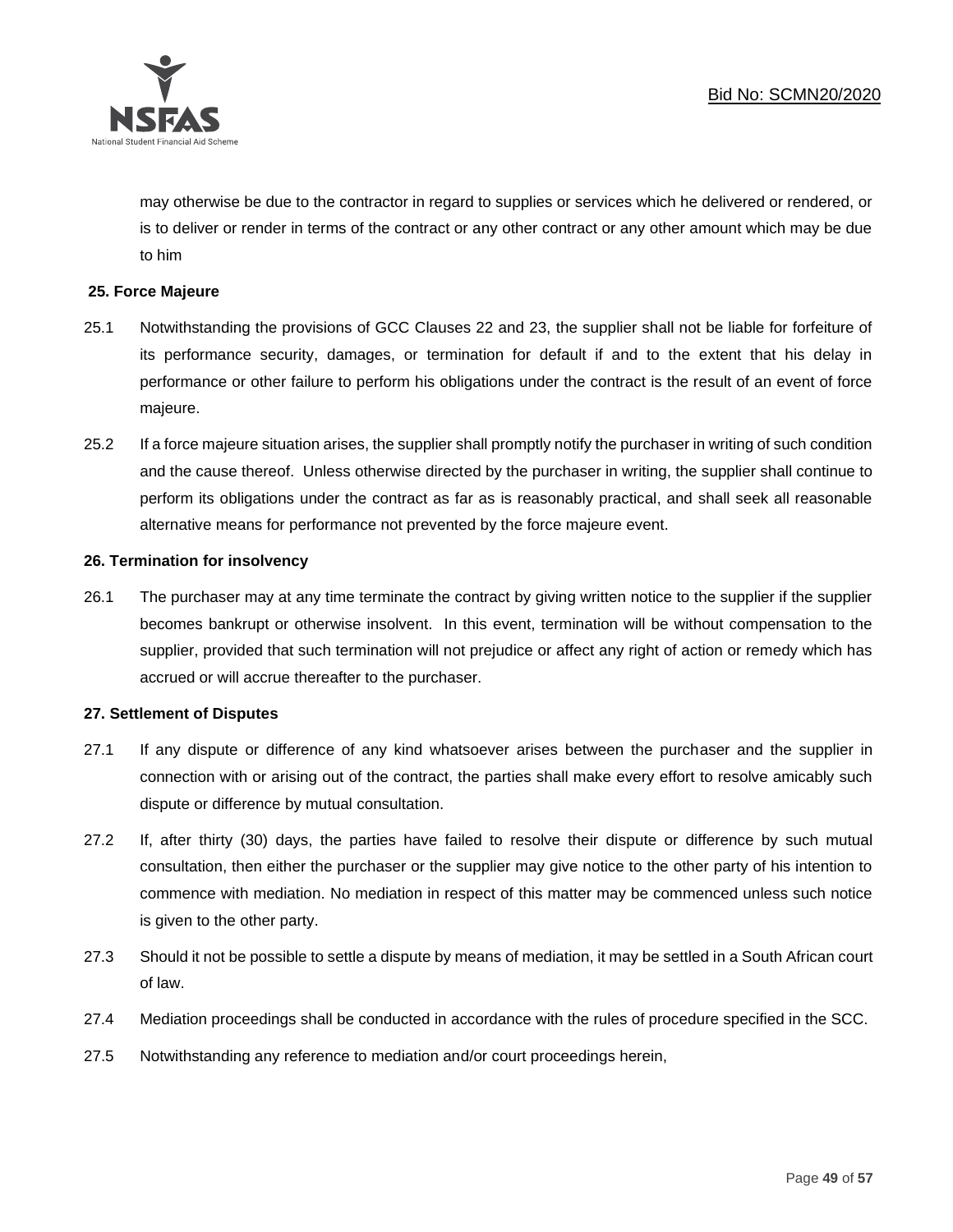

(a) the parties shall continue to perform their respective obligations under the contract unless they otherwise agree; and

(b) the purchaser shall pay the supplier any monies due the supplier.

## **28. Limitation of liability**

28.1 Except in cases of criminal negligence or wilful misconduct, and in the case of infringement pursuant to Clause 6;

(a) the supplier shall not be liable to the purchaser, whether in contract, tort, or otherwise, for any indirect or consequential loss or damage, loss of use, loss of production, or loss of profits or interest costs, provided that this exclusion shall not apply to any obligation of the supplier to pay penalties and/or damages to the purchaser; and

(b) the aggregate liability of the supplier to the purchaser, whether under the contract, in tort or otherwise, shall not exceed the total contract price, provided that this limitation shall not apply to the cost of repairing or replacing defective equipment.

#### **29. Governing language**

29.1 The contract shall be written in English. All correspondence and other documents pertaining to the contract that is exchanged by the parties shall also be written in English.

#### **30. Applicable Law**

30.1 The contract shall be interpreted in accordance with South African laws, unless otherwise specified in SCC.

#### **31. Notices**

31.1 Every written acceptance of a bid shall be posted to the supplier concerned by registered or certified mail and any other notice to him shall be posted by ordinary mail to the address furnished in his bid or to the address notified later by him in writing and such posting shall be deemed to be proper service of such notice

The time mentioned in the contract documents for performing any act after such aforesaid notice has been given, shall be reckoned from the date of posting of such notice.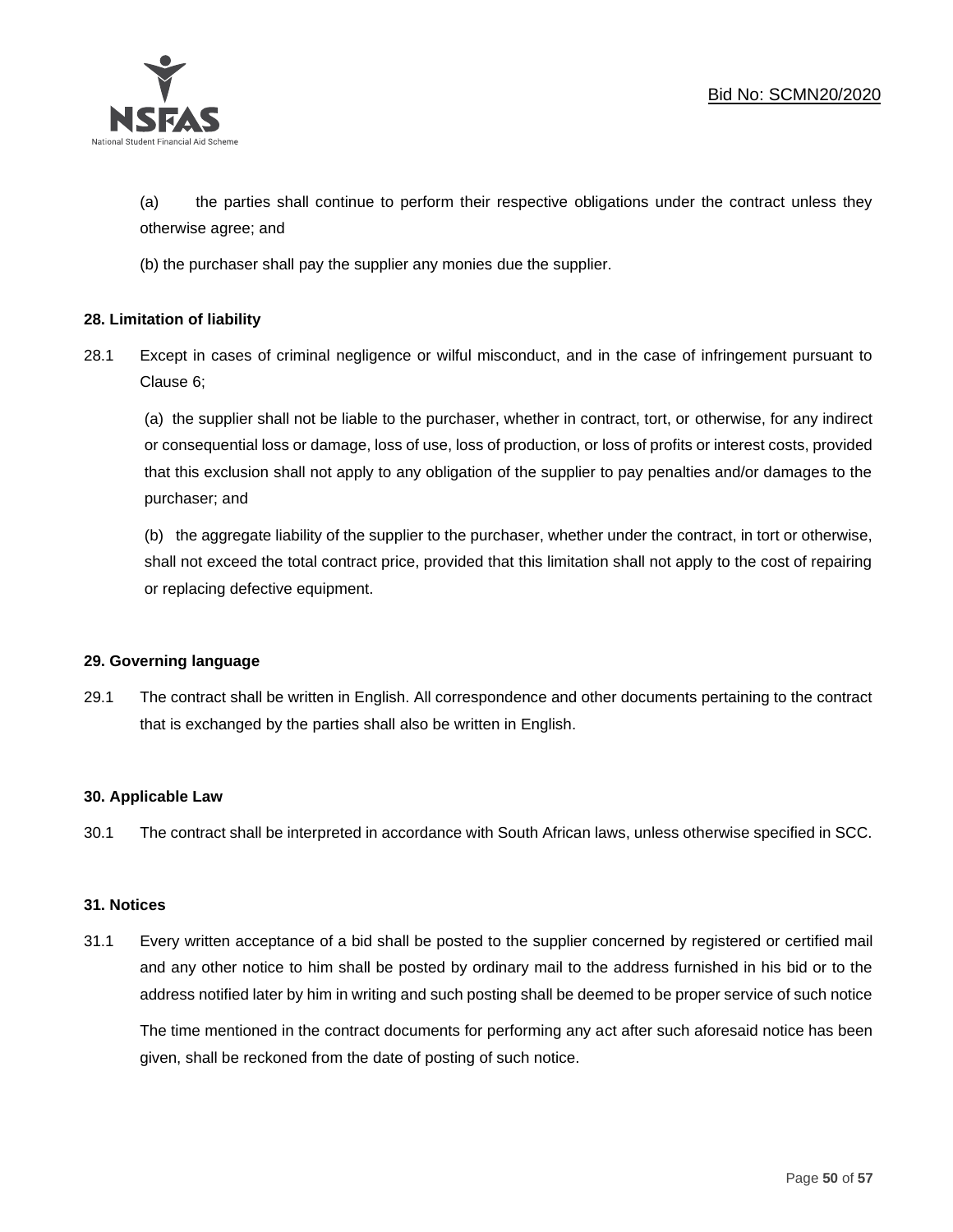

### **32. Taxes and duties**

- 32.1 A foreign supplier shall be entirely responsible for all taxes, stamp duties, license fees, and other such levies imposed outside the purchaser's country.
- 32.2 A local supplier shall be entirely responsible for all taxes, duties, license fees, etc., incurred until delivery of the contracted goods to the purchaser.
- 32.3 No contract shall be concluded with any bidder whose tax matters are not in order. Prior to the award of a bid the Department must be in possession of a tax clearance certificate, submitted by the bidder. This certificate must be an original issued by the South African Revenue Services.

### **33. National Industrial Participation (NIP) Programme**

33.1 The NIP Programme administered by the Department of Trade and Industry shall be applicable to all contracts that are subject to the NIP obligation.

#### **34. Prohibition of Restrictive Practices**

- 34.1 In terms of section 4 (1) (b) (iii) of the Competition Act No. 89 of 1998, as amended, an agreement between, or concerted practice by, firms, or a decision by an association of firms, is prohibited if it is between parties in a horizontal relationship and if a bidder (s) is / are or a contractor(s) was / were involved in collusive bidding (or bid rigging).
- 34.2 If a bidder(s) or contractor(s), based on reasonable grounds or evidence obtained by the purchaser, has / have engaged in the restrictive practice referred to above, the purchaser may refer the matter to the Competition Commission for investigation and possible imposition of administrative penalties as contemplated in the Competition Act No. 89 of 1998.
- 34.3 If a bidder(s) or contractor(s), has / have been found guilty by the Competition Commission of the restrictive practice referred to above, the purchaser may, in addition and without prejudice to any other remedy provided for, invalidate the bid(s) for such item(s) offered, and / or terminate the contract in whole or part, and / or restrict the bidder(s) or contractor(s) from conducting business with the public sector for a period not exceeding ten (10) years and / or claim damages from the bidder(s) or contractor(s) concerned.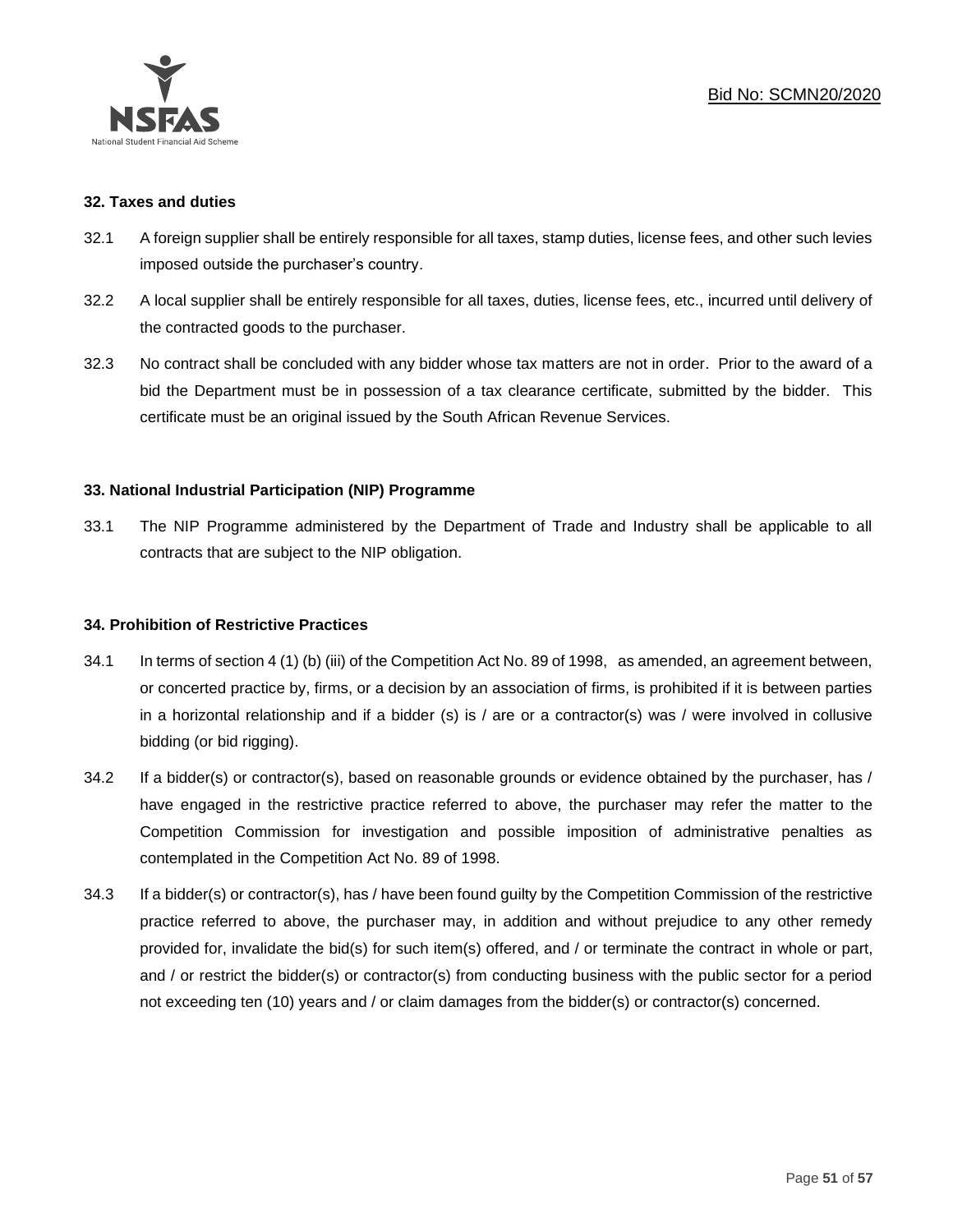

## *CONFIDENTIALITY AND NON-DISCLOSURE AGREEMENT*

**("NDA")**

Entered into between

(Name and Description of Institution and / or Person) **\_\_\_\_\_\_\_\_\_\_\_\_\_\_\_\_\_\_\_\_\_\_\_\_\_\_\_\_\_\_\_\_\_\_\_\_\_\_\_\_\_\_\_\_\_\_\_\_\_\_**

Company Registration Number: **\_\_\_\_\_\_\_\_\_\_\_\_\_\_\_\_\_\_\_\_\_\_\_\_\_\_\_\_\_\_\_\_\_\_\_\_**

 $\frac{1}{\sqrt{2}}$  ,  $\frac{1}{\sqrt{2}}$  ,  $\frac{1}{\sqrt{2}}$  ,  $\frac{1}{\sqrt{2}}$  ,  $\frac{1}{\sqrt{2}}$  ,  $\frac{1}{\sqrt{2}}$  ,  $\frac{1}{\sqrt{2}}$  ,  $\frac{1}{\sqrt{2}}$  ,  $\frac{1}{\sqrt{2}}$  ,  $\frac{1}{\sqrt{2}}$  ,  $\frac{1}{\sqrt{2}}$  ,  $\frac{1}{\sqrt{2}}$  ,  $\frac{1}{\sqrt{2}}$  ,  $\frac{1}{\sqrt{2}}$  ,  $\frac{1}{\sqrt{2}}$ 

Physical address: \_\_\_\_\_\_\_\_\_\_\_\_\_\_\_\_\_\_\_\_\_\_\_\_\_\_\_\_\_\_\_\_\_\_\_\_\_

**\_\_\_\_\_\_\_\_\_\_\_\_\_\_\_\_\_\_\_\_\_\_\_\_\_\_\_\_\_\_\_\_\_\_\_\_\_\_\_\_\_\_\_\_\_\_\_\_\_\_\_\_\_\_\_\_\_\_\_\_\_\_\_**

Contact number: \_\_\_\_\_\_\_\_\_\_\_\_\_\_\_\_\_\_\_\_\_\_\_\_\_\_\_\_\_\_\_\_\_\_\_\_\_\_\_\_

Email address: \_\_\_\_\_\_\_\_\_\_\_\_\_\_\_\_\_\_\_\_\_\_\_\_\_\_\_\_\_\_\_\_\_\_\_\_\_

**("Company and or Person")**

And

#### **THE NATIONAL STUDENT FINANCIAL AID SCHEME**

Established in accordance with **Section 3 (1) of the National Student Financial Aid Scheme Act 56 of 1999** and duly represented herein by Mr. Andile Nongogo in his capacity as the Chief Executive Officer

**("NSFAS")**

(Collectively referred to as "the Parties")

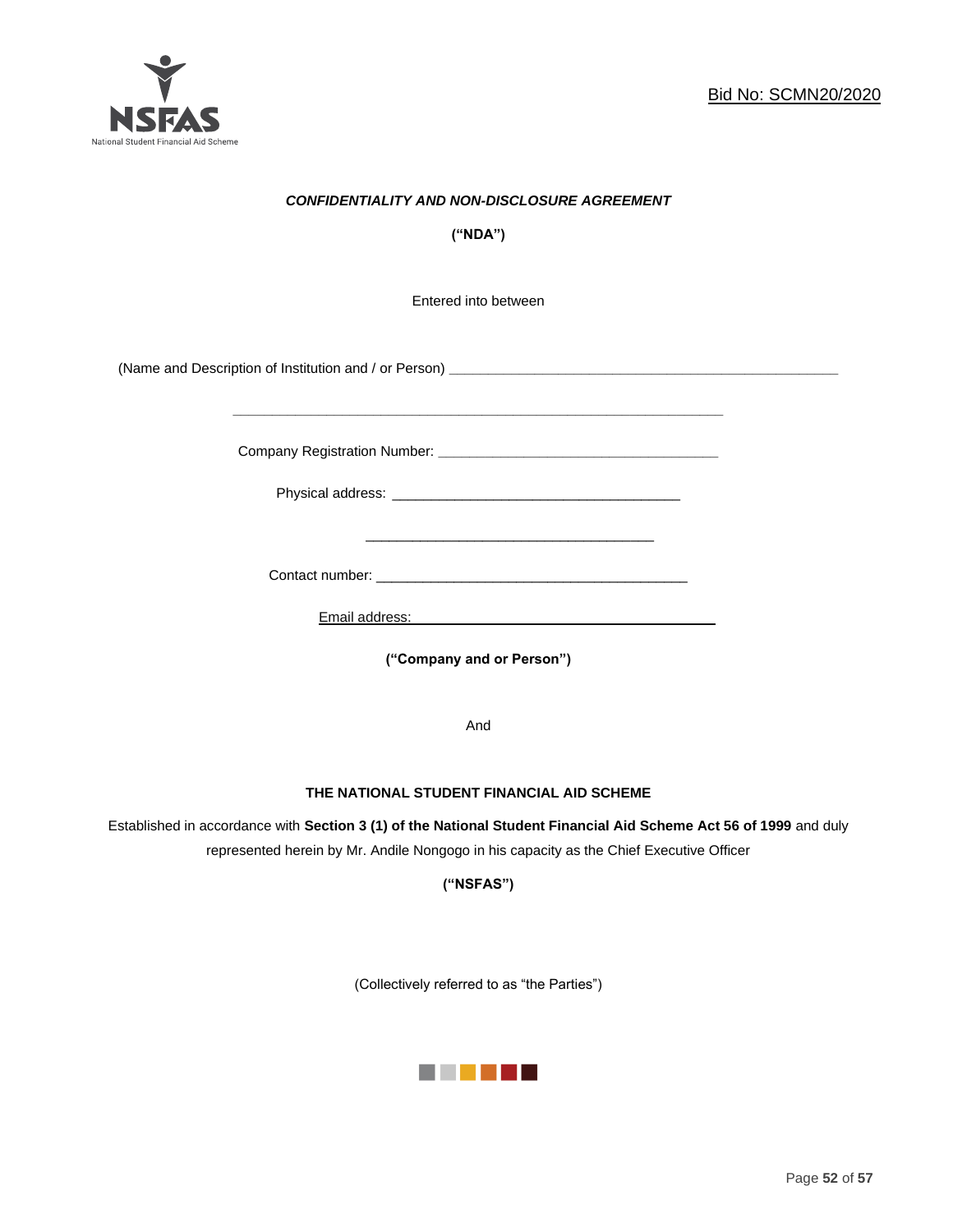

#### **1. INTERPRETATION AND DEFINITIONS**

- 1.1. In this Undertaking, unless inconsistent with, or otherwise indicated by the context:
	- 1.1.1. "**Company and or Person**" is (*\_\_\_\_\_\_\_\_\_\_\_\_\_\_\_\_\_\_\_\_\_\_\_\_\_\_\_\_\_\_\_\_\_\_\_\_\_\_\_\_\_\_\_\_\_\_*);
	- 1.1.2. the "**NSFAS**" is (the National Student Financial Aid Scheme Established in accordance with Section 3 (1) of the National Student Financial Aid Scheme Act 56 of 1999);
	- 1.1.3. "**Confidential Information**" will include, but is not limited to:
		- i. Personal details of applicant, student(s) and their parent(s) and / or guardians in so far as the information relates to current NSFAS Forensic Investigations;
		- ii. all secret knowledge;
		- iii. technical information and specifications;
		- iv. manufacturing techniques;
		- v. designs;
		- vi. circuit diagrams;
		- vii. instruction manuals;
		- viii. blueprints;
		- ix. electronic artwork;
		- x. samples;
		- xi. devices;
		- xii. demonstrations;
		- xiii. formulae;
		- xiv. Know-How;
		- xv. information concerning materials;
		- xvi. marketing and business information generally; and
		- xvii. other materials of whatever description in which the NSFAS has an interest in being kept confidential;
	- 1.1.4. "**Commencement Date**" means the last date of signature of this Undertaking by the Company and or Person;
	- 1.1.5. words in the singular include the plural and the other way around;
	- 1.1.6. words importing any one gender include each of the other two genders; and
	- 1.1.7. a reference to a natural person includes a legal *persona*.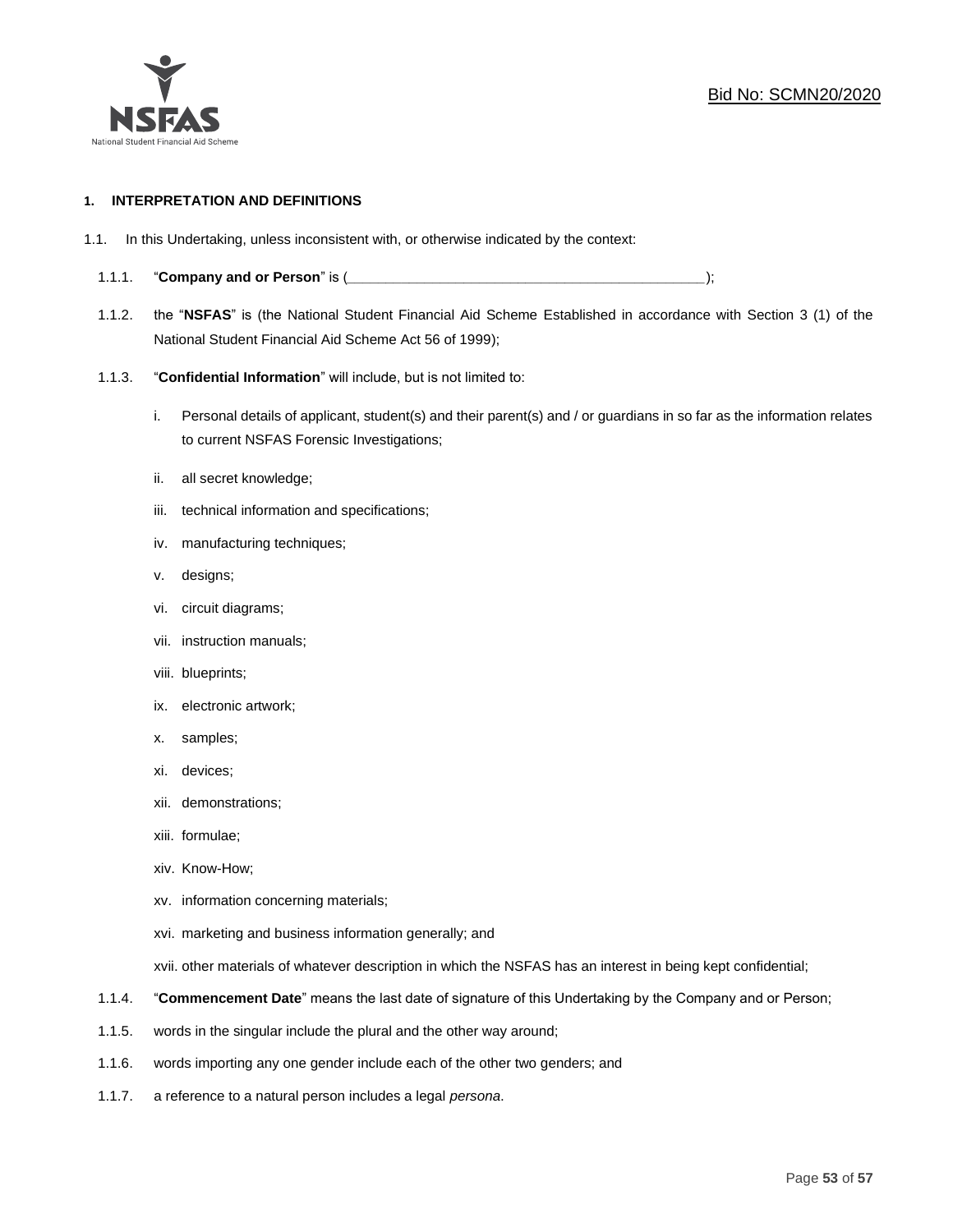

1.1.8. The headings of clauses are intended for convenience only and will not affect the interpretation of this Undertaking.

## **2. PREAMBLE**

- 2.1. The NSFAS possesses certain Confidential Information relating to current NSFAS Forensic Investigations (the "Project"). The Company and or Person has agreed to assist NSFAS in this regard.
- 2.2. The NSFAS has agreed to disclose certain of this Confidential Information relating to its Forensic Investigations and related Projects to the Company and or Person, subject to the Company and or Person agreeing to the terms of confidentiality set out in this Undertaking.

### **3. TITLE TO THE CONFIDENTIAL INFORMATION**

The Company and or Person agrees that all rights, title and interest in and to the Confidential Information vests (is the property of) in the NSFAS and that it has no claim of any nature in and to the Confidential Information.

### **4. PERIOD OF CONFIDENTIALITY**

The provisions of this Undertaking will remain in force indefinitely (without end).

#### **5. NON-DISCLOSURE**

- 5.1. The Company and or Person agrees keep any Confidential Information which the NSFAS gives it access to, confidential, whether it got access to it before or after the Commencement Date of this Undertaking. The Company and or Person will not reveal or make known or allow revealing or making known of the Confidential Information otherwise than is allowed in terms of this Undertaking.
- 5.2. The Company and or Person must take all steps that may be reasonably necessary to prevent the Confidential Information falling into the hands of an unauthorized third party.
- 5.3. The Company and or Person must not use any of the Confidential Information in the:
	- 5.3.1. development;
	- 5.3.2. manufacture;
	- 5.3.3. marketing; or
	- 5.3.4. sale of any goods without the prior written consent of the NSFAS.
- 5.4. The Company and or Person must not use or disclose or attempt to use or disclose the Confidential Information for any purpose other than performing its contractual obligations to the NSFAS.
- 5.5. The Company and or Person must not use or attempt to use the Confidential Information in any way which will cause or be likely to cause injury or loss to the NSFAS.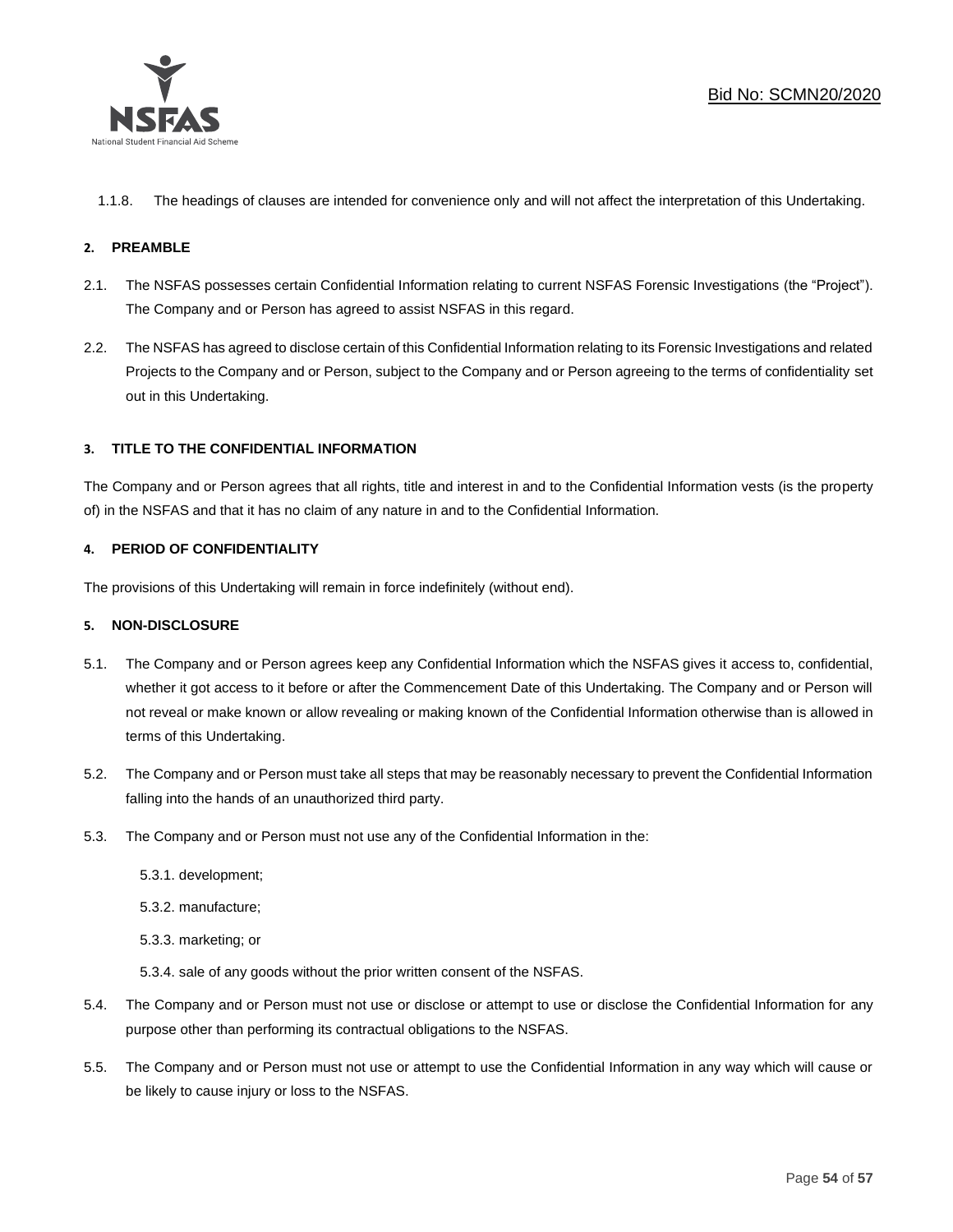

- 5.6. By giving the Company and or Person written notice, the NSFAS may specify which of the Company and or Person's employees, officers or agents must sign a secrecy undertaking in a form specified by the NSFAS and no such person may be employed in the conduct of the business of the Company and or Person until the secrecy undertaking has been signed.
- 5.7. All documentation the NSFAS gives to the Company and or Person in terms of this Undertaking will remain the property of the NSFAS. The documentation must be returned to the NSFAS when it requests it. The Company and or Person may not make copies of any such documentation without the prior written consent of the NSFAS.
- 5.8. Any confidential material which comes into the possession of the Company and or Person or one of its agents or employees, or which is generated by the Company and or Person, or one of its agents or employees, after the Commencement Date:

5.8.1. will regarded as forming part of the Confidential Information of the NSFAS;

5.8.2. will be regarded as the property of the NSFAS;

5.8.3. may not be copied, reproduced, published or circulated by the Company and or Person; and

5.8.4. must be surrendered to the NSFAS on demand,

unless the NSFAS gives its prior written consent.

#### **6. EXCEPTIONS**

- 6.1. The above undertakings by the Company and or Person will not apply to information which:
	- 6.1.1. is lawfully in the public domain at the Commencement Date; or
	- 6.1.2. lawfully comes into the public domain after the Commencement Date otherwise than as a result of the conduct of the Company and or Person or one of its employees or agents; or
	- 6.1.3. the Company and or Person is compelled to disclose in terms of a court order;
	- 6.1.4. is developed independently by the Company and or Person after signing this Undertaking, without referring or using the Confidential Information disclosed by the NSFAS;
	- 6.1.5. is approved for release upon the written confirmation of the NSFAS; and
	- 6.1.6. is required by law to be disclosed by the Company and or Person.
- 6.2. The onus (burden of proof) of proving the facts necessary to sustain any one of the exceptions listed in sub-paragraphs 6.1.1 to 6.1.6 rests with the Company and or Person.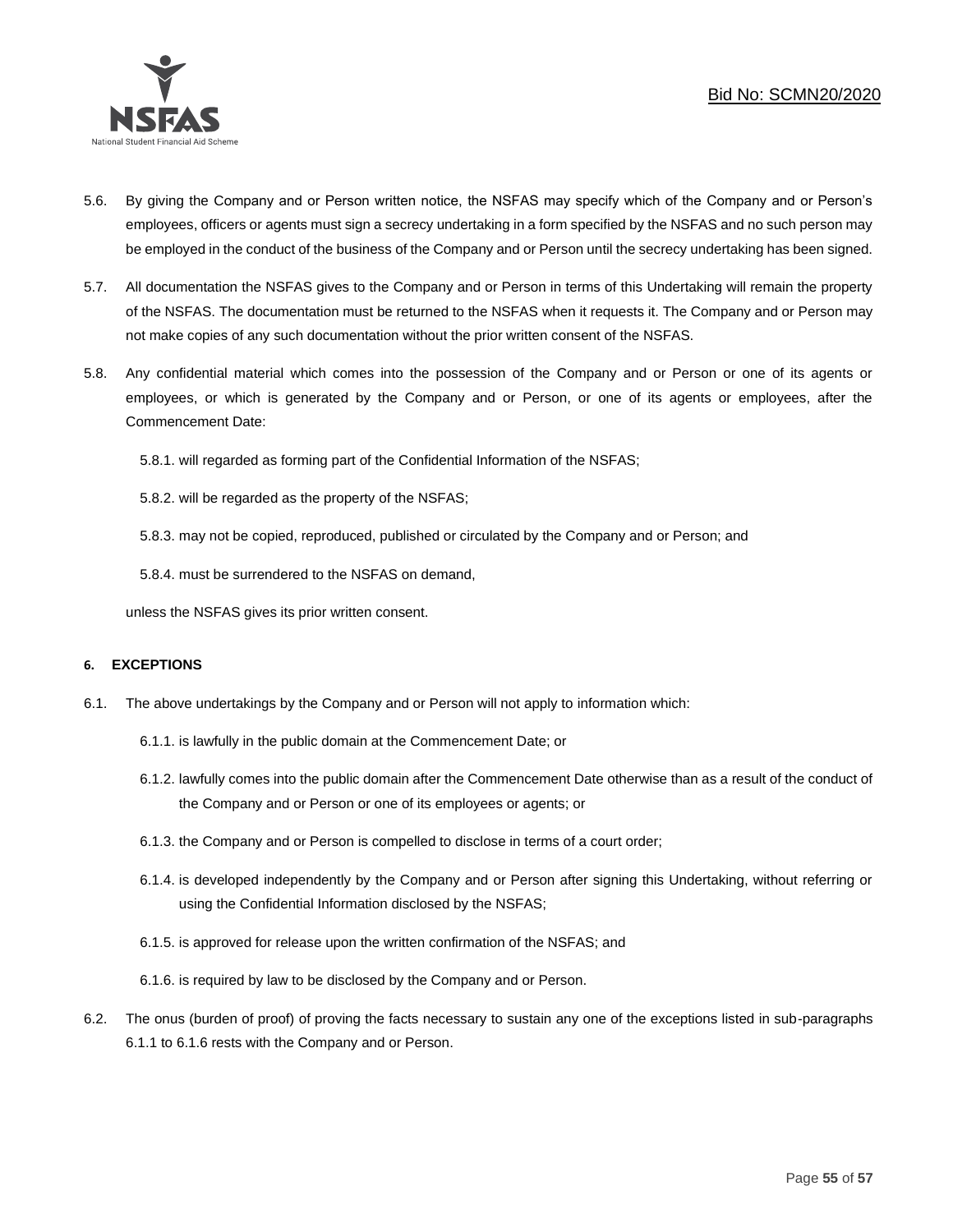

#### **7. JURISDICTION AND GOVERNING LAW**

This Undertaking must be governed by South African law and the Company and or Person hereby consent and submit to the non-exclusive jurisdiction of the Cape of Good Hope Provincial Division of the High Court of the Republic of South Africa in any dispute arising from or in connection with this Agreement. The Parties agree that any costs awarded will be recoverable in accordance with the High Court tariff, determined on an attorney-and-own-client scalefor dispute flowing from this Undertaking.

#### **8. WHOLE AGREEMENT AND VARIATION**

- 8.1. This document constitutes the whole of this Undertaking.
- 8.2. No amendment, alteration, addition, variation or consensual cancellation of this Undertaking will be valid unless in writing and signed by the Company and or Person and the NSFAS.

#### **9. WAIVER**

- 9.1. No waiver of any of the terms or conditions of this Undertaking will be binding unless expressed in writing and signed by the NSFAS and any waiver will only be effective only in the specific instance and for the purpose given.
- 9.2. No failure or delay on the part of the NSFAS in exercising any right, power or privilege will be regarded as a waiver and no single or partial exercise of this by the NSFAS will prevent other or further exercise of it or the exercise of any other right, power or privilege.

#### **10. SEVERABILITY**

If any of the provisions of this Undertaking are found to be invalid, unlawful, or unenforceable these terms will be severable from the remaining terms, which will continue to be valid and enforceable.

#### **11. RETURN OF MATERIALS CONTAINING OR PERTAINING TO THE CONFIDENTIAL INFORMATION**

- 11.1. NSFAS may, at any time or upon expiration of this agreement, request the Company and or Person to, within 14 (fourteen) calendar days of receipt of such a request, to return or destroy any material pertaining to Confidential Information and furnish NSFAS with a written statement confirming that the Company and or Person has not retained in its possession, or under its control, either directly or indirectly, any such material.
- 11.2. Nothing contained in this agreement or in any disclosures hereunder made by NSFAS, shall be construed to grant to the Company and or Person any licence or other rights in or to the material so disclosed.

#### **12. DISPUTES**

12.1. In the event of any dispute or difference arising between the Parties relating to or arising out of this Agreement, including the implementation, execution, interpretation, rectification, termination or cancellation of this Agreement, the chief executive officers of the Parties or any of their designated officials shall upon request by any Party meet to attempt to